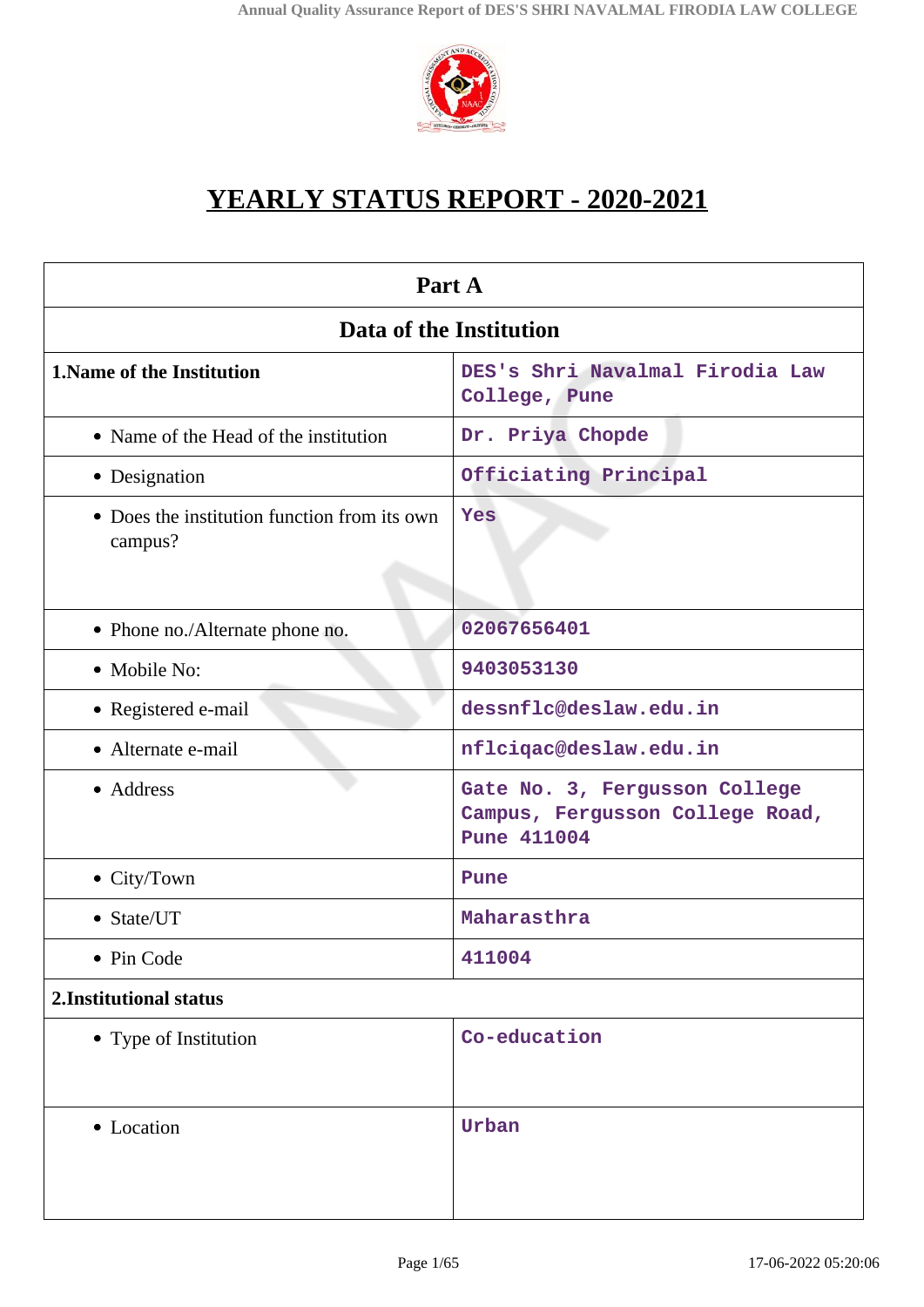| • Financial Status                                                                                                |                                              |                                                                        | Self-financing        |                                |  |                          |     |                                   |
|-------------------------------------------------------------------------------------------------------------------|----------------------------------------------|------------------------------------------------------------------------|-----------------------|--------------------------------|--|--------------------------|-----|-----------------------------------|
| • Name of the Affiliating University                                                                              |                                              | Savitribai Phule Pune University                                       |                       |                                |  |                          |     |                                   |
|                                                                                                                   | • Name of the IQAC Coordinator               |                                                                        |                       |                                |  | Asst. Prof. Nalini Ambad |     |                                   |
| • Phone No.                                                                                                       |                                              |                                                                        |                       | 02067656401                    |  |                          |     |                                   |
| • Alternate phone No.                                                                                             |                                              | 02067656402                                                            |                       |                                |  |                          |     |                                   |
| • Mobile                                                                                                          |                                              |                                                                        |                       | 9922445302                     |  |                          |     |                                   |
| • IQAC e-mail address                                                                                             |                                              |                                                                        |                       | nflciqac@deslaw.edu.in         |  |                          |     |                                   |
|                                                                                                                   | • Alternate e-mail address                   |                                                                        |                       |                                |  | madhura.apte@despune.org |     |                                   |
| 3. Website address (Web link of the AQAR<br>(Previous Academic Year)                                              |                                              |                                                                        |                       | <u> AQAR-19-20.pdf</u>         |  |                          |     | https://deslaw.edu.in/images/pdf/ |
| 4. Whether Academic Calendar prepared<br>during the year?                                                         |                                              | Yes                                                                    |                       |                                |  |                          |     |                                   |
| • if yes, whether it is uploaded in the<br>Institutional website Web link:                                        |                                              | https://www.deslaw.edu.in/images/<br>pdf/academic-calender-2020-21.pdf |                       |                                |  |                          |     |                                   |
| <b>5. Accreditation Details</b>                                                                                   |                                              |                                                                        |                       |                                |  |                          |     |                                   |
| Cycle                                                                                                             | Grade                                        | <b>CGPA</b>                                                            |                       | Year of<br>Accreditation       |  | Validity from            |     | Validity to                       |
| Cycle 1                                                                                                           | $B+$                                         | 2.51                                                                   |                       | 2017                           |  | 30/10/2017               |     | 29/10/2022                        |
|                                                                                                                   | <b>6. Date of Establishment of IQAC</b>      |                                                                        | 03/07/2013            |                                |  |                          |     |                                   |
| 7. Provide the list of funds by Central / State Government<br>UGC/CSIR/DBT/ICMR/TEQIP/World Bank/CPE of UGC etc., |                                              |                                                                        |                       |                                |  |                          |     |                                   |
| Institutional/Depa<br>rtment /Faculty                                                                             | Scheme                                       |                                                                        | <b>Funding Agency</b> | Year of award<br>with duration |  |                          |     | Amount                            |
| Nil                                                                                                               | Nil                                          |                                                                        | Nil                   | Nil                            |  |                          | Nil |                                   |
| 8. Whether composition of IQAC as per latest<br><b>NAAC</b> guidelines                                            |                                              | Yes                                                                    |                       |                                |  |                          |     |                                   |
| <b>IQAC</b>                                                                                                       | • Upload latest notification of formation of |                                                                        |                       | <b>View File</b>               |  |                          |     |                                   |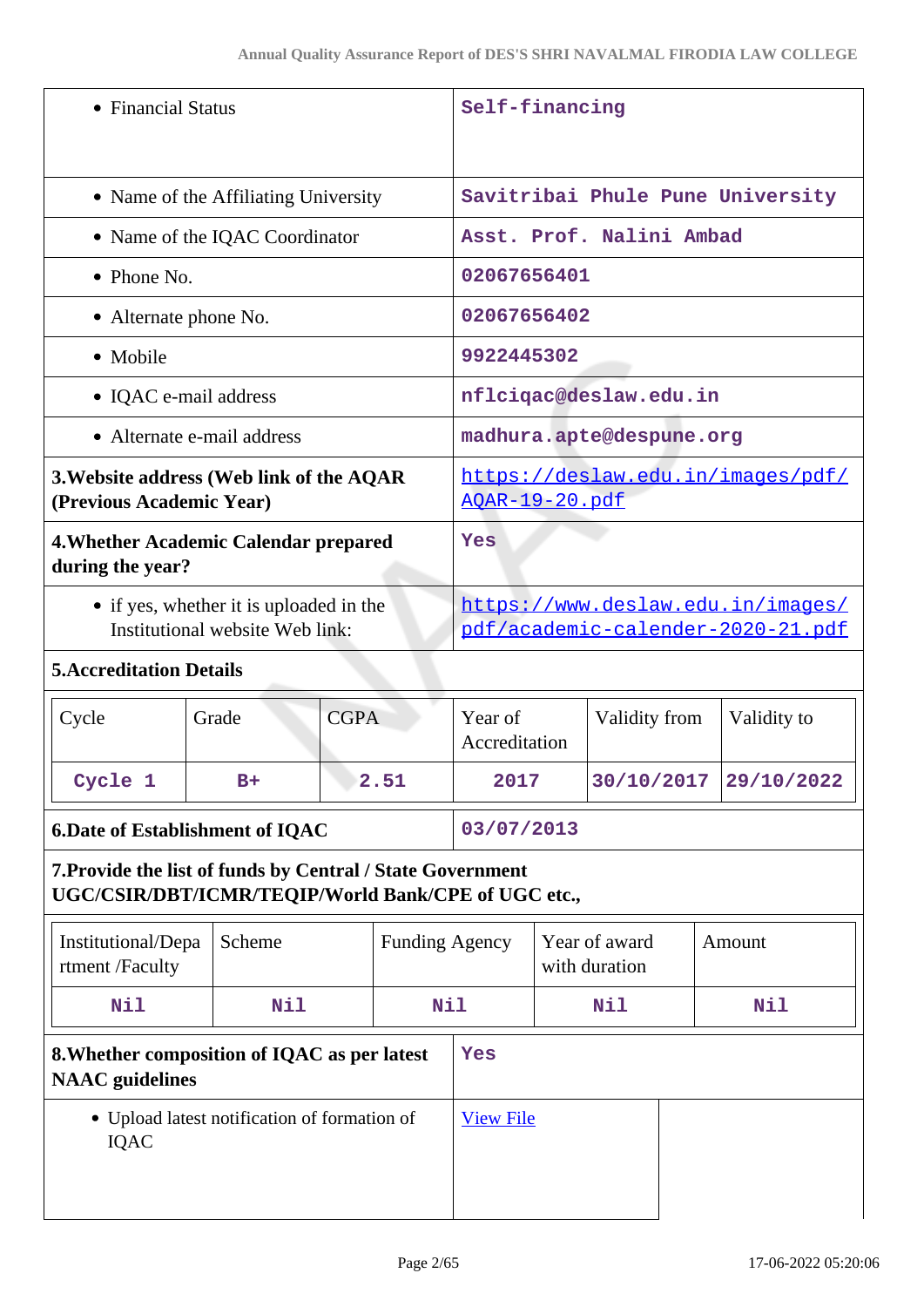| 9. No. of IQAC meetings held during the year                                                                                                                                                                                                                                                                                                                                                                                                                                                                                                                                                                       | 4                |  |
|--------------------------------------------------------------------------------------------------------------------------------------------------------------------------------------------------------------------------------------------------------------------------------------------------------------------------------------------------------------------------------------------------------------------------------------------------------------------------------------------------------------------------------------------------------------------------------------------------------------------|------------------|--|
| • Were the minutes of IQAC meeting(s) and<br>compliance to the decisions have been<br>uploaded on the institutional website?                                                                                                                                                                                                                                                                                                                                                                                                                                                                                       | Yes              |  |
| • If No, please upload the minutes of the<br>meeting(s) and Action Taken Report                                                                                                                                                                                                                                                                                                                                                                                                                                                                                                                                    | <b>View File</b> |  |
| 10. Whether IQAC received funding from any<br>of the funding agency to support its activities<br>during the year?                                                                                                                                                                                                                                                                                                                                                                                                                                                                                                  | <b>No</b>        |  |
| • If yes, mention the amount                                                                                                                                                                                                                                                                                                                                                                                                                                                                                                                                                                                       |                  |  |
| 11. Significant contributions made by IQAC during the current year (maximum five bullets)                                                                                                                                                                                                                                                                                                                                                                                                                                                                                                                          |                  |  |
| 1. Online Faculty Development program on ' Integrating Theory and<br>practice into legal and social sciences pedagogy' was organised from<br>20th July to 29th July 2020 with the objective to equip the teachers<br>with the skills and knowledge that is essential for preparing<br>students for the practical world and to employ methodology that aims<br>at bridging the gap between theory and practice. FDP was attended by<br>45 participants                                                                                                                                                              |                  |  |
| 2. A workshop on "outcome based education" was organised on January<br>21st, 2021 for teachers to improve the quality of teaching -learning<br>process. Teaching plans were prepared for implementing outcome based<br>education policy and incorporated the various teaching - learning<br>methods like case study analysis, quiz, GD, role play, interview<br>techniques and survey                                                                                                                                                                                                                              |                  |  |
| 3. Establishment of DES Centre for Legal Excellence: DES Centre for<br>Legal Excellence (CLE) was established to create a pool of certified<br>& skilled professionals equipped with knowledge, wisdom & abilities<br>necessary to meet or exceed legal & corporate industry expectations<br>on both, general & specific front lines. DES CLE provides a focal<br>point of multidisciplinary avenues in various perspectives of socio<br>- economic, political & legal arenas by introducing inter -<br>disciplinary certificate courses. DES Centre for Legal Excellence<br>was inaugurated on 16th January 2021. |                  |  |
| 4. Gender sensitization programs through webinars and symposium were<br>conducted. Women's Study Cell - "Paripoorti" in collaboration with                                                                                                                                                                                                                                                                                                                                                                                                                                                                         |                  |  |

**the seminar department organized one of its kind - online teacher**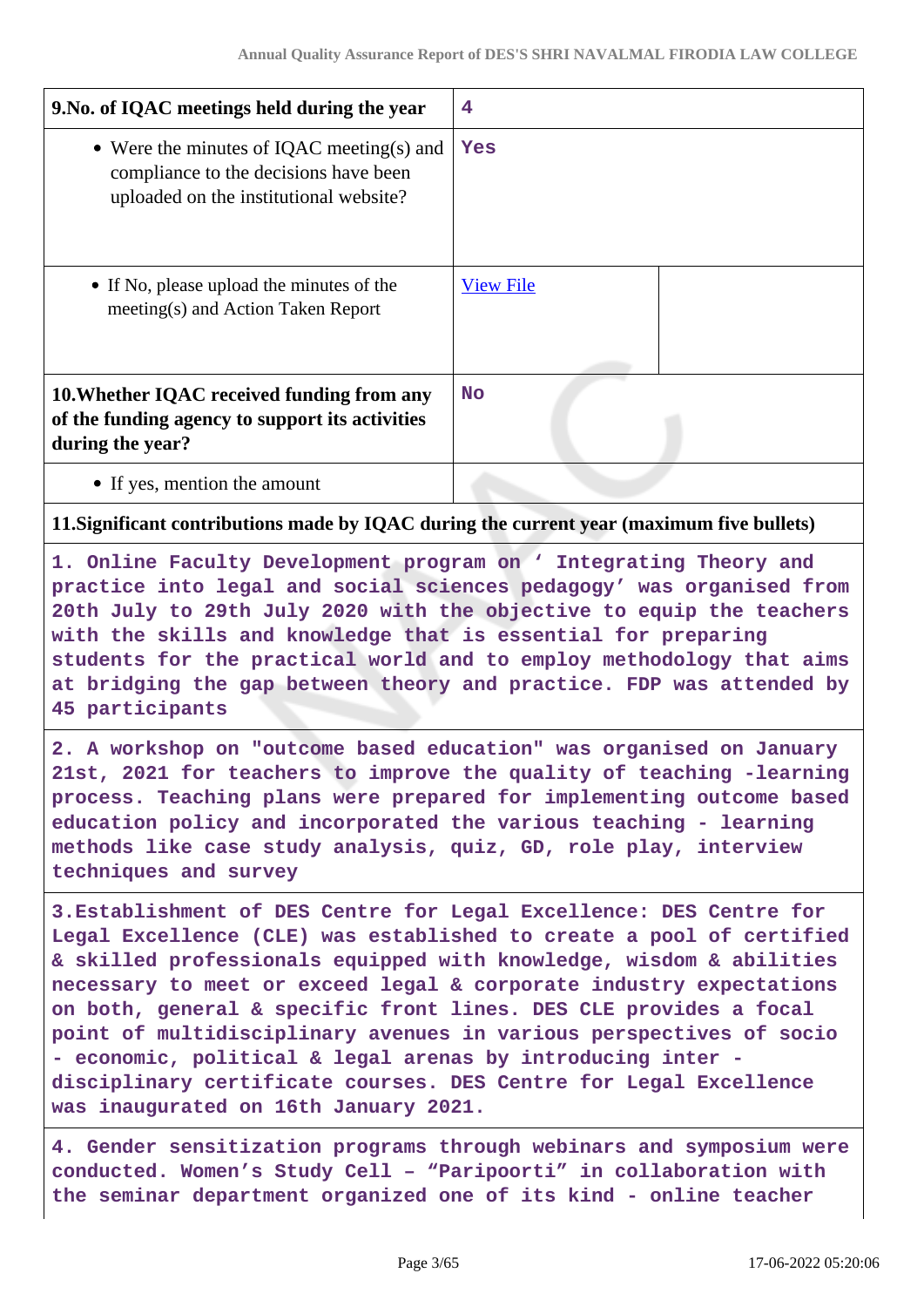**student symposium on the Topic-'Article 15(3) of the Indian Constitution and its interplay in the Mainstream media' on 9th August 2020. Seminar Department of our college also organized a webinar on "Revisiting Narasu Appa Mali: Where Faith Intersects the Law" on 18th July 2020.**

**5. College has opened its official YouTube Channel so as to increase the outreach of the programs and activities organised by the college to masses.**

**12.Plan of action chalked out by the IQAC in the beginning of the Academic year towards Quality Enhancement and the outcome achieved by the end of the Academic year**

| Plan of Action                                                                                        | Achievements/Outcomes                                                                                                                                                                                                                                                                                                                                                                                                                                                  |  |  |  |
|-------------------------------------------------------------------------------------------------------|------------------------------------------------------------------------------------------------------------------------------------------------------------------------------------------------------------------------------------------------------------------------------------------------------------------------------------------------------------------------------------------------------------------------------------------------------------------------|--|--|--|
| Faculty Development Program                                                                           | Online Faculty Development<br>program on ' Integrating Theory<br>and practice into legal and<br>social sciences pedagogy' was<br>organised from 20th July to 29th<br>July 2020. Outcome: The<br>participants are equipped with<br>the skills and knowledge that is<br>essential for preparing students<br>for the practical world and to<br>employ methodology that aims at<br>bridging the gap between theory<br>and practice. FDP was attended<br>by 45 participants |  |  |  |
| Webinar on "Revisiting Narasu<br>Appa Mali: Where Faith<br>Intersects the Law                         | The Seminar Department of our<br>college organized a webinar on<br>"Revisiting Narasu Appa Mali:<br>Where Faith Intersects the Law"<br>on 18th July 2020. The speakers<br>for the event - Hon'ble Justice<br>Sujata Manohar, Hon'ble Justice<br>Vishnu Kokje, Hon'ble Justice<br>Shalini Phansalkar Joshi, Dr.<br>Shashikala Gurpur and Mr. Sai<br>Deepak J. enlightened the<br>audience with the personal laws<br>and its confrontations with<br>fundamental rights   |  |  |  |
| Online teacher student symposium<br>on the Topic-'Article 15(3) of<br>the Indian Constitution and its | Symposium was organised on 9th<br>August 2020. An interactive<br>session between the students and                                                                                                                                                                                                                                                                                                                                                                      |  |  |  |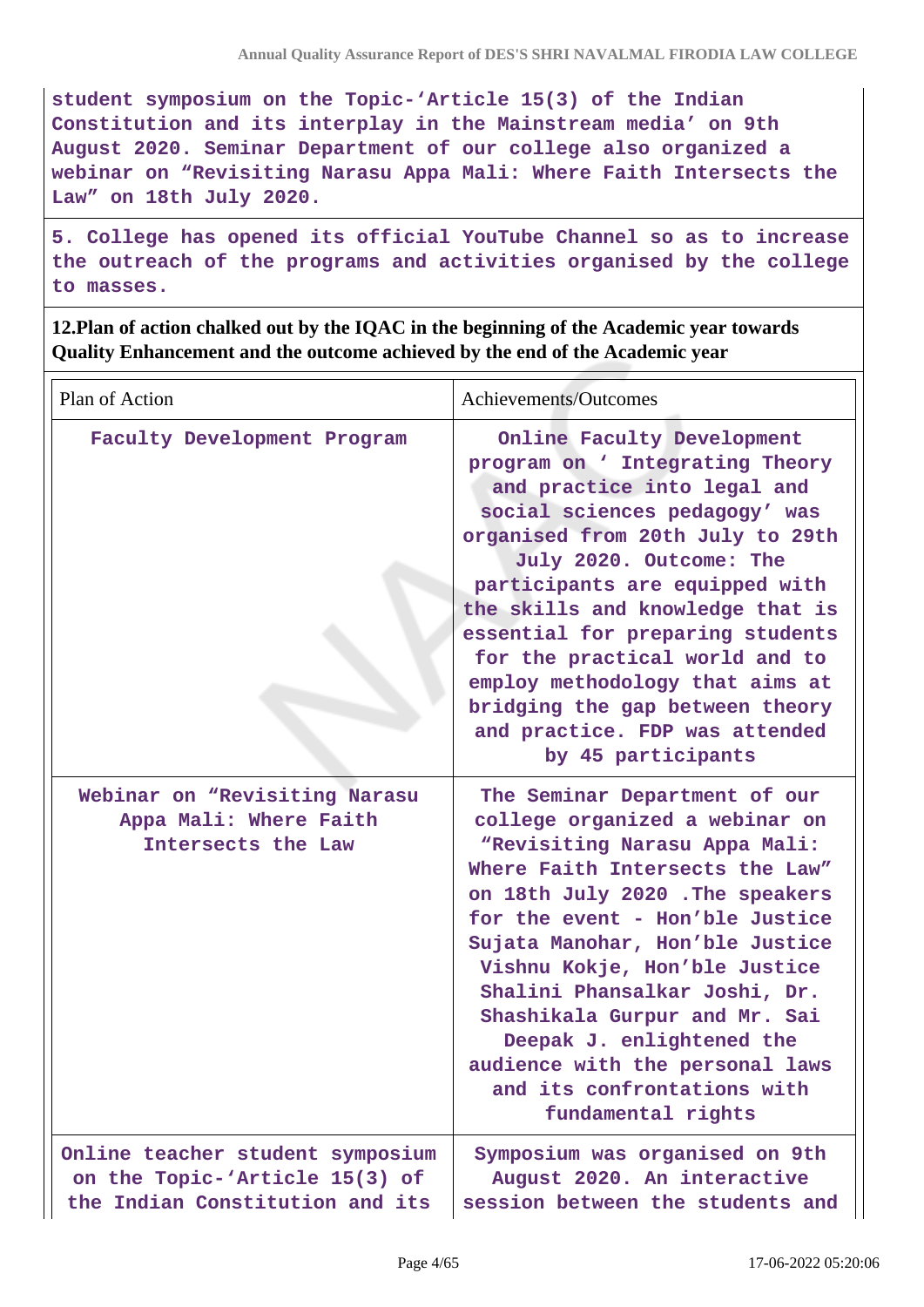| interplay in the Mainstream<br>media                                            | the teachers was held which<br>covered a vast ocean of sub-<br>topics such as International law<br>perspective for protection of<br>women. The unique feature of<br>this symposium is that teachers<br>and students of our college<br>deliberate upon current legal<br>and constitutional issues. The<br>panel consists of both teachers<br>and student on a same platform.<br>It opens the platform for the<br>students to develop their<br>analytical skill and<br>understanding of the current<br>ongoing legal issues of national<br>importance.                                                                                                                                   |
|---------------------------------------------------------------------------------|----------------------------------------------------------------------------------------------------------------------------------------------------------------------------------------------------------------------------------------------------------------------------------------------------------------------------------------------------------------------------------------------------------------------------------------------------------------------------------------------------------------------------------------------------------------------------------------------------------------------------------------------------------------------------------------|
| Webinar on the topic 'Medico<br>legal issues and challenges<br>during Covid-19" | Webinar was organised on 20th<br>September 2020, for students not<br>only from the legal field but<br>also from the medical field. Dr<br>Manish Machve delivered a<br>lecture on 'the Do's and Don'ts<br>during covid 19'. Adv. Rishikesh<br>Ganu covered the legal side<br>delivering the lecture on the<br>'Statutes in force during the<br>Pandemic' and lastly Dr. Avinash<br>Bhondve talked about 'The<br>implications and role of<br>professional body during the<br>epidemic and pandemic'. The<br>webinar was broadcast live on<br>our college's official YouTube<br>channel. Webinar was useful for<br>the participants to know the<br>medico legal issue during<br>pandemic. |
| Family law moot activity coined<br>as 'Juris Consulti'                          | 'Mooting' is an activity which<br>aids and assists the students in<br>enriching their legal knowledge<br>and improves their orientation<br>skills as they get a glimpse of<br>the real-world court                                                                                                                                                                                                                                                                                                                                                                                                                                                                                     |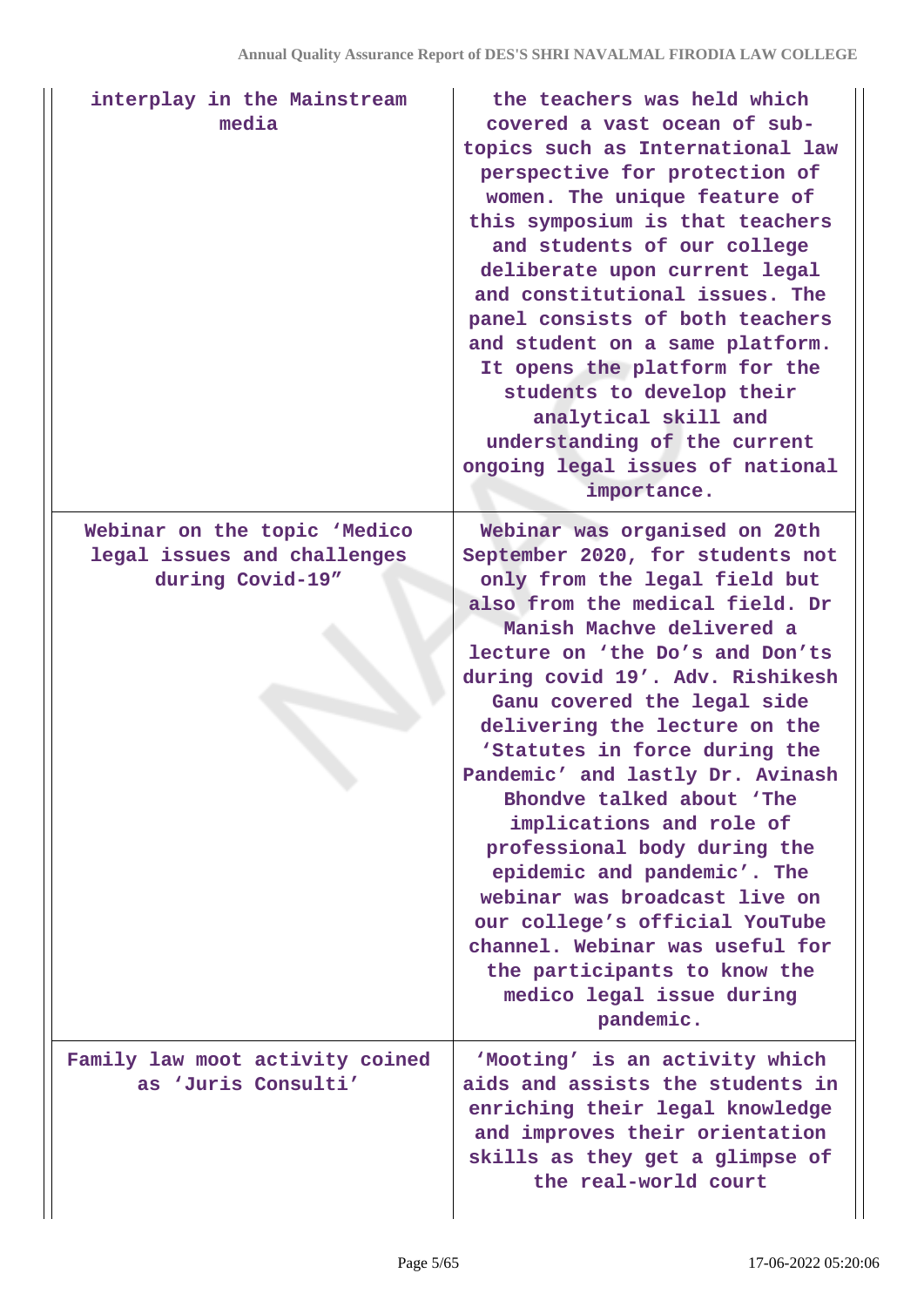|                                                                                                                                                     | proceedings. The seminar<br>department conducted for the<br>first time a family law moot<br>activity coined as 'Juris<br>Consulti' on 25th August 2020<br>which comprised a preliminary<br>and appellate round followed by<br>a Judgement.                                                                                                                                                                                                                                                                                                                                                                                                                |
|-----------------------------------------------------------------------------------------------------------------------------------------------------|-----------------------------------------------------------------------------------------------------------------------------------------------------------------------------------------------------------------------------------------------------------------------------------------------------------------------------------------------------------------------------------------------------------------------------------------------------------------------------------------------------------------------------------------------------------------------------------------------------------------------------------------------------------|
| The two-day National Webinar, on<br>Agriculture Laws -<br>'Krushimanthan'- A Review of<br>Agricultural Laws and the<br>Judgment Writing Competition | On 28th and 29th May 2021, The<br>National Webinar on Agricultural<br>Laws was conducted via Microsoft<br>teams and Streamed Live on our<br>College's Official YouTube<br>Channel 'DES National Seminar'.<br>The webinar was divided into 4<br>technical sessions wherein our<br>esteemed and respected Guests<br>shared their respective opinions<br>and enlightened the audience on<br>current topic of agricultural<br>laws.                                                                                                                                                                                                                           |
| National Level Statute Analysis<br>Competition on agricultural laws                                                                                 | A National Statute Analysis<br>Competition on the "The Farmers<br>(Empowerment and Protection)<br>Agreement on Price Assurance and<br>Farm Services Act, 2020"; "The<br>Farmers Produce, Trade and<br>Commerce (Promotion and<br>Facilitation) Act, 2020"; and<br>"The Essential Commodities<br>(Amendment) Act, 2020" was held<br>on 29th may. The analysis of<br>these statutes was a<br>constructive activity not only<br>for the students participating<br>in the competition but for the<br>organizers and to the public in<br>general to know the views for /<br>against the Acts passed since<br>it's been an imperative issue in<br>recent times. |
| Establishment of DES Centre for<br>Legal excellence on 16th January<br>2021                                                                         | DES CLE conducted revision of<br>policy documents of all the<br>departments to bring in                                                                                                                                                                                                                                                                                                                                                                                                                                                                                                                                                                   |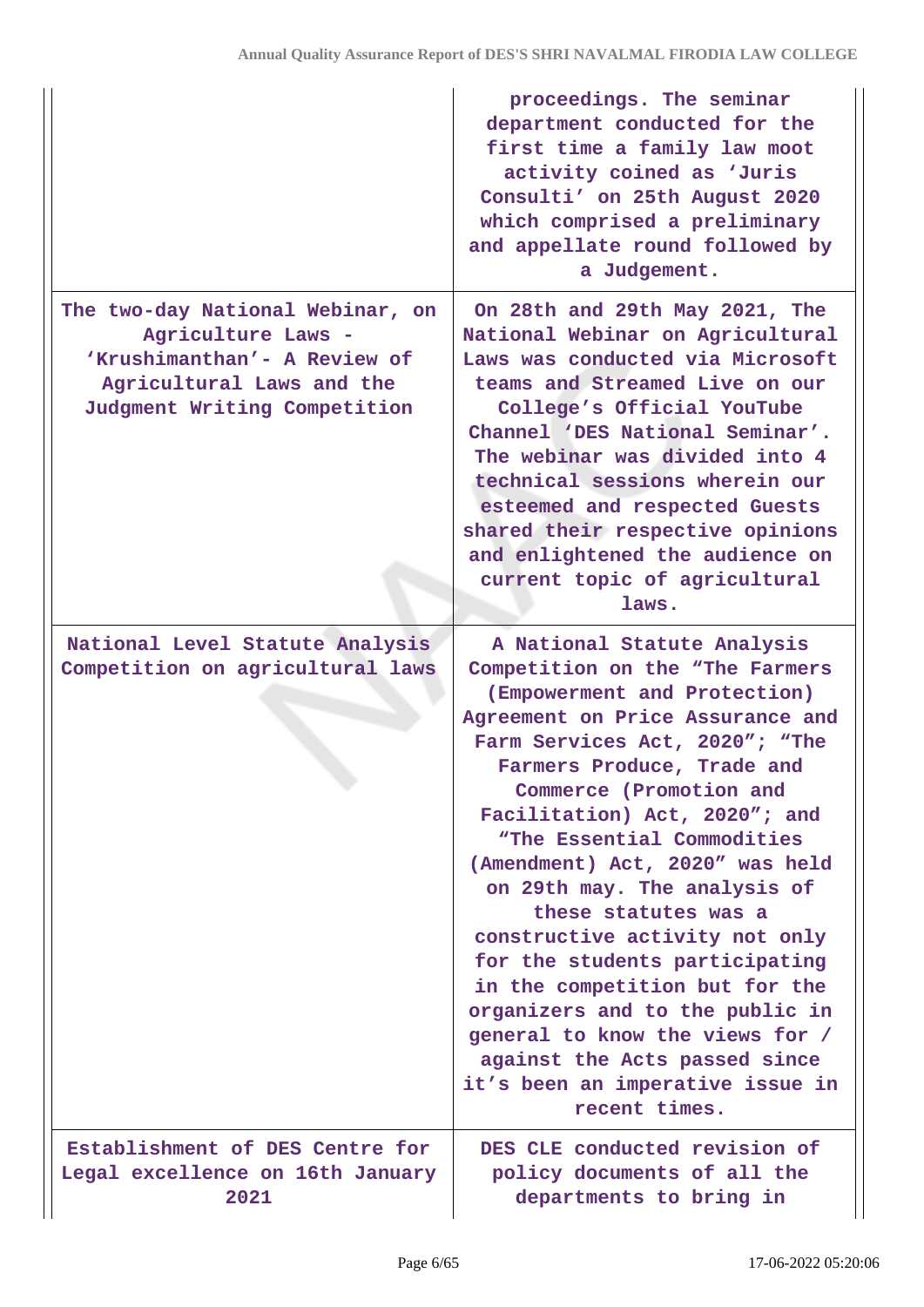|                                                                                                           | necessary changes for quality<br>enhancement. The departments<br>were suggested to execute the<br>newly formulated policies in the<br>upcoming academic year. Event<br>manuals, Rule books, Internal<br>exam policy, inviting new<br>projects, courses, activities<br>were another ventures shouldered<br>by the centre. The centre opens<br>a plethora of avenues not only<br>for students from multiple<br>disciplines but also for<br>Medical, Corporate, Commerce &<br>various other professionals<br>inclined towards career<br>advancement such as soft skill<br>development. |
|-----------------------------------------------------------------------------------------------------------|-------------------------------------------------------------------------------------------------------------------------------------------------------------------------------------------------------------------------------------------------------------------------------------------------------------------------------------------------------------------------------------------------------------------------------------------------------------------------------------------------------------------------------------------------------------------------------------|
| Workshop on outcome based<br>education on 21st January 2021                                               | Teachers are equipped with the<br>methods to be followed for<br>inculcating outcome based<br>education in day to day<br>teaching. Accordingly, teachers<br>prepared teaching plans and<br>implemented them during the<br>teaching learning process so as<br>to make teaching - learning more<br>student centric.                                                                                                                                                                                                                                                                    |
| Lokmanya Tilak National<br>Appellate Moot Court Competition<br>on 27th February and 28th<br>February 2021 | Inculcated legal research skills<br>among students and bridged the<br>gap between theory and practice<br>as students were given real life<br>case to be pleaded in appellate<br>moot                                                                                                                                                                                                                                                                                                                                                                                                |
| A workshop on mental health<br>'Mind, lets mind & mend it' was<br>conducted                               | Counselling session was<br>conducted by Dr. Sarah Khan on<br>29th August 2020 for the<br>benefits of the students to<br>create awareness on mental<br>health and how to cope up with<br>stress and anxiety during<br>pandemic. Session was very<br>fruitful as many students shared<br>their experiences.                                                                                                                                                                                                                                                                           |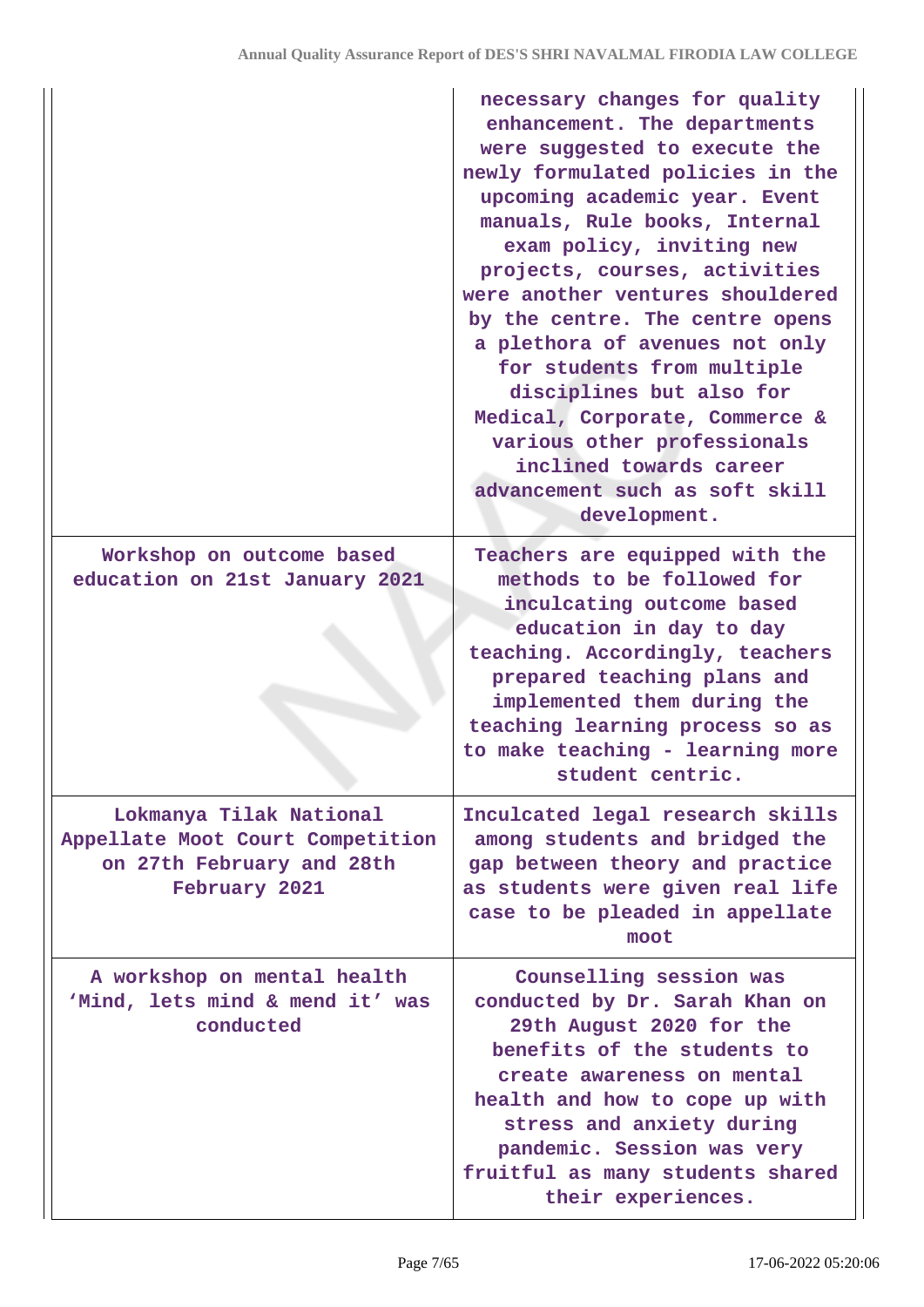| Late Gopal Ganesh Agarkar Inter-<br>Collegiate Debate Competition | College had organised Late Gopal<br>Ganesh Agarkar Inter-Collegiate<br>Debate Competition on 4th and<br>5th September 2020 which<br>inculcated debating skills<br>amongst the participants and<br>students which is very important<br>in legal profession.                                                                                                                                                                                                                      |
|-------------------------------------------------------------------|---------------------------------------------------------------------------------------------------------------------------------------------------------------------------------------------------------------------------------------------------------------------------------------------------------------------------------------------------------------------------------------------------------------------------------------------------------------------------------|
| 'Marathi Bhasha Sanvardhan<br>Pandharvada'                        | An initiative was taken by<br>college for conducting a get-<br>together of members from<br>management, faculty,<br>administrative staff and<br>students on account of<br>celebration of Marathi Bhasha<br>Sanvardhan Pandharvada on 26th<br>January, 2021. Participants<br>showcased their literary talent<br>in this program. It was a<br>wonderful session for all and<br>imparted new strength and vigour<br>for working further.                                            |
| E-pledge for protecting our<br>environment                        | As per the directives of<br>Environment and Climate Change<br>Department, Government of<br>Maharashtra, students were<br>encouraged to take e-pledge for<br>protecting our environment and<br>to save our Mother Earth from<br>the bounds of ever-increasing<br>pollution. It was a part of<br>'Majhi Vasundhara' project<br>undertaken by the Government and<br>SPPU in 1st - 15th January,<br>2021. Students were also<br>encouraged to plant trees and<br>take care of them. |
| Vigilance Awareness Week                                          | As a measure of social outreach<br>as well as in order to implement<br>the directions of Government<br>through Central Vigilance<br>Commission, Students'<br>Development Cell took an<br>initiative towards observance of                                                                                                                                                                                                                                                       |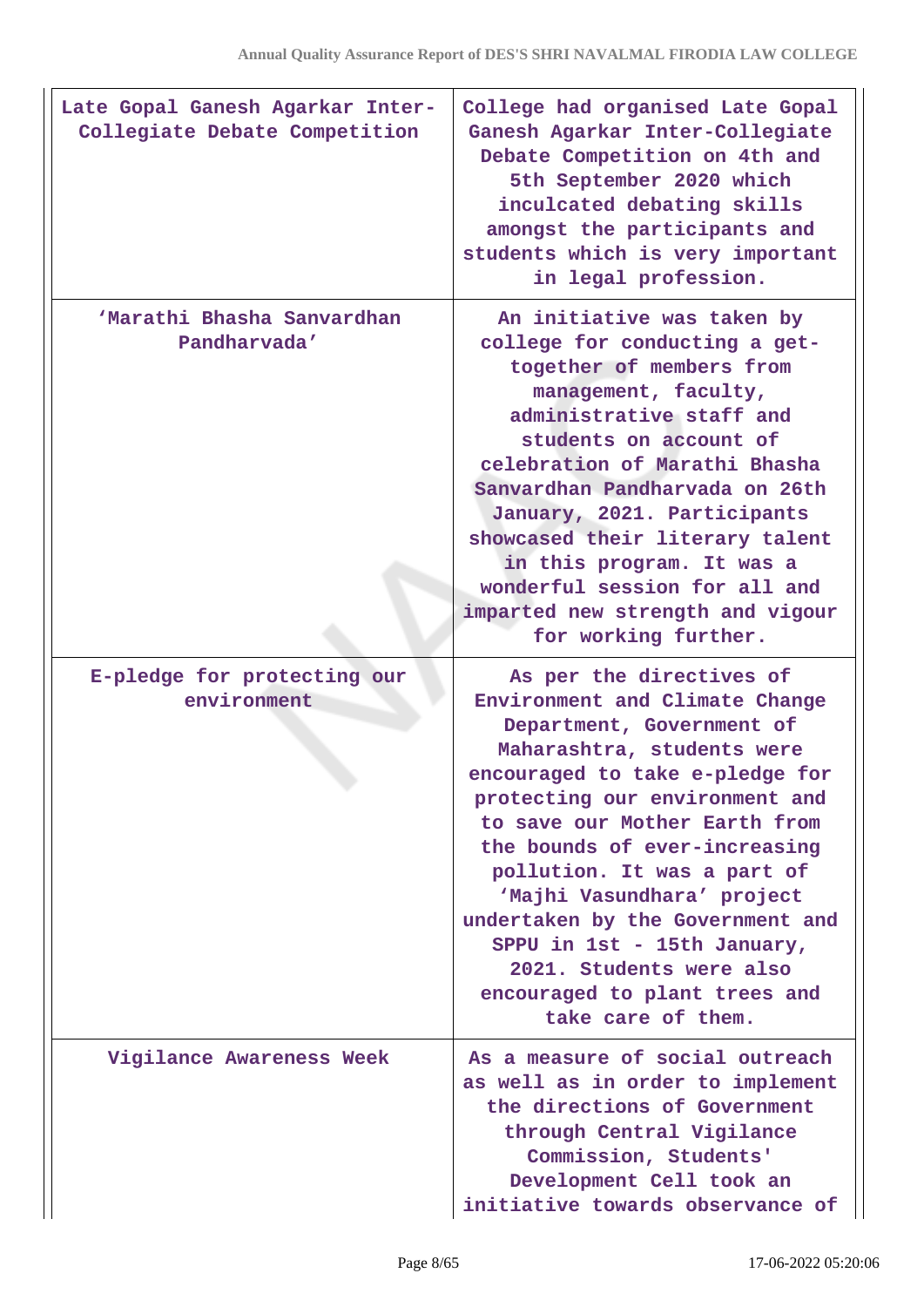|                                                                                            | 'Vigilance Awareness Week' from<br>27th October-1st November, 2020.<br>Thereby, faculty, non-teaching<br>staff, students, as well as<br>society as a whole were<br>encouraged for taking e-<br>Integrity Pledge for<br>establishing transparency and<br>accountability in the<br>administration at all levels of<br>governance in the society. An<br>awareness among the students and<br>the society at large was created<br>in this regard through college<br>website and social media. On<br>27th October, 2020, the then<br>Principal of the college, Dr.<br>Rohini Honap along with all the<br>teaching and non-teaching staff<br>collectively took Integrity<br>Pledge. On this occasion,<br>Principal of the college<br>addressed the gathering so as to<br>make everyone aware about the |
|--------------------------------------------------------------------------------------------|-------------------------------------------------------------------------------------------------------------------------------------------------------------------------------------------------------------------------------------------------------------------------------------------------------------------------------------------------------------------------------------------------------------------------------------------------------------------------------------------------------------------------------------------------------------------------------------------------------------------------------------------------------------------------------------------------------------------------------------------------------------------------------------------------|
|                                                                                            | significance of transparent and<br>accountable administration.                                                                                                                                                                                                                                                                                                                                                                                                                                                                                                                                                                                                                                                                                                                                  |
| "Krutadnyata" - Alumni Guest<br>Lectures Series                                            | To develop and increase the<br>alumni involvement with the<br>college, Alumni lecture series<br>was being organised from 17th<br>May to 21st May 2021 which<br>benefited the existing students.<br>This helped in giving practical<br>understanding of the Court<br>practice to the budding lawyers.                                                                                                                                                                                                                                                                                                                                                                                                                                                                                            |
| 'On Call with J. Ambadas Joshi',<br>an intersection of Law,<br>Literature & Social Issues. | Programme was organised on 13th<br>August 2020. Students and<br>participants were benefited with<br>the discourse given by Justice<br>Ambadas joshi on various legal,<br>literary and social issues.                                                                                                                                                                                                                                                                                                                                                                                                                                                                                                                                                                                            |
| FULMINARE: Online intra college<br>parliamentary debate<br>competition.                    | In September 2020, Parliamentary<br>Debate Club organised Online<br>intra college parliamentary                                                                                                                                                                                                                                                                                                                                                                                                                                                                                                                                                                                                                                                                                                 |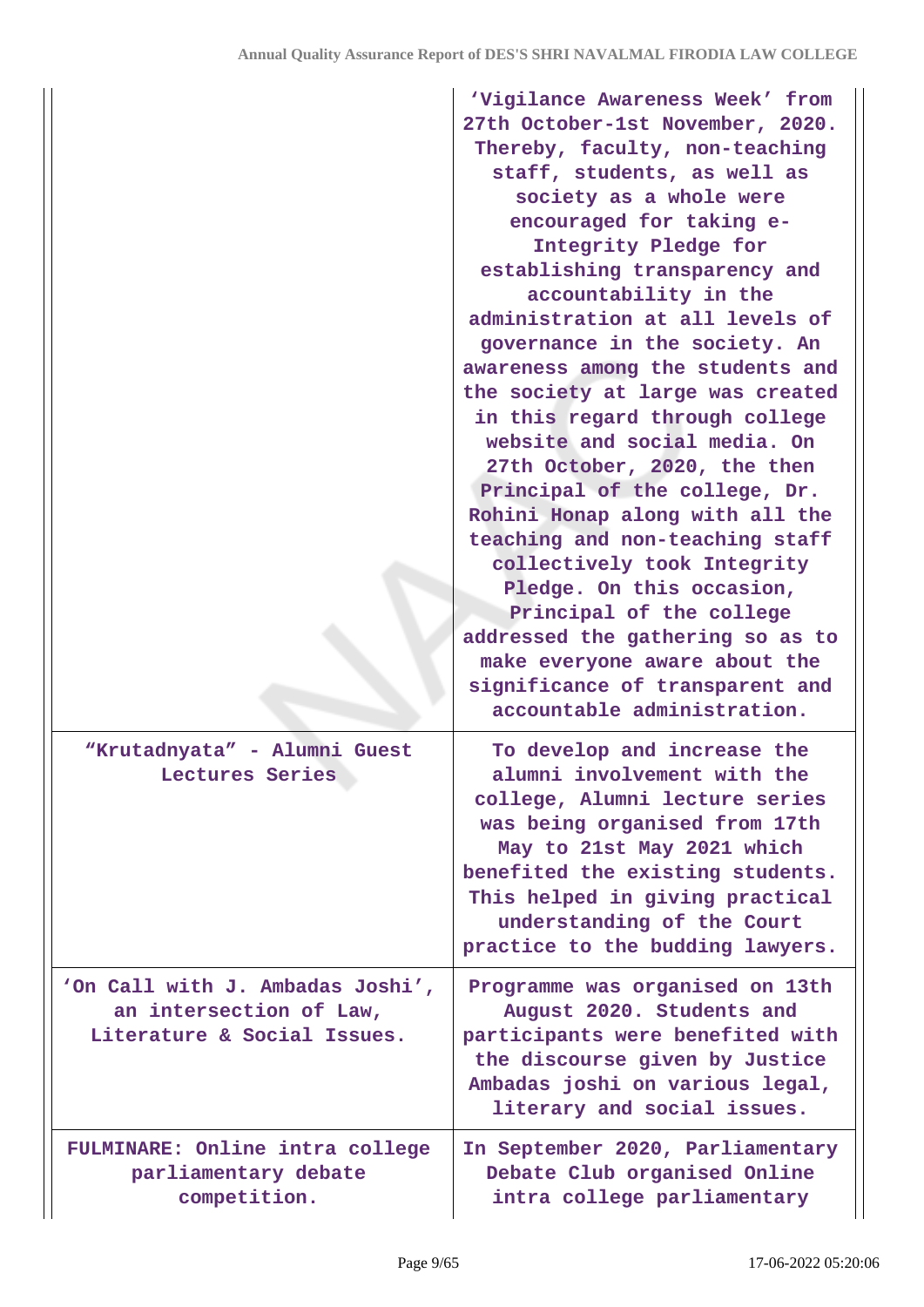|                                                           | debate competition - Fulminare.<br>It opened a plethora of<br>opportunities to shape students'<br>oratory, debating skills &<br>argumentative skills by allowing<br>opinions to be voiced and<br>raising issues of local to<br>global importance, to be<br>discussed at length. The<br>participants had to uncover<br>various issues and develop<br>opinions considering all the<br>perspectives.                                                                                                                                                                                                                                                                                                                                                                                                                                                                                              |
|-----------------------------------------------------------|------------------------------------------------------------------------------------------------------------------------------------------------------------------------------------------------------------------------------------------------------------------------------------------------------------------------------------------------------------------------------------------------------------------------------------------------------------------------------------------------------------------------------------------------------------------------------------------------------------------------------------------------------------------------------------------------------------------------------------------------------------------------------------------------------------------------------------------------------------------------------------------------|
| Virtual Cultural and sports fest                          | The virtual intra collegiate<br>cultural and sports fest was<br>organised from 8th June 2021 to<br>13th June 2021. The virtual fest<br>allowed every enthusiastic<br>participant to cherish their<br>college life and showcase their<br>talent. The entire fest 'Covid<br>Pandemic: two sides of the coin'<br>and its activities were based on<br>the current pandemic situation<br>and with a motive to encourage a<br>brighter side of the situation<br>wherein we believed to convey<br>that this time too shall pass<br>and we are all together in this<br>situation and hence it became<br>"DUM & INDRADHANUSH: This time<br>for a cause". More than 200<br>participants participated.<br>Activities like Push Up, Plank,<br>Jumping Squats, High Knees,<br>Chess, Virtual Running, DES Got<br>Talent, The Balancing Challenge,<br>Khele Hum Jee Jaan Se (Sports<br>Quiz) were conducted. |
| 13. Whether the AQAR was placed before<br>statutory body? | Yes                                                                                                                                                                                                                                                                                                                                                                                                                                                                                                                                                                                                                                                                                                                                                                                                                                                                                            |

• Name of the statutory body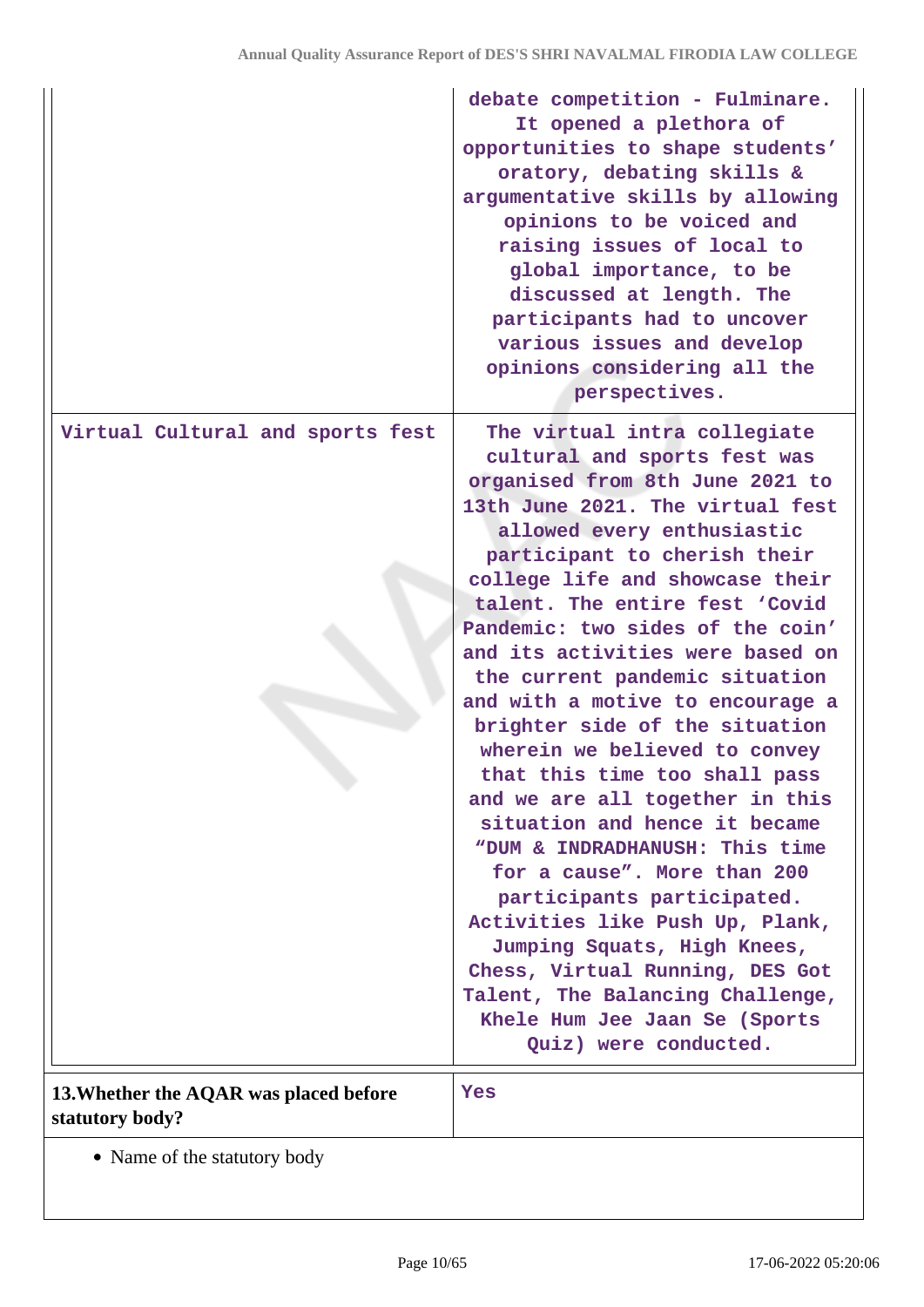| Name                                                                                           | Date of meeting(s) |  |  |  |
|------------------------------------------------------------------------------------------------|--------------------|--|--|--|
| College Development Committee                                                                  | 18/02/2022         |  |  |  |
| 14. Whether institutional data submitted to AISHE                                              |                    |  |  |  |
| Year                                                                                           | Date of Submission |  |  |  |
| $2020 - 21$                                                                                    | 29/01/2022         |  |  |  |
| <b>Extended Profile</b>                                                                        |                    |  |  |  |
| 1.Programme                                                                                    |                    |  |  |  |
| 1.1<br>Number of courses offered by the institution across all programs                        | 5                  |  |  |  |
| during the year                                                                                |                    |  |  |  |
| <b>File Description</b>                                                                        | Documents          |  |  |  |
| Data Template                                                                                  | <b>View File</b>   |  |  |  |
| 2.Student                                                                                      |                    |  |  |  |
| 2.1                                                                                            | 1391               |  |  |  |
| Number of students during the year                                                             |                    |  |  |  |
| <b>File Description</b>                                                                        | Documents          |  |  |  |
| u,<br>Data Template                                                                            | <b>View File</b>   |  |  |  |
| 2.2                                                                                            | 690                |  |  |  |
| Number of seats earmarked for reserved category as per GOI/State<br>Govt. rule during the year |                    |  |  |  |
| <b>File Description</b>                                                                        | Documents          |  |  |  |
| Data Template                                                                                  | <b>View File</b>   |  |  |  |
| 2.3                                                                                            | 319                |  |  |  |
| Number of outgoing/final year students during the year                                         |                    |  |  |  |
| <b>File Description</b>                                                                        | Documents          |  |  |  |
| Data Template                                                                                  | <b>View File</b>   |  |  |  |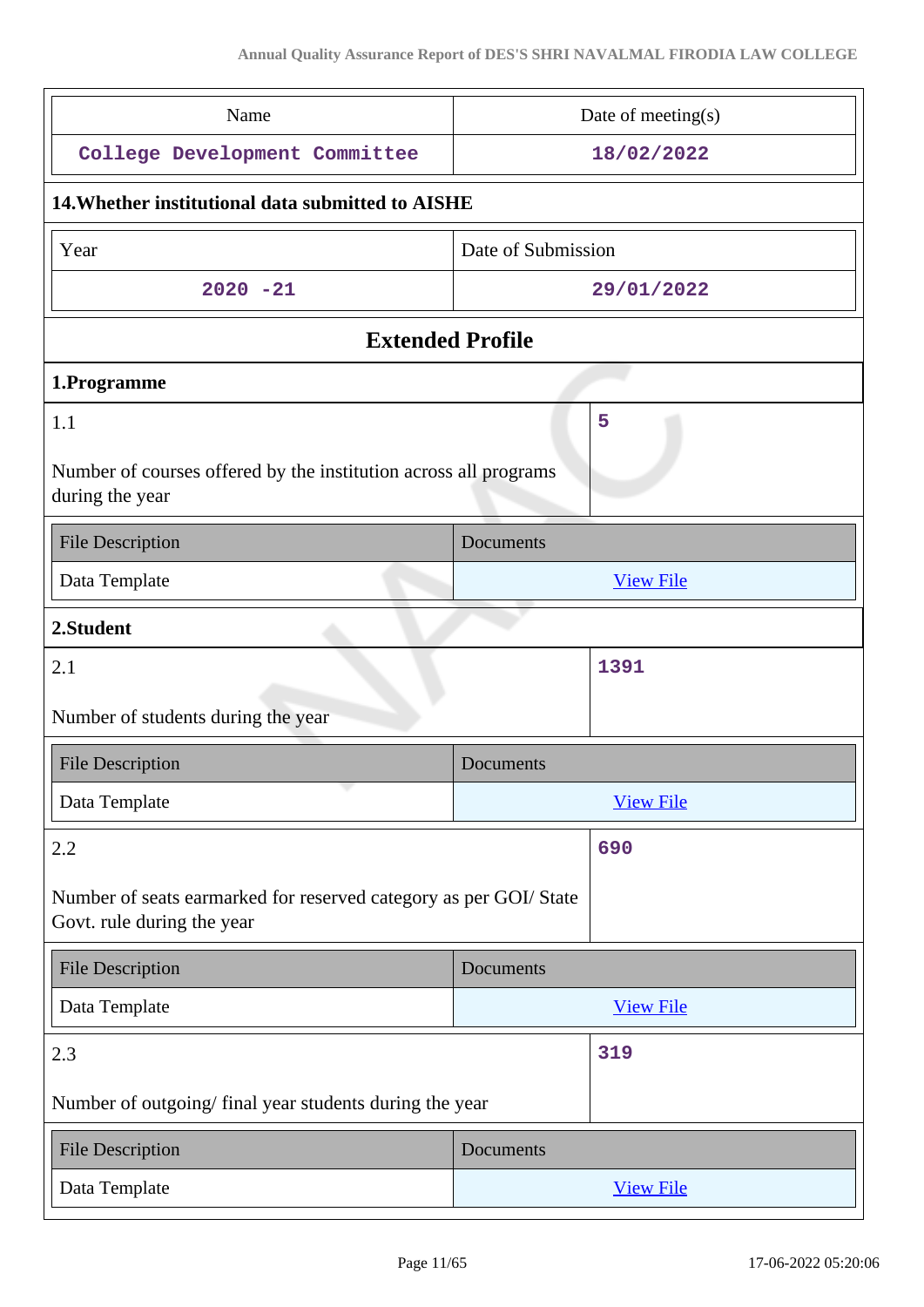| 3.Academic                                                                                                                                                                                                                                                                                                                                                                                                                                                                                                                                                                                                                |           |                  |  |
|---------------------------------------------------------------------------------------------------------------------------------------------------------------------------------------------------------------------------------------------------------------------------------------------------------------------------------------------------------------------------------------------------------------------------------------------------------------------------------------------------------------------------------------------------------------------------------------------------------------------------|-----------|------------------|--|
| 3.1                                                                                                                                                                                                                                                                                                                                                                                                                                                                                                                                                                                                                       |           | 20               |  |
| Number of full time teachers during the year                                                                                                                                                                                                                                                                                                                                                                                                                                                                                                                                                                              |           |                  |  |
| <b>File Description</b>                                                                                                                                                                                                                                                                                                                                                                                                                                                                                                                                                                                                   | Documents |                  |  |
| Data Template                                                                                                                                                                                                                                                                                                                                                                                                                                                                                                                                                                                                             |           | <b>View File</b> |  |
| 3.2                                                                                                                                                                                                                                                                                                                                                                                                                                                                                                                                                                                                                       |           | 24               |  |
| Number of Sanctioned posts during the year                                                                                                                                                                                                                                                                                                                                                                                                                                                                                                                                                                                |           |                  |  |
| <b>File Description</b>                                                                                                                                                                                                                                                                                                                                                                                                                                                                                                                                                                                                   | Documents |                  |  |
| Data Template                                                                                                                                                                                                                                                                                                                                                                                                                                                                                                                                                                                                             |           | <b>View File</b> |  |
| 4.Institution                                                                                                                                                                                                                                                                                                                                                                                                                                                                                                                                                                                                             |           |                  |  |
| 4.1                                                                                                                                                                                                                                                                                                                                                                                                                                                                                                                                                                                                                       |           | 15               |  |
| Total number of Classrooms and Seminar halls                                                                                                                                                                                                                                                                                                                                                                                                                                                                                                                                                                              |           |                  |  |
| 4.2                                                                                                                                                                                                                                                                                                                                                                                                                                                                                                                                                                                                                       |           | 1,04,85,160      |  |
| Total expenditure excluding salary during the year (INR in lakhs)                                                                                                                                                                                                                                                                                                                                                                                                                                                                                                                                                         |           |                  |  |
| 4.3                                                                                                                                                                                                                                                                                                                                                                                                                                                                                                                                                                                                                       |           | 17               |  |
| Total number of computers on campus for academic purposes                                                                                                                                                                                                                                                                                                                                                                                                                                                                                                                                                                 |           |                  |  |
| Part B                                                                                                                                                                                                                                                                                                                                                                                                                                                                                                                                                                                                                    |           |                  |  |
| <b>CURRICULAR ASPECTS</b>                                                                                                                                                                                                                                                                                                                                                                                                                                                                                                                                                                                                 |           |                  |  |
| 1.1 - Curricular Planning and Implementation                                                                                                                                                                                                                                                                                                                                                                                                                                                                                                                                                                              |           |                  |  |
| 1.1.1 - The Institution ensures effective curriculum delivery through a well planned and documented<br>process                                                                                                                                                                                                                                                                                                                                                                                                                                                                                                            |           |                  |  |
| The curriculum for B.A.LL.B, B.B.A.LL.B, LL.B, LL.M and D.T.L. is<br>designed by Savitribai Phule Pune University. In addition to the<br>regular syllabus as prescribed by the university, the college has<br>taken several initiatives to go beyond the regular syllabus,<br>complement classroom teaching and deliver value addition to enhance<br>the knowledge base and skill set of the students. Also, different<br>clubs such as Club Aesthetica, Model United Nations (MUN) club,<br>Parliamentary Debate club organized several competitions.<br>Certificate course in Soft Skill Development was also conducted |           |                  |  |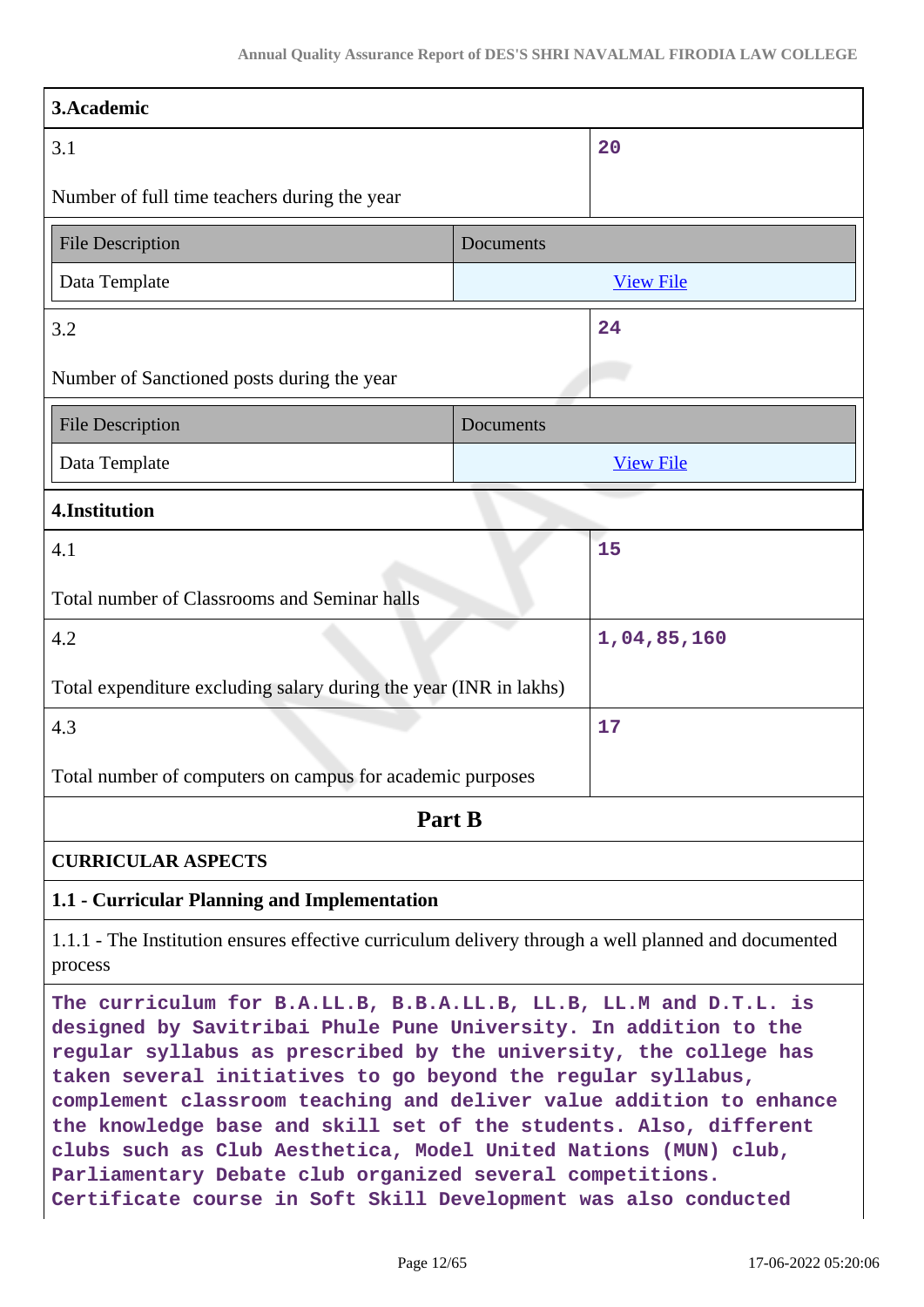**.Guest lectures and seminars on diverse topics were also being organized**

**Methods adopted for effective curriculum delivery:**

- **1. Preparation and execution of teaching plans to achieve outcome based education.**
- **2. The recorded lectures, e-resources of the study material were created and made available to the students on MS Teams.**
- **3. Used ICT tools such as PPT and interactive methods like Quiz, Group discussion using break-out rooms etc.**
- **4. Students were informed about date of commencement and conclusion of teaching well in advance.**
- **5. Alongwith college teachers, practicing lawyers were also appointed by the college on CHB to teach certain law papers.**
- **6. Our college was the first college to start online lectures in May 2020 to avoid the academic loss during pandemics.**

| <b>File Description</b>                | Documents                             |
|----------------------------------------|---------------------------------------|
| Upload relevant supporting<br>document | View File                             |
| Link for Additional information        | https://www.deslaw.edu.in/gallery.php |

1.1.2 - The institution adheres to the academic calendar including for the conduct of Continuous Internal Evaluation (CIE)

**The internal evaluation conducted in the college is as per SPPU guidelines. For all LL.B. courses, 80:20 pattern is applicable out of which 20 marks is for internal evaluation. Under internal assessment, total 3-4 questions are given where student has to select only one question for written assignment for 10 marks. For remaining 10 marks viva is conducted. Written submissions and viva are conducted through online mode due to pandemic. Apart from viva, total assessment of 100 marks for Moot Court, Drafting Pleading and Conveyancing and Professional Ethics is conducted by college.**

**For LL.M. each subject carries 50 marks internal assessment under which two written tests for 10 marks each, 2 assignments for 5 marks each, one open book test for 10 marks and research work and viva for remaining 10. For each semester different research work like seminar paper, Act/Bill Analysis, Book/Article Review, LTP etc. is conducted. Apart from it Criminology Penology (Sem II) and Criminal law (Sem IV) are totally internal subjects for 100 marks. End exam is conducted for the same by the institution. Further the**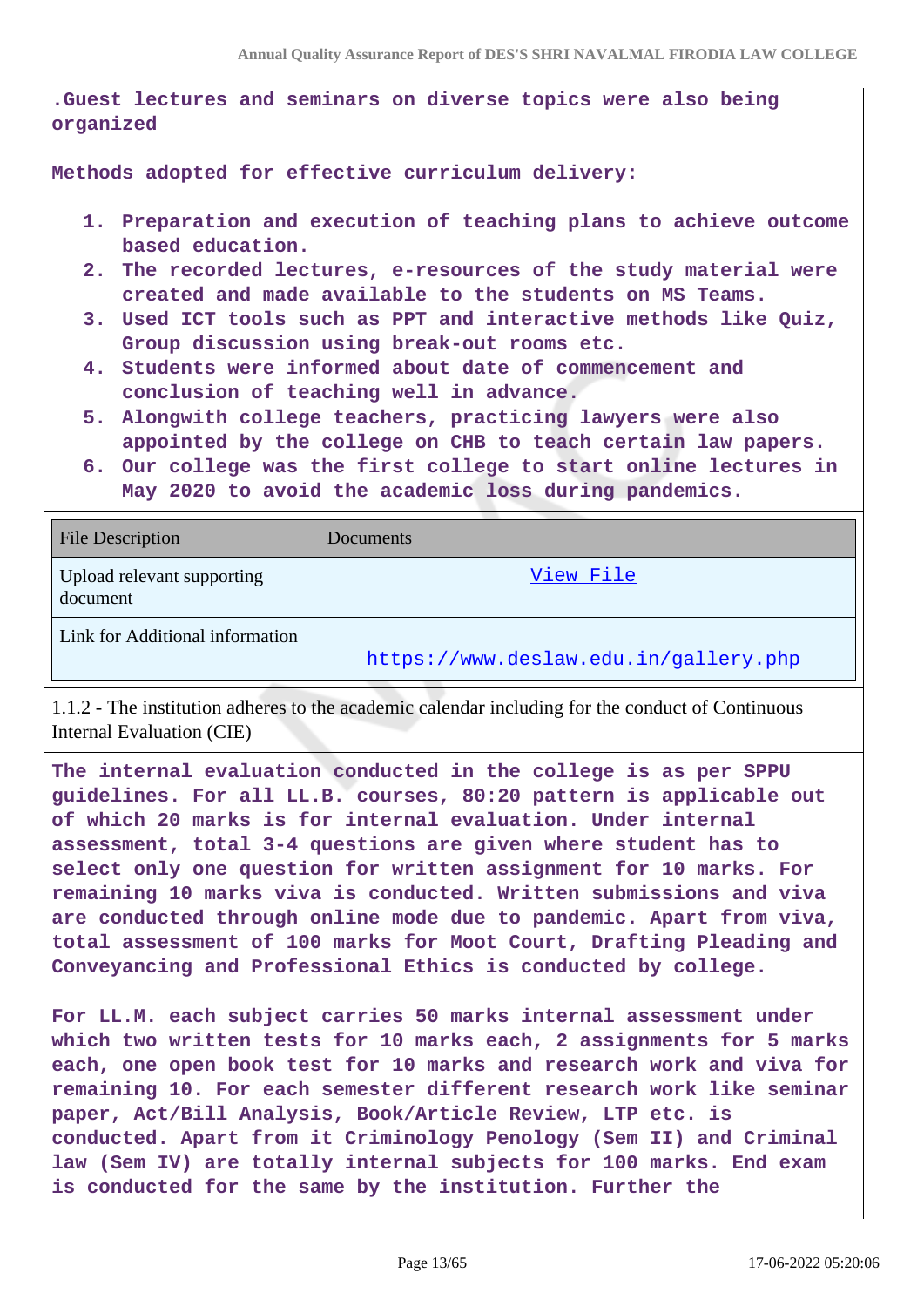# **dissertation work is conducted in last semester of the LL.M**

| <b>File Description</b>                                                                                                                                                                                                                                                                                                                                                                                                                                                                      | Documents                                                                                                       |
|----------------------------------------------------------------------------------------------------------------------------------------------------------------------------------------------------------------------------------------------------------------------------------------------------------------------------------------------------------------------------------------------------------------------------------------------------------------------------------------------|-----------------------------------------------------------------------------------------------------------------|
| Upload relevant supporting<br>documents                                                                                                                                                                                                                                                                                                                                                                                                                                                      | View File                                                                                                       |
| Link for Additional information                                                                                                                                                                                                                                                                                                                                                                                                                                                              | https://documentcloud.adobe.com/link/review?<br>uri=urn:aaid:scds:US:78fc5a2b-5678-4ca6-91af<br>$-039efec512a3$ |
| 1.1.3 - Teachers of the Institution participate in<br>following activities related to curriculum<br>development and assessment of the affiliating<br>University and/are represented on the<br>following academic bodies during the year.<br><b>Academic council/BoS of Affiliating University</b><br>Setting of question papers for UG/PG<br>programs Design and Development of<br><b>Curriculum for Add on/certificate/Diploma</b><br><b>Courses Assessment / evaluation process of the</b> | C. Any 2 of the above                                                                                           |

| <b>File Description</b>                                                                                         | Documents        |
|-----------------------------------------------------------------------------------------------------------------|------------------|
| Details of participation of<br>teachers in various<br>bodies/activities provided as a<br>response to the metric | View File        |
| Any additional information                                                                                      | No File Uploaded |

#### **1.2 - Academic Flexibility**

**affiliating University**

**1.2.1 - Number of Programmes in which Choice Based Credit System (CBCS)/ elective course system has been implemented**

### **1.2.1.1 - Number of Programmes in which CBCS/ Elective course system implemented**

**1**

| <b>File Description</b>                                    | <b>Documents</b> |
|------------------------------------------------------------|------------------|
| Any additional information                                 | No File Uploaded |
| Minutes of relevant Academic<br>Council/BOS meetings       | No File Uploaded |
| Institutional data in prescribed<br>format (Data Template) | View File        |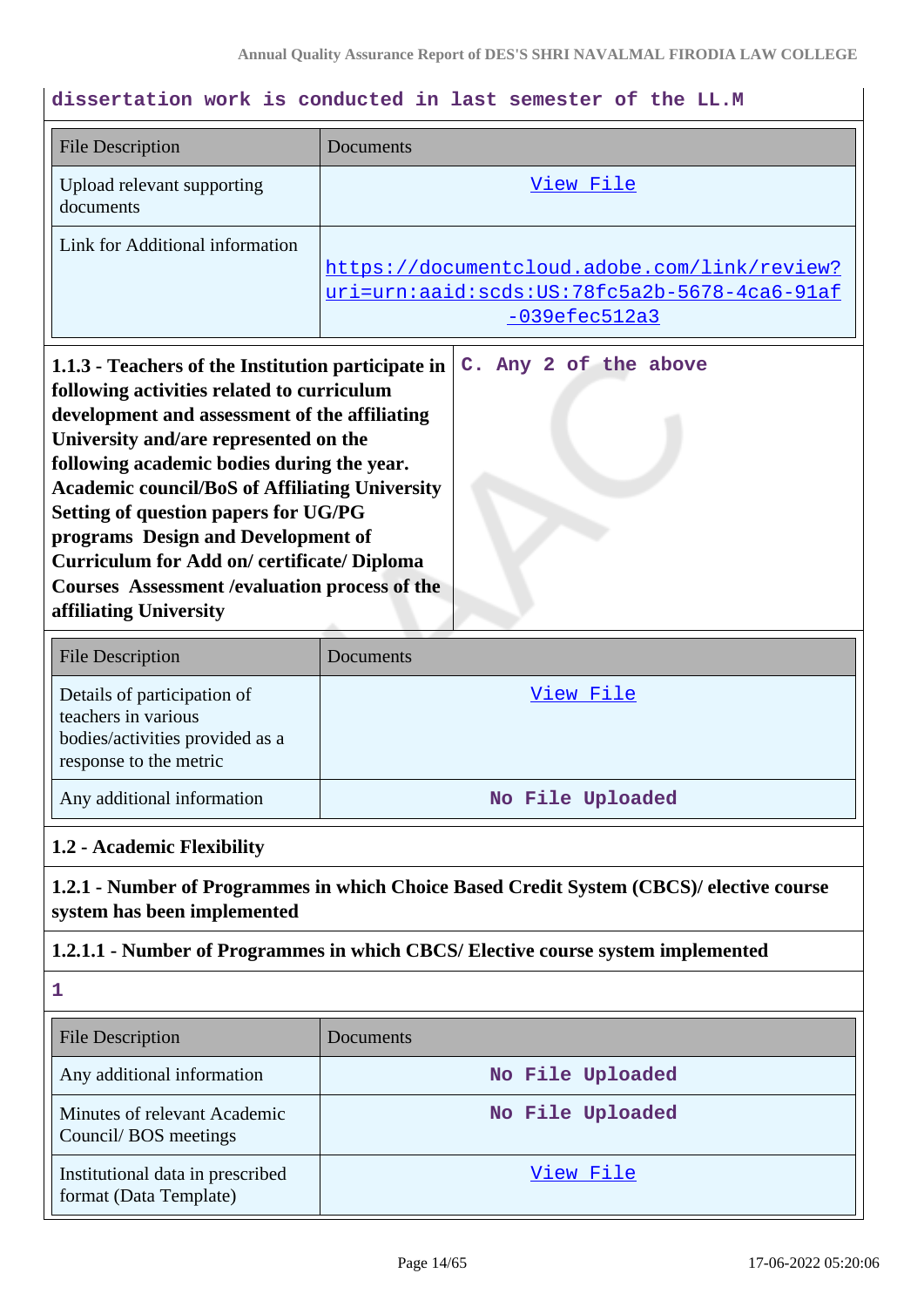### **1.2.2 - Number of Add on /Certificate programs offered during the year**

# **1.2.2.1 - How many Add on /Certificate programs are added during the year. Data requirement for year: (As per Data Template) 1** File Description Documents Any additional information **No File Uploaded** [View File](https://assessmentonline.naac.gov.in/storage/app/public/aqar/16522/16522_7_11.pdf?1655466604) Brochure or any other document relating to Add on /Certificate programs List of Add on /Certificate [View File](https://assessmentonline.naac.gov.in/storage/app/public/aqar/16522/16522_7_12.xlsx?1655466604) programs (Data Template ) **1.2.3 - Number of students enrolled in Certificate/ Add-on programs as against the total number of students during the year 35 1.2.3.1 - Number of students enrolled in subject related Certificate or Add-on programs during the year 35** File Description Documents Any additional information and the Contract of Contract of [View File](https://assessmentonline.naac.gov.in/storage/app/public/aqar/16522/16522_8_13.pdf?1655466604) Details of the students enrolled in [View File](https://assessmentonline.naac.gov.in/storage/app/public/aqar/16522/16522_8_14.xlsx?1655466604) Subjects related to certificate/Add-on programs **1.3 - Curriculum Enrichment** 1.3.1 - Institution integrates crosscutting issues relevant to Professional Ethics, Gender, Human Values, Environment and Sustainability into the Curriculum **Under Women Study Cell – "Paripoorti", a student teacher**  $\bullet$ **symposium on Article 15 (3) of the Indian Constitution was successfully conducted. It was an interactive discussion on human values and its inter connection with law. The Legal Aid center conducted a poster making competition**  $\bullet$

- **that was based on a theme of 'violence against Women: Post Pandemic'.**
- **The event 'LAW'RENCE OF ACADEMIA' was conducted by Club**  $\bullet$ **Aesthetica to enlightened the budding lawyers on professional ethics designing their career paths in India and abroad.**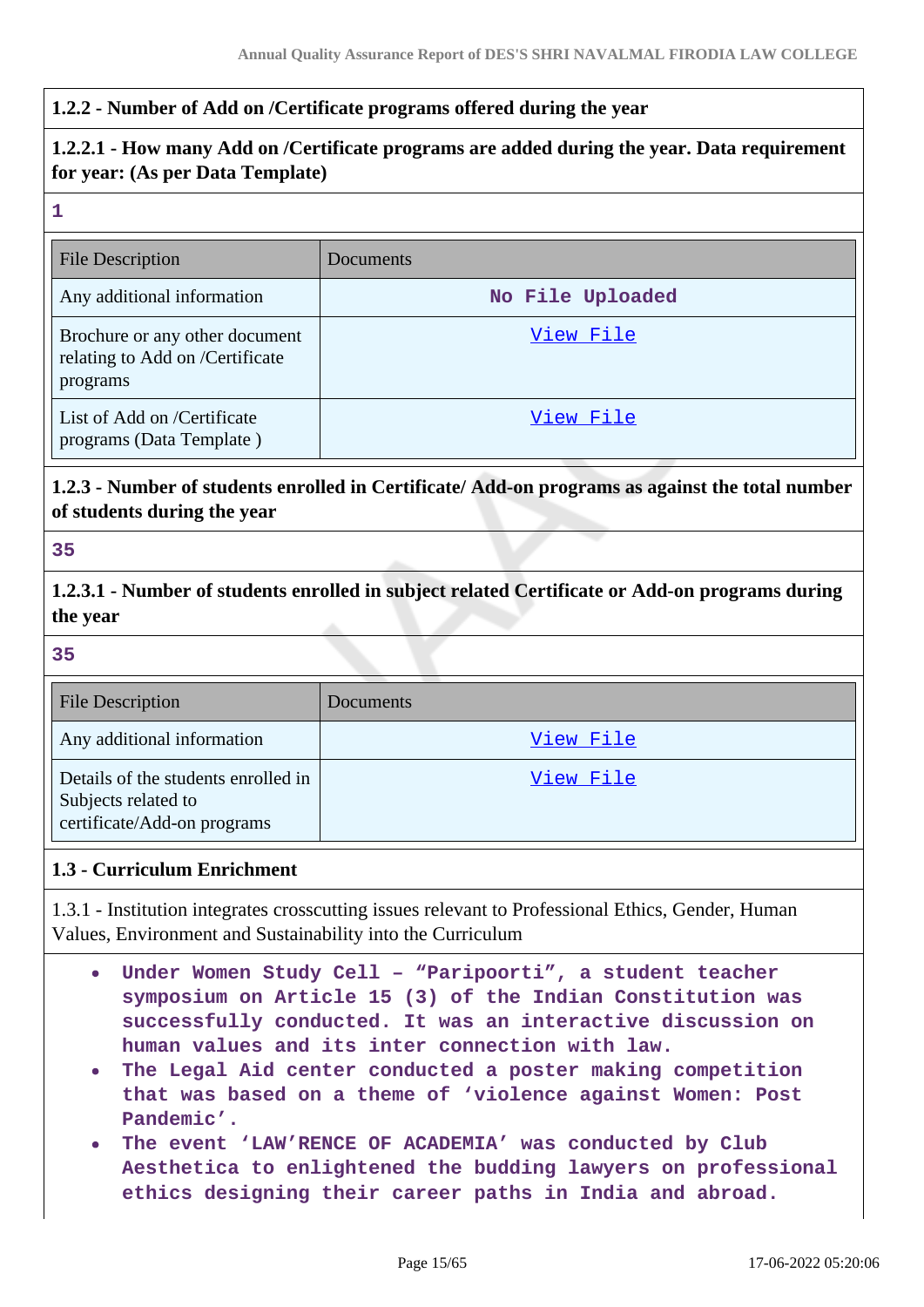- **Under Model United Nations club, a session, 'discussing the 16th SDG with emphasize on problems faced by Yemeni women' was engaged. Also, a mock conference was engaged on the agenda of 'Combating racism, Xenophobia and related intolerance'; where the appointed committees were Social, Humanitarian and Cultural committee etc.**
- **Under Placement Guidance Cell, a session 'from learning law to practicing law' was conducted to guide the students on professional ethics.**
- **The Student Development Cell in collaboration with BSD and NATIONAL SERIVE SCHEME (NSS) department of SPPU undertook a joint venture 'Swachha Wari – Harit Wari' on the occasion of Ashadhi Ekadashi.**
- **Student Development Cell organized a virtual session on 'Involvement of Youths in disaster management'**

| <b>File Description</b>                                                                                                                                                   | Documents        |
|---------------------------------------------------------------------------------------------------------------------------------------------------------------------------|------------------|
| Any additional information                                                                                                                                                | No File Uploaded |
| Upload the list and description of<br>courses which address the<br>Professional Ethics, Gender,<br>Human Values, Environment and<br>Sustainability into the<br>Curriculum | View File        |

# **1.3.2 - Number of courses that include experiential learning through project work/field work/internship during the year**

#### **5**

| <b>File Description</b>                                                                                                  | Documents        |
|--------------------------------------------------------------------------------------------------------------------------|------------------|
| Any additional information                                                                                               | No File Uploaded |
| Programme / Curriculum/<br>Syllabus of the courses                                                                       | View File        |
| Minutes of the Boards of Studies/<br>Academic Council meetings with<br>approvals for these courses                       | No File Uploaded |
| MoU's with relevant<br>organizations for these courses, if<br>any                                                        | No File Uploaded |
| Number of courses that include<br>experiential learning through<br>project work/field<br>work/internship (Data Template) | View File        |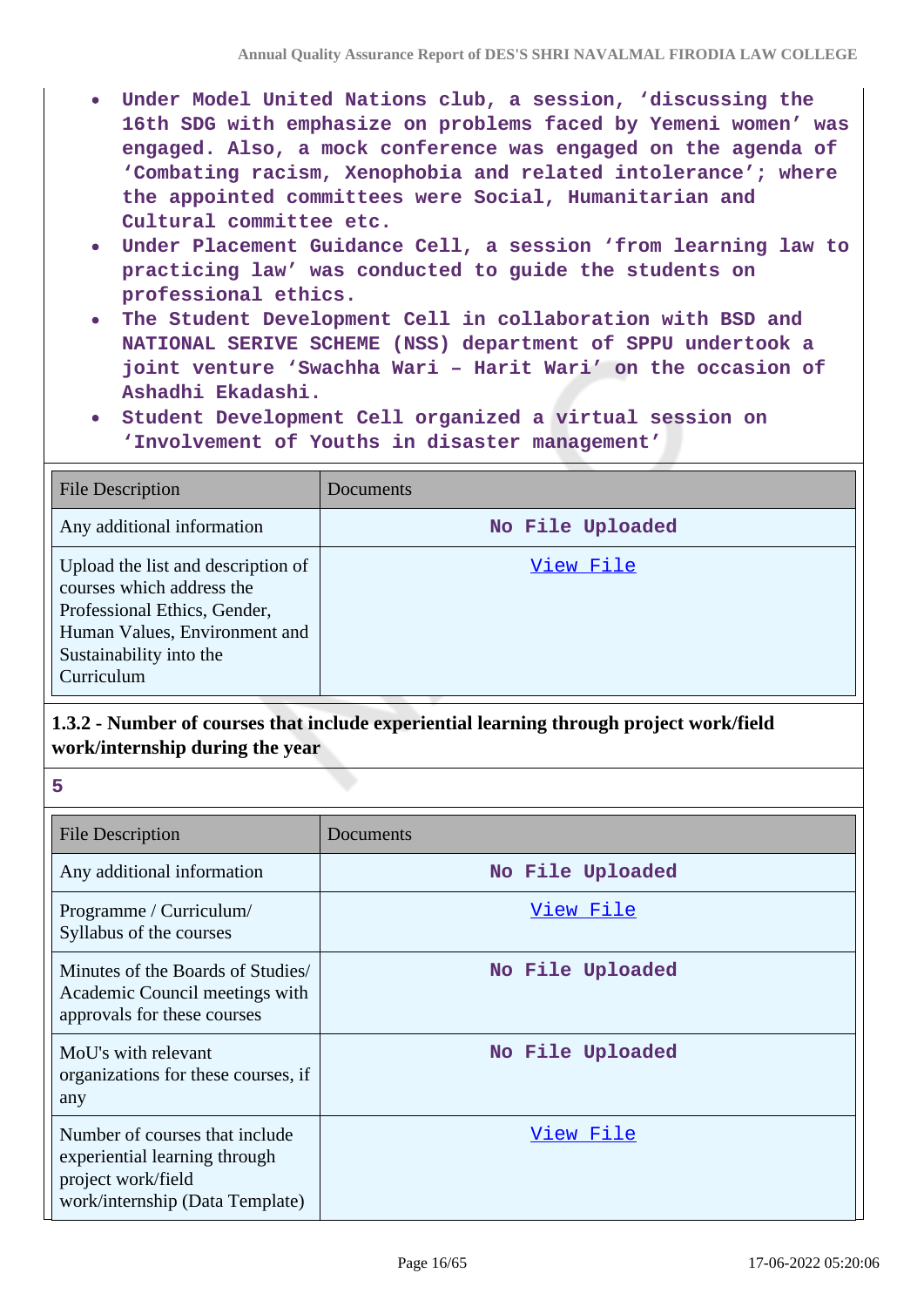| 1.3.3 - Number of students undertaking project work/field work/ internships                                                                                                    |                  |                                                                                          |
|--------------------------------------------------------------------------------------------------------------------------------------------------------------------------------|------------------|------------------------------------------------------------------------------------------|
| 1085                                                                                                                                                                           |                  |                                                                                          |
| <b>File Description</b>                                                                                                                                                        | Documents        |                                                                                          |
| Any additional information                                                                                                                                                     | No File Uploaded |                                                                                          |
| List of programmes and number<br>of students undertaking project<br>work/field work//internships<br>(Data Template)                                                            | View File        |                                                                                          |
| 1.4 - Feedback System                                                                                                                                                          |                  |                                                                                          |
| 1.4.1 - Institution obtains feedback on the<br>syllabus and its transaction at the institution<br>from the following stakeholders Students<br><b>Teachers Employers Alumni</b> |                  | A. All of the above                                                                      |
| <b>File Description</b>                                                                                                                                                        | Documents        |                                                                                          |
| URL for stakeholder feedback<br>report                                                                                                                                         |                  | <u>View File</u>                                                                         |
| Action taken report of the<br>Institution on feedback report as<br>stated in the minutes of the<br>Governing Council, Syndicate,<br>Board of Management (Upload)               |                  | <u>View File</u>                                                                         |
| Any additional<br>information(Upload)                                                                                                                                          |                  | No File Uploaded                                                                         |
| 1.4.2 - Feedback process of the Institution may<br>be classified as follows                                                                                                    |                  | A. Feedback collected, analyzed<br>and action taken and feedback<br>available on website |
| <b>File Description</b>                                                                                                                                                        | Documents        |                                                                                          |
| Upload any additional<br>information                                                                                                                                           |                  | No File Uploaded                                                                         |
| URL for feedback report                                                                                                                                                        |                  | https://www.deslaw.edu.in/images/pdf/Feedbac<br><u>k Report A.Y.%202020-21.pdf</u>       |
| TEACHING-LEARNING AND EVALUATION                                                                                                                                               |                  |                                                                                          |
| 2.1 - Student Enrollment and Profile                                                                                                                                           |                  |                                                                                          |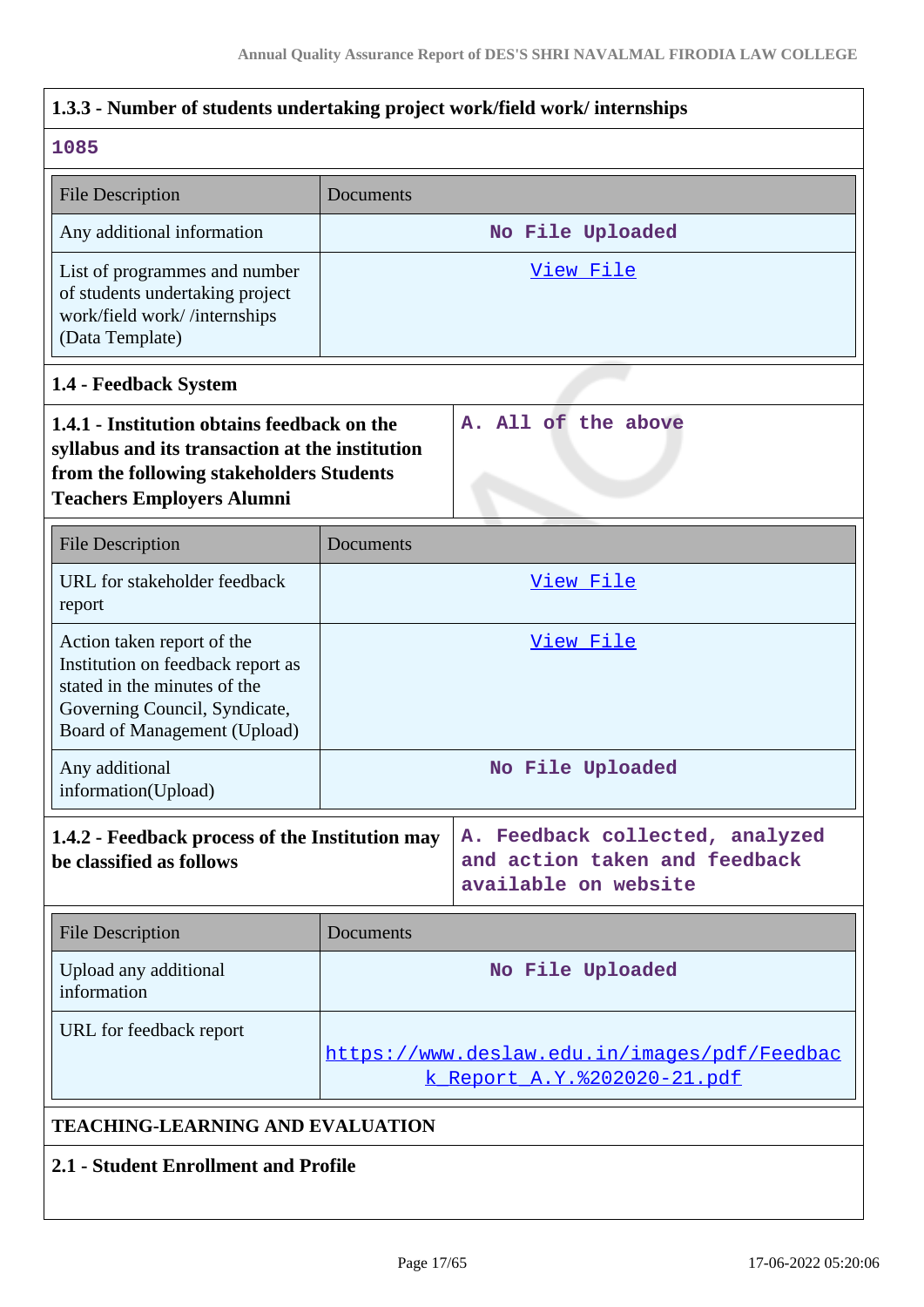### **2.1.1 - Enrolment Number Number of students admitted during the year**

### **2.1.1.1 - Number of sanctioned seats during the year**

**1422**

| <b>File Description</b>                    | Documents        |
|--------------------------------------------|------------------|
| Any additional information                 | No File Uploaded |
| Institutional data in prescribed<br>format | View File        |

# **2.1.2 - Number of seats filled against seats reserved for various categories (SC, ST, OBC, Divyangjan, etc. as per applicable reservation policy during the year (exclusive of supernumerary seats)**

### **2.1.2.1 - Number of actual students admitted from the reserved categories during the year**

#### **441**

| <b>File Description</b>                                          | <b>Documents</b> |
|------------------------------------------------------------------|------------------|
| Any additional information                                       | No File Uploaded |
| Number of seats filled against<br>seats reserved (Data Template) | <u>View File</u> |

# **2.2 - Catering to Student Diversity**

2.2.1 - The institution assesses the learning levels of the students and organizes special Programmes for advanced learners and slow learners

**Every Student is unique. We at DES Shri Navalmal Firodia Law College, Pune ensure that the learning levels of students are accordingly positively channelized. We have special programmes for both the slow learners as well as advanced learners.**

**Slow Learners:**

- **Remedial English Lectures are conducted.**
- **Revision lectures are conducted by subject teachers.**
- **Slow learners are identified by the respective subject teacher and the challenges they faced are tried to be addressed.**
- **We have mentoring system and hence every class has a mentor who is well aware of the learning levels of the students.**

**Students are encouraged to prepare their answers and are carefully scrutinized by the subject teachers.**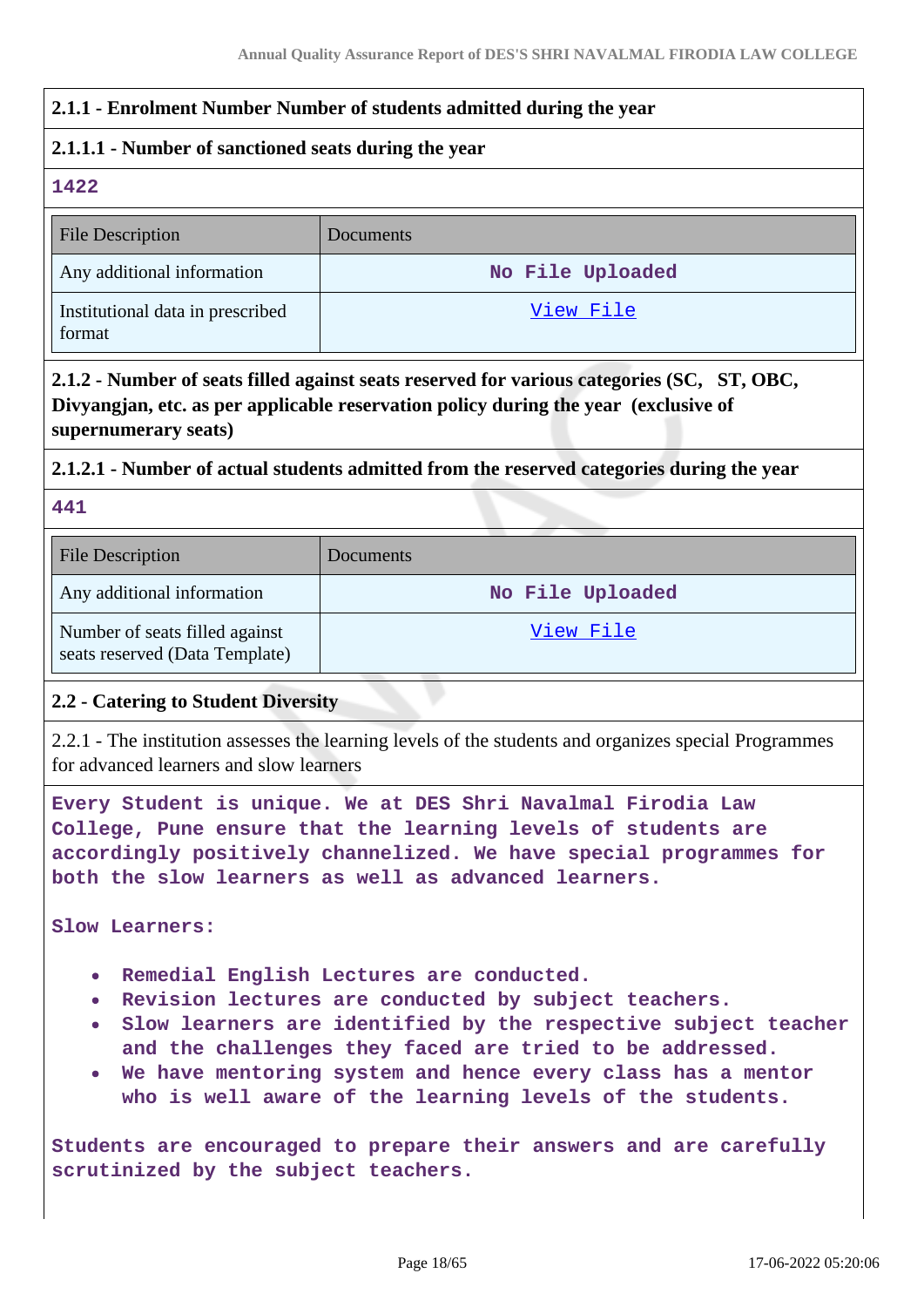#### **Advanced Learners:**

**DES's Shri Navalmal Firodia Law College provides certain Diploma and Certificate Courses such as Diploma in Taxation Law, Certificate Course in Soft Skills Development and so on for the advanced learners to properly channelize their learning skills. They are encouraged to participate in inter as well as extracurricular activities like Elocution, Moot Courts, Essay writing, Legal Research, etc.**

**The College has established Centre for Legal Excellence for bridging the gap between theory and practice**

| <b>File Description</b>              | Documents                                             |
|--------------------------------------|-------------------------------------------------------|
| Link for additional Information      | https://www.deslaw.edu.in/certificate_course<br>s.php |
| Upload any additional<br>information | View File                                             |

#### **2.2.2 - Student- Full time teacher ratio (Data for the latest completed academic year)**

| Number of Students         |           | Number of Teachers |
|----------------------------|-----------|--------------------|
| 1391                       |           | 20                 |
| <b>File Description</b>    | Documents |                    |
| Any additional information |           | No File Uploaded   |

#### **2.3 - Teaching- Learning Process**

2.3.1 - Student centric methods, such as experiential learning, participative learning and problem solving methodologies are used for enhancing learning experiences

**The respective subject teachers have their own teaching pedagogy. The teaching pedagogy is diverse and involves Lecture Method, Case Study method, Discussion method, Presentation Method, Problem solving method, etc. Teachers identify module and accordingly decide the apt method to enhance the learning process. Lecturing method largely dominates and subordinate techniques are tailored as per the need of the module. During pandemic as teaching was largely on an online mode, teachers prepared Power Point Presentations on each topic. Teacher of Environmental Law presented short films and documentaries to make the topic interesting and enhance overall learning experience. So every Teacher tailors the student centric**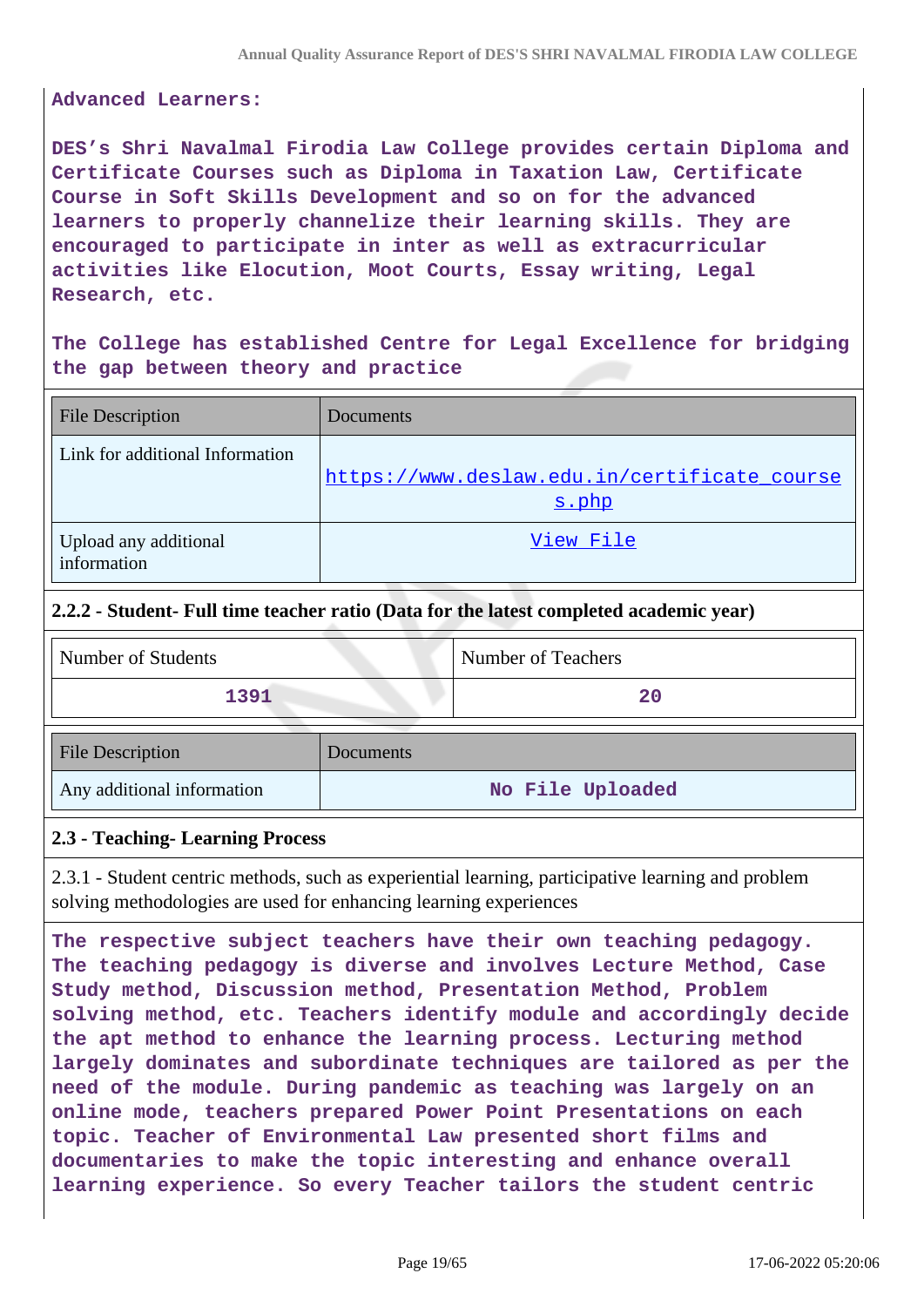**method as per the requirement and feasibility of the modules.**

| <b>File Description</b>              | Documents                                                 |
|--------------------------------------|-----------------------------------------------------------|
| Upload any additional<br>information | No File Uploaded                                          |
| Link for additional information      | https://www.deslaw.edu.in/outcome-based-<br>education.php |

2.3.2 - Teachers use ICT enabled tools for effective teaching-learning process. Write description in maximum of 200 words

**Teaching prominently being online, Teachers used their Laptops, Computers, Mobiles, Tablets, Pen Drives, White Boards, Power Point Presentations, etc.**

**The College purchased licenses for Microsoft Teams App. Each faculty, visiting faculty as well as students were provided with a Teams ID and Password. The College IT Department provided hands on training regarding use of Microsoft Teams App. Online lectures are recorded and made available to students on team's app for their future references. Online material and PPT's have been shared by the teachers with students. Use of ICT was made for conduct of internal and external exams.**

| <b>File Description</b>                                                                                    | Documents                                                                                                         |
|------------------------------------------------------------------------------------------------------------|-------------------------------------------------------------------------------------------------------------------|
| Upload any additional<br>information                                                                       | No File Uploaded                                                                                                  |
| Provide link for webpage<br>describing the ICT enabled tools<br>for effective teaching-learning<br>process | https://acrobat.adobe.com/link/review?uri=ur<br>n:aaid:scds:US:4957000a-3eef-4f43-8331-23442<br>aa00cbd#pageNum=1 |

**2.3.3 - Ratio of mentor to students for academic and other related issues (Data for the latest completed academic year )**

### **2.3.3.1 - Number of mentors**

**18**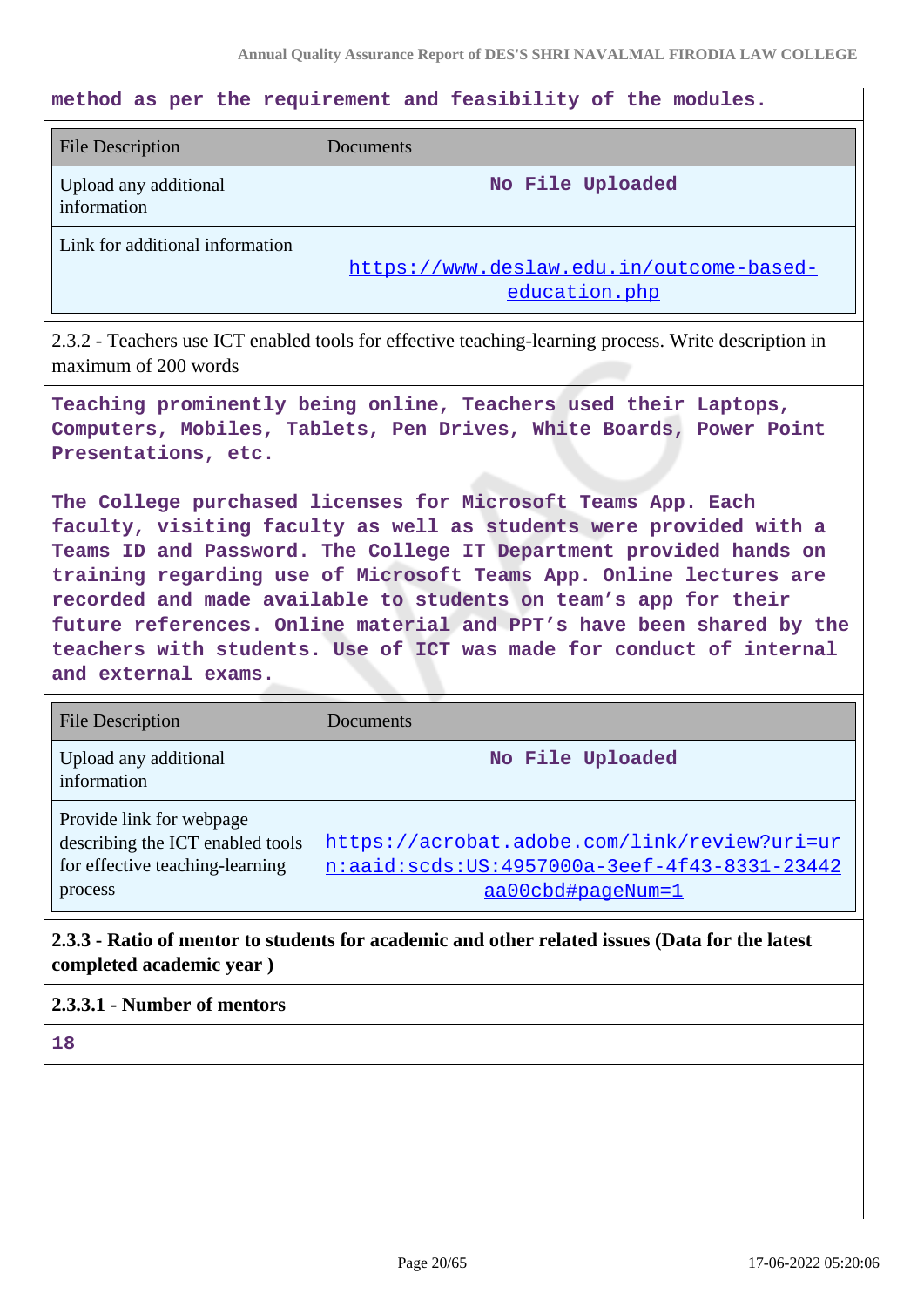| <b>File Description</b>                                                   | <b>Documents</b> |
|---------------------------------------------------------------------------|------------------|
| Upload, number of students<br>enrolled and full time teachers on<br>roll. | View File        |
| Circulars pertaining to assigning<br>mentors to mentees                   | View File        |
| mentor/mentee ratio                                                       | View File        |

# **2.4 - Teacher Profile and Quality**

### **2.4.1 - Number of full time teachers against sanctioned posts during the year**

**20**

| <b>File Description</b>                                             | Documents        |
|---------------------------------------------------------------------|------------------|
| Full time teachers and sanctioned<br>posts for year (Data Template) | View File        |
| Any additional information                                          | No File Uploaded |
| List of the faculty members<br>authenticated by the Head of HEI     | View File        |

# **2.4.2 - Number of full time teachers with Ph. D. / D.M. / M.Ch. /D.N.B Superspeciality / D.Sc. / D.Litt. during the year (consider only highest degree for count)**

# **2.4.2.1 - Number of full time teachers with Ph. D. / D.M. / M.Ch. /D.N.C Superspeciality / D.Sc. / D.Litt. during the year**

**8**

| <b>File Description</b>                                                                                                                                                              | Documents        |
|--------------------------------------------------------------------------------------------------------------------------------------------------------------------------------------|------------------|
| Any additional information                                                                                                                                                           | No File Uploaded |
| List of number of full time<br>teachers with Ph. D. $/$ D.M. $/$<br>M.Ch./ D.N.B Super specialty /<br>D.Sc. / D.Litt. and number of full<br>time teachers for year(Data<br>Template) | View File        |

### **2.4.3 - Number of years of teaching experience of full time teachers in the same institution (Data for the latest completed academic year)**

### **2.4.3.1 - Total experience of full-time teachers**

**99**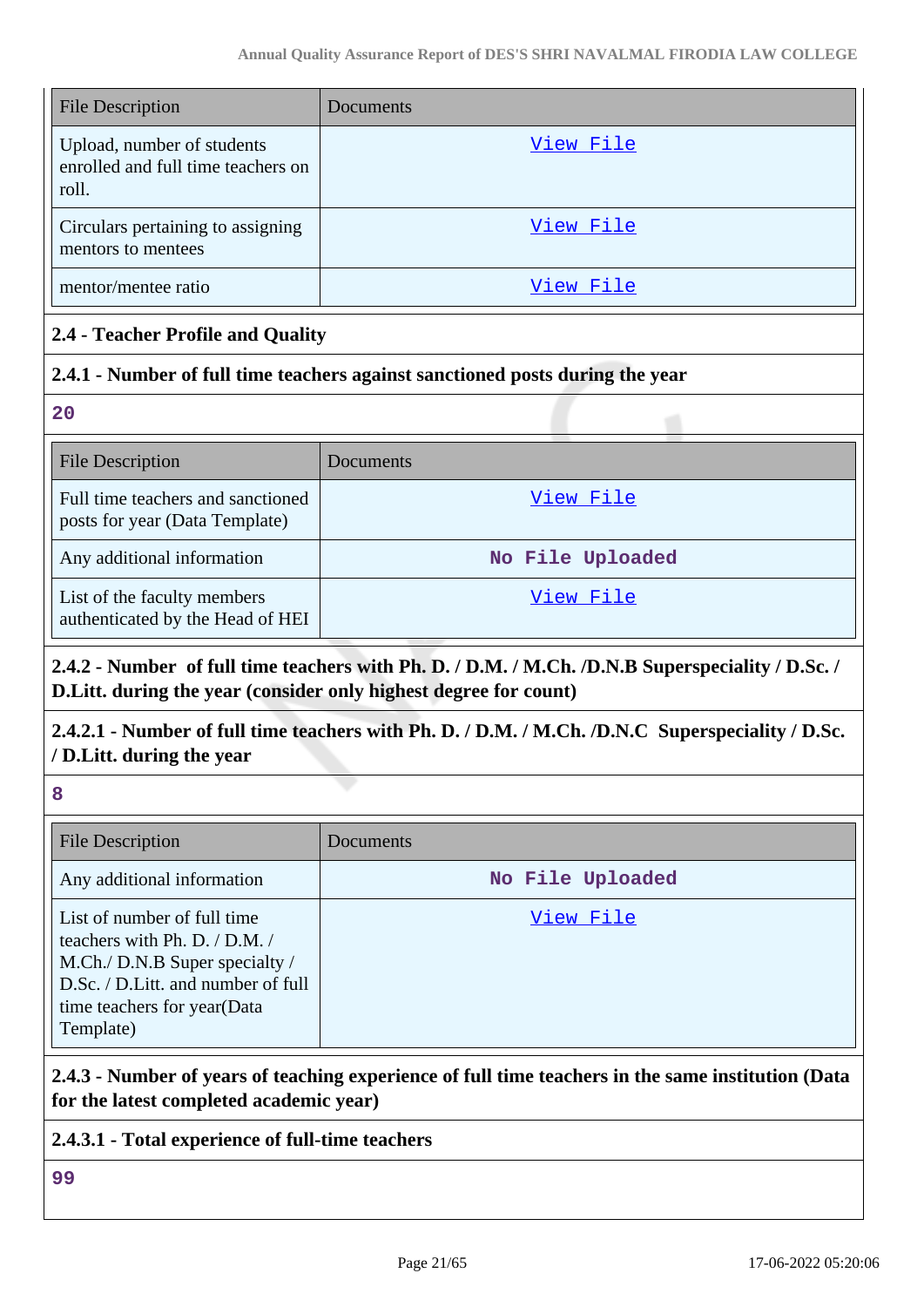| <b>File Description</b>                                                                                 | Documents        |
|---------------------------------------------------------------------------------------------------------|------------------|
| Any additional information                                                                              | No File Uploaded |
| List of Teachers including their<br>PAN, designation, dept. and<br>experience details(Data<br>Template) | View File        |

### **2.5 - Evaluation Process and Reforms**

2.5.1 - Mechanism of internal assessment is transparent and robust in terms of frequency and mode. Write description within 200 words.

- **The Internal Evaluation is conducted as per the Savitribai**  $\bullet$ **Phule Pune University syllabi.**
- **The University prescribes 80/20 pattern for UG (20 marks are allotted for Internal Evaluation i.e. 10 written marks and 10 marks viva) and 50/50 pattern for PG (LLM).**

**The Academic year 2020-21 faced lot many challenges due to the outbreak of pandemic in March 2020. University had to adopt online mode for various purposes.**

- **The Topics for the Internal Assessment are displayed much in advance on Notice Board and through WhatsApp groups.**
- **The evaluation structure underwent change as suggested by the University, Students were required to submit handwritten internal assessment, scanned and thereafter asked to mail respective faculty.**
- **The said assessments are evaluated by the subject in charge.**
- **A viva thereafter was conducted by the faculty in charge through Microsoft Teams App.**
- **A proper mark sheet of all the subjects, year wise, is maintained by the respective class teacher.**
- **A preview is displayed on notice board and students are given time to raise discrepancy, if any.**

**When discrepancies are resolved, the marks are uploaded on the SPPU website. Marks are manually entered by the subject-in charge on the university link provided. This is done to ensure transparency.**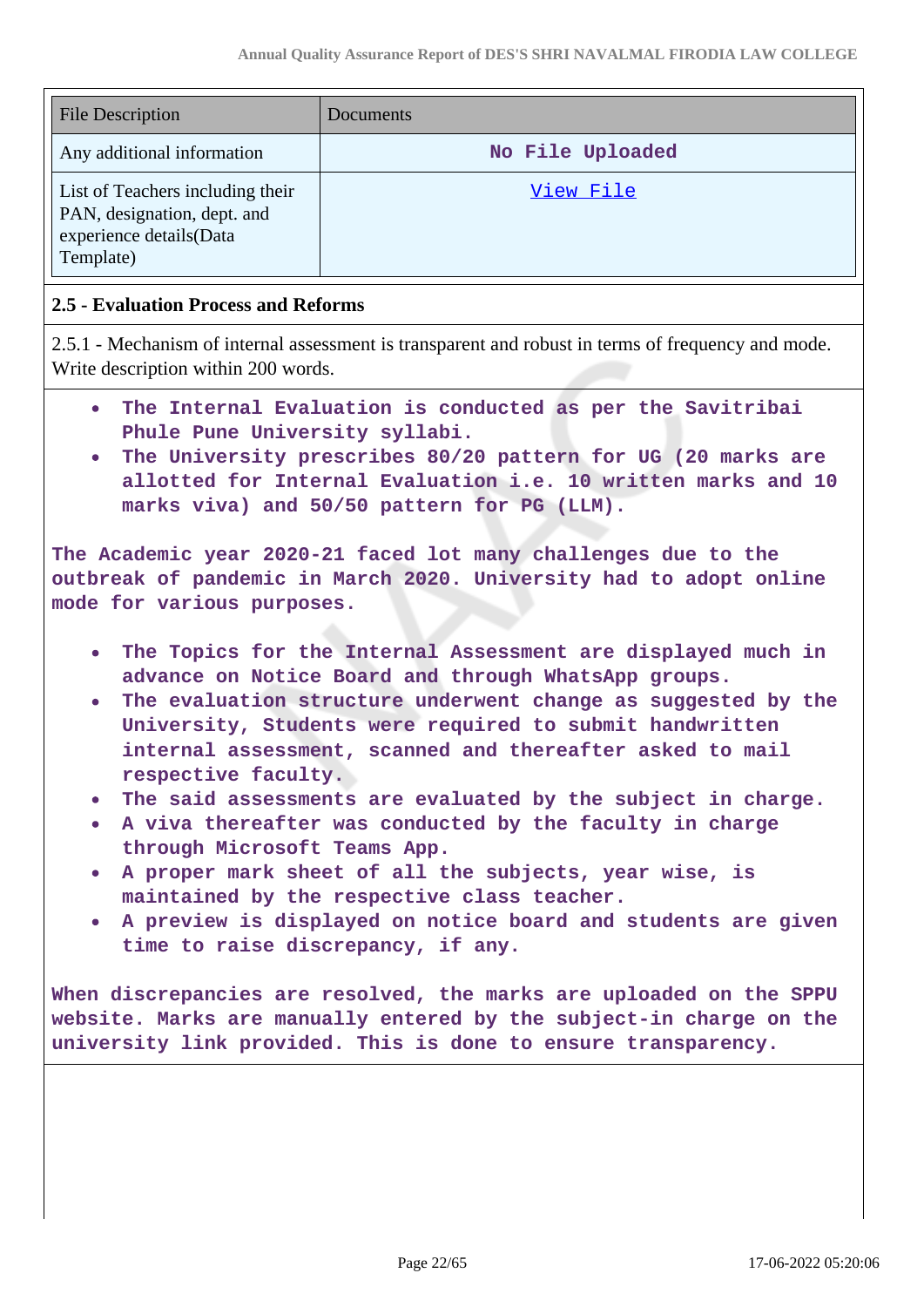| <b>File Description</b>         | Documents                                                                            |
|---------------------------------|--------------------------------------------------------------------------------------|
| Any additional information      | No File Uploaded                                                                     |
| Link for additional information | https://acrobat.adobe.com/link/review?uri=ur<br>$n:aaid:scds:US:42c96355-b8d5-465f-$ |
|                                 | ba5f-93150a31beb2#pageNum=1                                                          |

2.5.2 - Mechanism to deal with internal examination related grievances is transparent, time- bound and efficient

- **The subject teacher conducts the internal assessment transparently.**
- **A proper mark sheet of all the subjects, year wise, is maintained by the respective class teacher.**
- **A preview is displayed on notice board and shared on what's app group also and students are given time to raise their grievance or discrepancy, if any, with the respective class teacher and subject Teacher.**
- **Respective subject teachers addresses the grievance of the students by giving fair hearing.**
- **For late submissions students, are given a fair hearing to understand the reason for their default. A hearing Committee is constituted which consists of 2 Faculty members. The reasons condoned were Medical Illness if any, Death of a near Family Member or any other justifiable ground. They were given extension to submit their assignments.**
- **When University opens its portal for submission of internal assignment marks, a preview is displayed on notice board and students are given time to raise discrepancy again, if any. When discrepancies are resolved, the marks are uploaded on the SPPU website. Marks are manually entered by the subject-in charge on the university link provided. This is done to ensure transparency**

| <b>File Description</b>                         | Documents |
|-------------------------------------------------|-----------|
| Any additional information                      | View File |
| Link for additional information                 | Nil       |
| 2.6 - Student Performance and Learning Outcomes |           |

2.6.1 - Teachers and students are aware of the stated Programme and course outcomes of the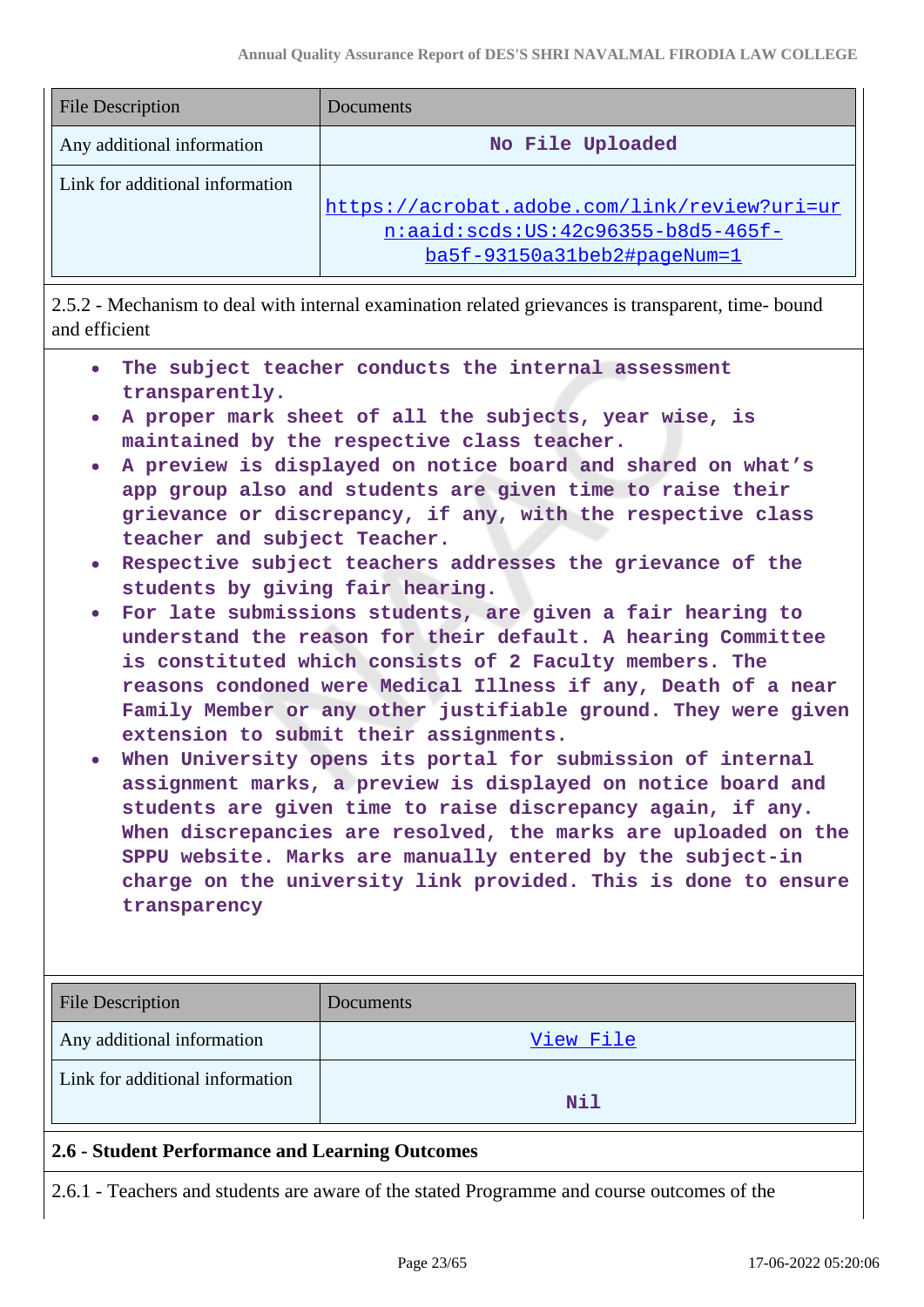Programmes offered by the institution.

**Savitribai Phule Pune University prescribes a detailed syllabus. The syllabus does mention the desired Course Objectives for each subject. Teacher being subject expert are aware about the Course Outcome. Respective Subject teachers inform the students of the course outcomes and program outcome in the beginning of the academic year. University syllabus also mentions course outcomes for every subjects which are made available to the students in college library. Syllabus containing course outcomes are also available on college website for student's reference.**

**Internal Assignments expect students to broaden their horizon and relate it to the day to day application of law.Seminars, Guest Lectures, Symposium, Student Teacher Class interactions are conducted to make the students aware about the practical approach of the course outcome. Seminar Department, Legal Research Cell facilitates the bridging of gap between theory and practice.**

| <b>File Description</b>                                 | Documents                                         |
|---------------------------------------------------------|---------------------------------------------------|
| Upload any additional<br>information                    | No File Uploaded                                  |
| Paste link for Additional<br>information                | https://www.deslaw.edu.in/program-<br>outcome.php |
| Upload COs for all courses<br>(exemplars from Glossary) | View File                                         |

2.6.2 - Attainment of Programme outcomes and course outcomes are evaluated by the institution.

**Each course has a defined set of course outcomes and corresponding evaluation criteria. The course outcomes are mapped to the program outcomes which are used to provide the quantitative measurement of how well the program outcomes are achieved.**

#### **CO Attainment**

**Assessment methods include direct and indirect methods. The process of course outcome assessment by direct method is based on internal examinations, and semester end university examination.**

#### **Direct assessment methods**

**Internal assessment is conducted though written assignment and viva of 20 marks for each subject and each of them covers the evaluation**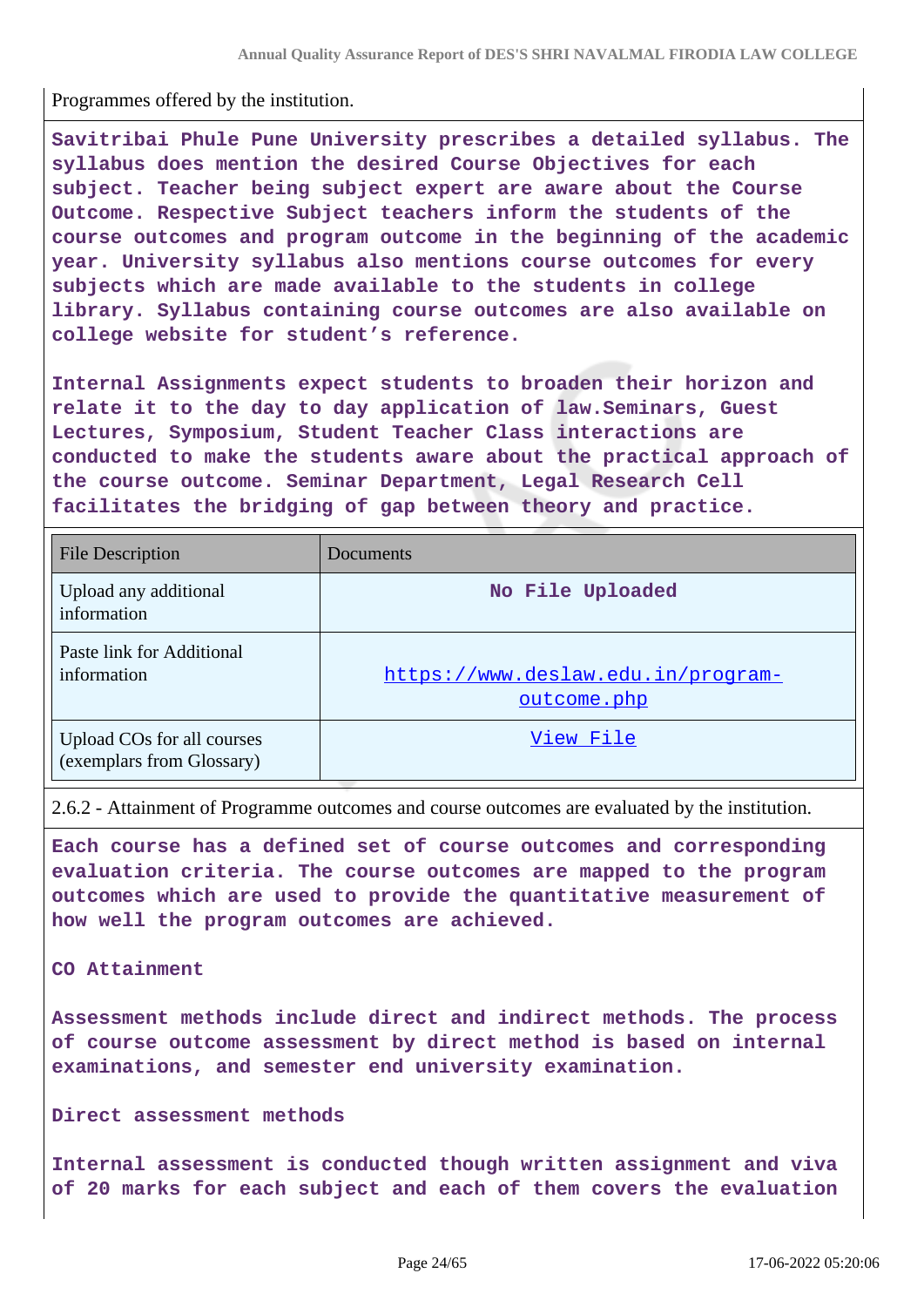**of all the relevant COs attainment. There is an internal examination committee which looks after timely conduct of internal assessment.**

**Semester End University Examinationis usually descriptive, but due to pandemic, it is conducted online based on MCQ pattern and along with internal assessment for assessing whether all the COs are attained.**

**Indirect Assessment Methods**

- **· Feedbacks**
- **· Alumni survey**
- **· Co-curricular activities**

#### **· Extracurricular activities**

| File Description                         | Documents        |
|------------------------------------------|------------------|
| Upload any additional<br>information     | No File Uploaded |
| Paste link for Additional<br>information | Nil              |

# **2.6.3 - Pass percentage of Students during the year**

### **2.6.3.1 - Total number of final year students who passed the university examination during the year**

#### **319**

| <b>File Description</b>                                                                                                     | Documents                                                                                              |
|-----------------------------------------------------------------------------------------------------------------------------|--------------------------------------------------------------------------------------------------------|
| Upload list of Programmes and<br>number of students passed and<br>appeared in the final year<br>examination (Data Template) | View File                                                                                              |
| Upload any additional<br>information                                                                                        | No File Uploaded                                                                                       |
| Paste link for the annual report                                                                                            | https://acrobat.adobe.com/link/track?uri=urn<br>:aaid:scds:US:ebla78c6-08d5-4aba-9b77-761e7b<br>dcfa58 |

### **2.7 - Student Satisfaction Survey**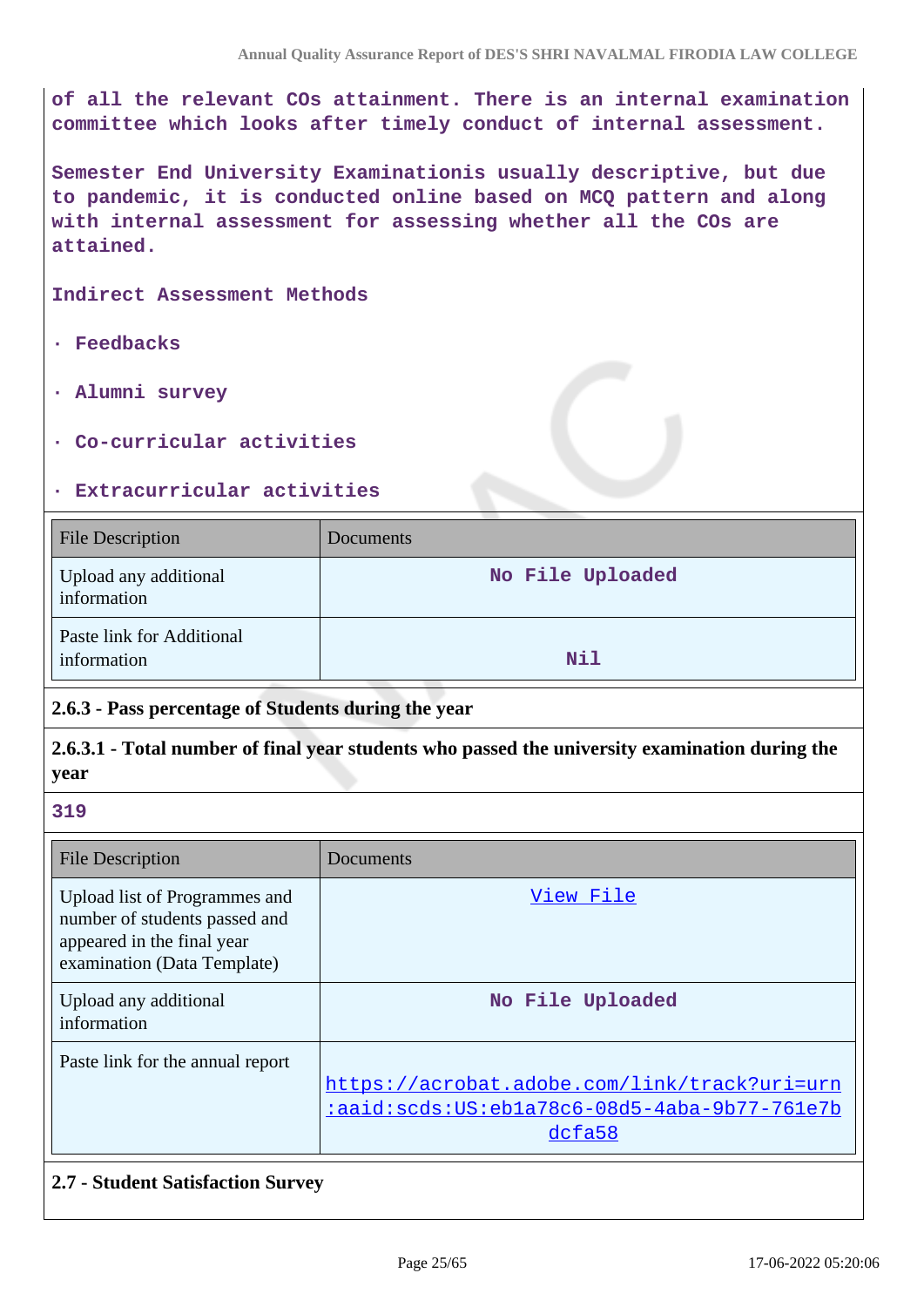**2.7.1 - Student Satisfaction Survey (SSS) on overall institutional performance (Institution may design its own questionnaire) (results and details need to be provided as a weblink)**

<https://www.deslaw.edu.in/student-survey.php>

### **RESEARCH, INNOVATIONS AND EXTENSION**

**3.1 - Resource Mobilization for Research**

**3.1.1 - Grants received from Government and non-governmental agencies for research projects / endowments in the institution during the year (INR in Lakhs)**

**3.1.1.1 - Total Grants from Government and non-governmental agencies for research projects / endowments in the institution during the year (INR in Lakhs)**

**NIL**

| <b>File Description</b>                                                              | Documents        |
|--------------------------------------------------------------------------------------|------------------|
| Any additional information                                                           | No File Uploaded |
| e-copies of the grant award<br>letters for sponsored research<br>projects/endowments | No File Uploaded |
| List of endowments / projects<br>with details of grants(Data<br>Template)            | No File Uploaded |

**3.1.2 - Number of departments having Research projects funded by government and non government agencies during the year**

**3.1.2.1 - Number of departments having Research projects funded by government and nongovernment agencies during the year**

**NIL**

| File Description                                                 | Documents        |
|------------------------------------------------------------------|------------------|
| List of research projects and<br>funding details (Data Template) | No File Uploaded |
| Any additional information                                       | No File Uploaded |
| Supporting document from<br><b>Funding Agency</b>                | No File Uploaded |
| Paste link to funding agency<br>website                          | Nil              |

**3.1.3 - Number of Seminars/conferences/workshops conducted by the institution during the year**

**3.1.3.1 - Total number of Seminars/conferences/workshops conducted by the institution during**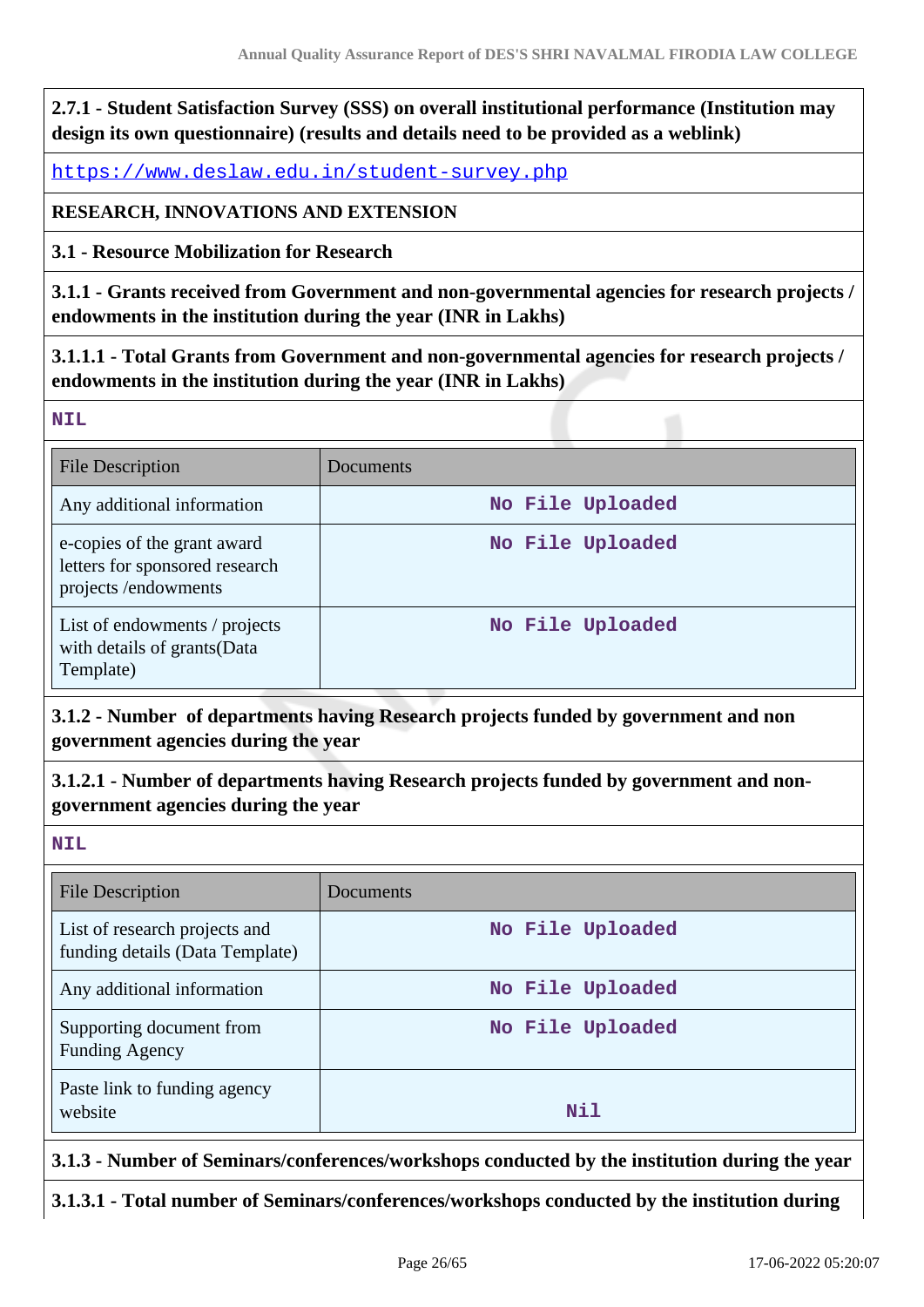#### **the year**

# **19**

| 19<br><b>File Description</b>                                        | Documents        |
|----------------------------------------------------------------------|------------------|
| Report of the event                                                  | No File Uploaded |
| Any additional information                                           | No File Uploaded |
| List of workshops/seminars<br>during last 5 years (Data<br>Template) | View File        |

### **3.2 - Research Publications and Awards**

**3.2.1 - Number of papers published per teacher in the Journals notified on UGC website during the year**

### **3.2.1.1 - Number of research papers in the Journals notified on UGC website during the year**

# **1**

| <b>File Description</b>                                                                                     | Documents        |
|-------------------------------------------------------------------------------------------------------------|------------------|
| Any additional information                                                                                  | No File Uploaded |
| List of research papers by title,<br>author, department, name and<br>year of publication (Data<br>Template) | View File        |

**3.2.2 - Number of books and chapters in edited volumes/books published and papers published in national/ international conference proceedings per teacher during the year**

**3.2.2.1 - Total number of books and chapters in edited volumes/books published and papers in national/ international conference proceedings during the year**

#### **1**

| <b>File Description</b>                                                      | Documents        |
|------------------------------------------------------------------------------|------------------|
| Any additional information                                                   | No File Uploaded |
| List books and chapters edited<br>volumes/books published (Data<br>Template) | View File        |

# **3.3 - Extension Activities**

3.3.1 - Extension activities are carried out in the neighborhood community, sensitizing students to social issues, for their holistic development, and impact thereof during the year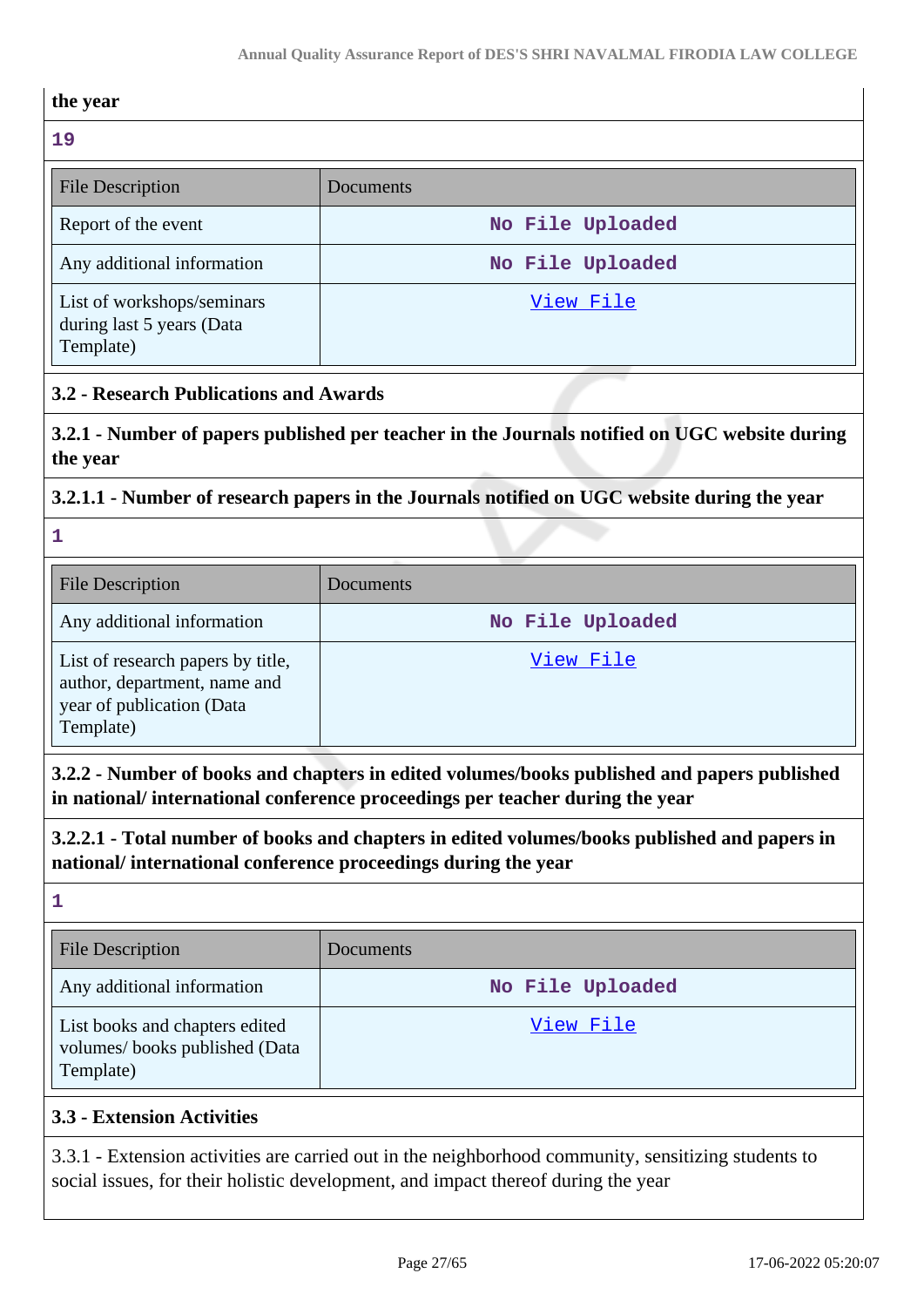```
Sr. No.
Name of the Activity
Details
  1.
Swatch Wari Harit Wari, 1st Week of July, 2020
Tree Plantation done by the students during lock down at their
respective places on the occasion of Ashadhi Ekadashi
2.
Vigilance Awareness Week (27 October – 1st November, 2020)
Staff and students had taken e-integrity pledge for establishing
transparency and accountability in the administration at all levels
of governance in the society
3.
Wachan Prerana Divas, 15 October 2020
To inculcate the habit of reading among young generations by
circulating the links of e-books and various online literature
available in Marathi, Hindi and English
4.
Marathi Bhasha Savardhan Pandhrawada (14th to 30th Jan. 2021)
Organized cultural programmes involving various activities based on
Marathi literature. All the members showcased their literary talent
in the program
5.
Mazi Vasundhara Project (1st Jan. – 15th Jan. 2021)
Students & Faculties were encouraged to protect our environment
through various activities like energy conservation, tree plantation
etc. Students had takene-pledge for protecting our environment
```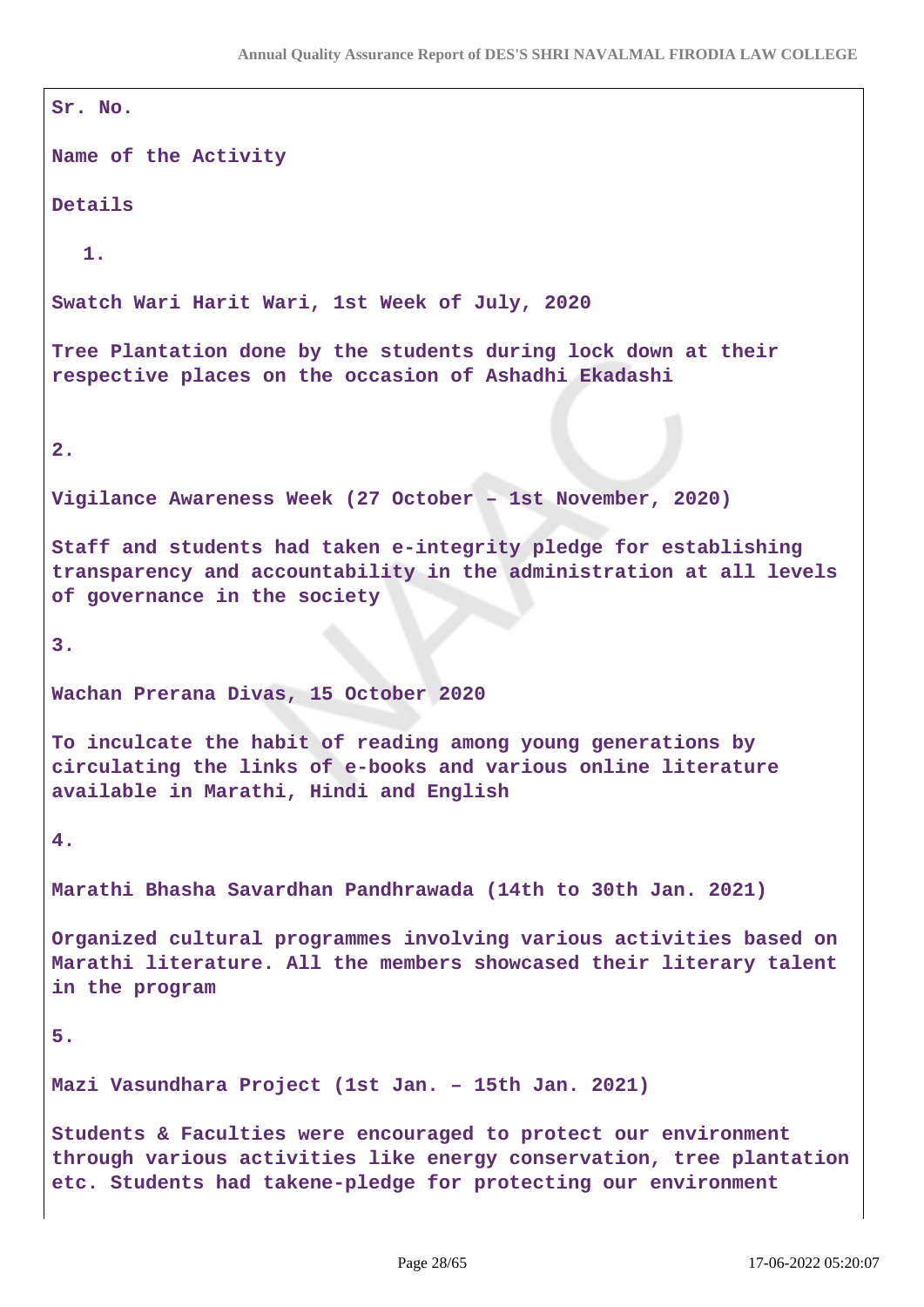| <b>File Description</b>                  | Documents                                                 |
|------------------------------------------|-----------------------------------------------------------|
| Paste link for additional<br>information | https://www.deslaw.edu.in/images/pdf/student<br>Devlp.pdf |
| Upload any additional<br>information     | No File Uploaded                                          |

**3.3.2 - Number of awards and recognitions received for extension activities from government / government recognized bodies during the year**

**3.3.2.1 - Total number of awards and recognition received for extension activities from Government/ government recognized bodies during the year**

**0**

| <b>File Description</b>                                                       | Documents        |
|-------------------------------------------------------------------------------|------------------|
| Any additional information                                                    | No File Uploaded |
| Number of awards for extension<br>activities in last 5 year(Data<br>Template) | No File Uploaded |
| e-copy of the award letters                                                   | No File Uploaded |

**3.3.3 - Number of extension and outreach programs conducted by the institution through NSS/NCC/Red cross/YRC etc., ( including the programmes such as Swachh Bharat, AIDS awareness, Gender issues etc. and/or those organized in collaboration with industry, community and NGOs ) during the year**

**3.3.3.1 - Number of extension and outreach Programs conducted in collaboration with industry, community and Non- Government Organizations through NSS/ NCC/ Red Cross/ YRC etc., during the year**

**4**

| <b>File Description</b>                                                                                                       | Documents        |
|-------------------------------------------------------------------------------------------------------------------------------|------------------|
| Reports of the event organized                                                                                                | View File        |
| Any additional information                                                                                                    | No File Uploaded |
| Number of extension and<br>outreach Programmes conducted<br>with industry, community etc for<br>the last year (Data Template) | View File        |

**3.3.4 - Number of students participating in extension activities at 3.3.3. above during the year**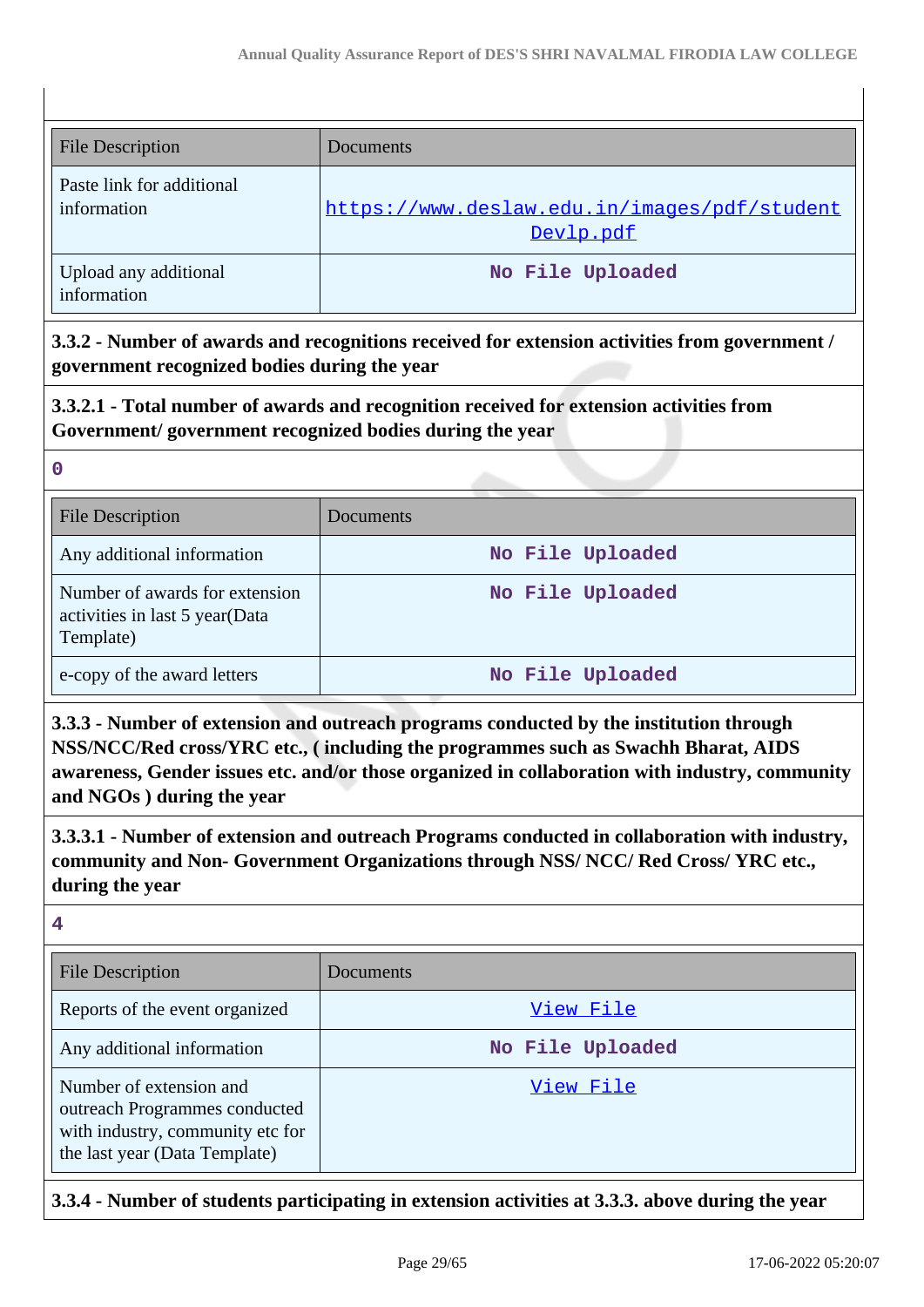# **3.3.4.1 - Total number of Students participating in extension activities conducted in collaboration with industry, community and Non- Government Organizations through NSS/ NCC/ Red Cross/ YRC etc., during the year**

#### **200**

| <b>File Description</b>                                                                              | Documents        |
|------------------------------------------------------------------------------------------------------|------------------|
| Report of the event                                                                                  | No File Uploaded |
| Any additional information                                                                           | No File Uploaded |
| Number of students participating<br>in extension activities with Govt.<br>or NGO etc (Data Template) | View File        |

### **3.4 - Collaboration**

# **3.4.1 - The Institution has several collaborations/linkages for Faculty exchange, Student exchange, Internship, Field trip, On-the- job training, research etc during the year**

**0**

| <b>File Description</b>                                                               | Documents        |
|---------------------------------------------------------------------------------------|------------------|
| e-copies of linkage related<br>Document                                               | No File Uploaded |
| Details of linkages with<br>institutions/industries for<br>internship (Data Template) | No File Uploaded |
| Any additional information                                                            | No File Uploaded |

**3.4.2 - Number of functional MoUs with national and international institutions, universities, industries, corporate houses etc. during the year**

**3.4.2.1 - Number of functional MoUs with Institutions of national, international importance, other universities, industries, corporate houses etc. during the year**

**0**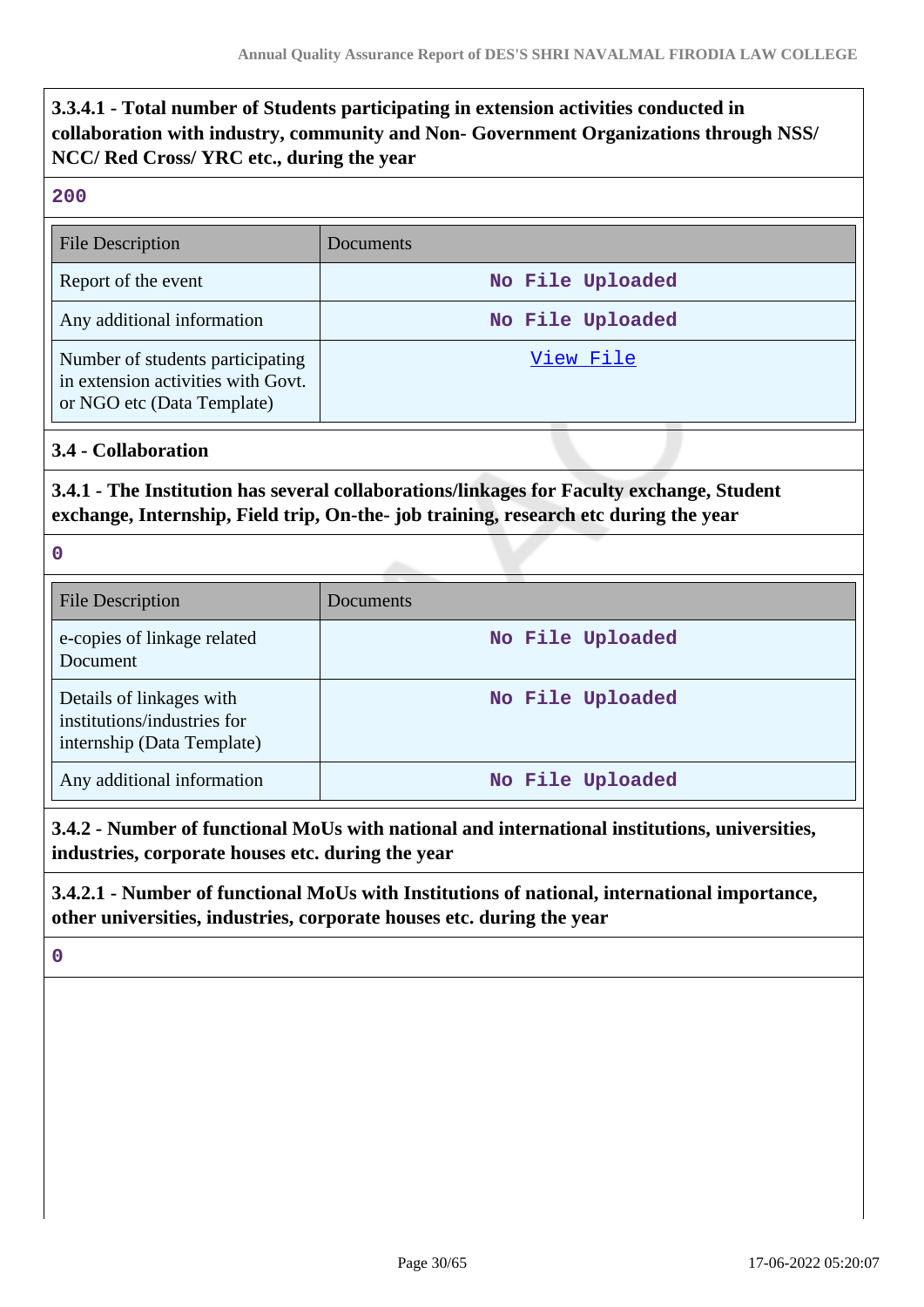| <b>File Description</b>                                                                                                             | Documents        |
|-------------------------------------------------------------------------------------------------------------------------------------|------------------|
| e-Copies of the MoUs with<br>institution./industry/corporate<br>houses                                                              | No File Uploaded |
| Any additional information                                                                                                          | No File Uploaded |
| Details of functional MoUs with<br>institutions of national,<br>international importance, other<br>universities etc during the year | No File Uploaded |

# **INFRASTRUCTURE AND LEARNING RESOURCES**

### **4.1 - Physical Facilities**

4.1.1 - The Institution has adequate infrastructure and physical facilities for teaching- learning. viz., classrooms, laboratories, computing equipment etc.

**The institution has an adequate infrastructure and physical facilities for teaching and learning. College has 14 class rooms in total where the conducive environment for teaching learning is possible. Out of which, 8 are ICT equipped classrooms. Entire college has WIFI facility with good internet connectivity.**

**College has Moot Court hall as per the requirement of Bar Council of India.**

**The college is equipped with a spacious computer lab for the exclusive use of students having a capacity of 17 users / units at a time. High speed broadband connectivity provides an extended access to vast intellectual resources. Access to online Legal Resources and Search Engines likeManu Patra, S.S.C Onlineare available. The students make use of these facilities as an integral part of their daily operations.**

**The College has well equipped college Library and Reading hall having total area of 3125 Sq. ft., giving access to its rich and paramount collection of primary and secondary Legal Resources to its entire user's community.**

**Class rooms: 14**

**Laboratories (computer lab): 01**

**Seminar Hall with ICT facility: 01**

**Classrooms with LCD facilities: 08**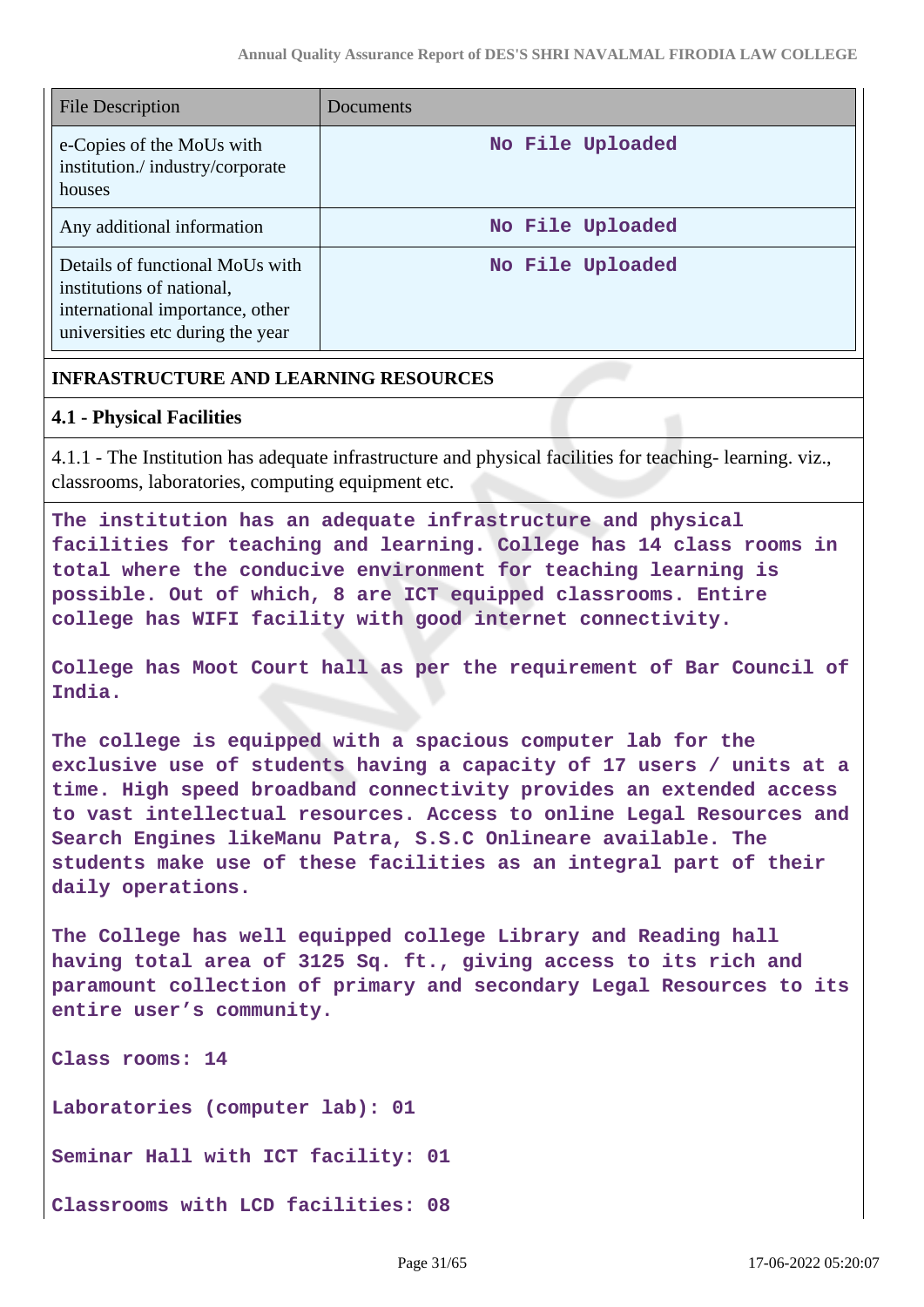#### **Classrooms with Wi-Fi/ LAN: 14**

| <b>File Description</b>                  | Documents        |
|------------------------------------------|------------------|
| Upload any additional<br>information     | No File Uploaded |
| Paste link for additional<br>information | Nil              |

4.1.2 - The Institution has adequate facilities for cultural activities, sports, games (indoor, outdoor), gymnasium, yoga centre etc.

**The institute has adequate facility for cultural activities, sports, games (indoor, outdoor), gymnasium, etc. The college shares the infrastructure such as sports ground for sports activities as well as Amphi theatre and Kundanmal Firodia Auditorium for cultural and co-curricular activities with DES sister institutions. Due to Covid 19 most of the programs were held online and physical facilities are not utilized during AY 2020-21**

**Sr. No**

**Particulars**

**Area/Size**

**Year of establishment**

**Use of this facilities**

**1.**

**Amphi Theatre**

**600 Seats-**

**3004.34 sq. mtrs**

**1910**

**Cultural hall**

**2.**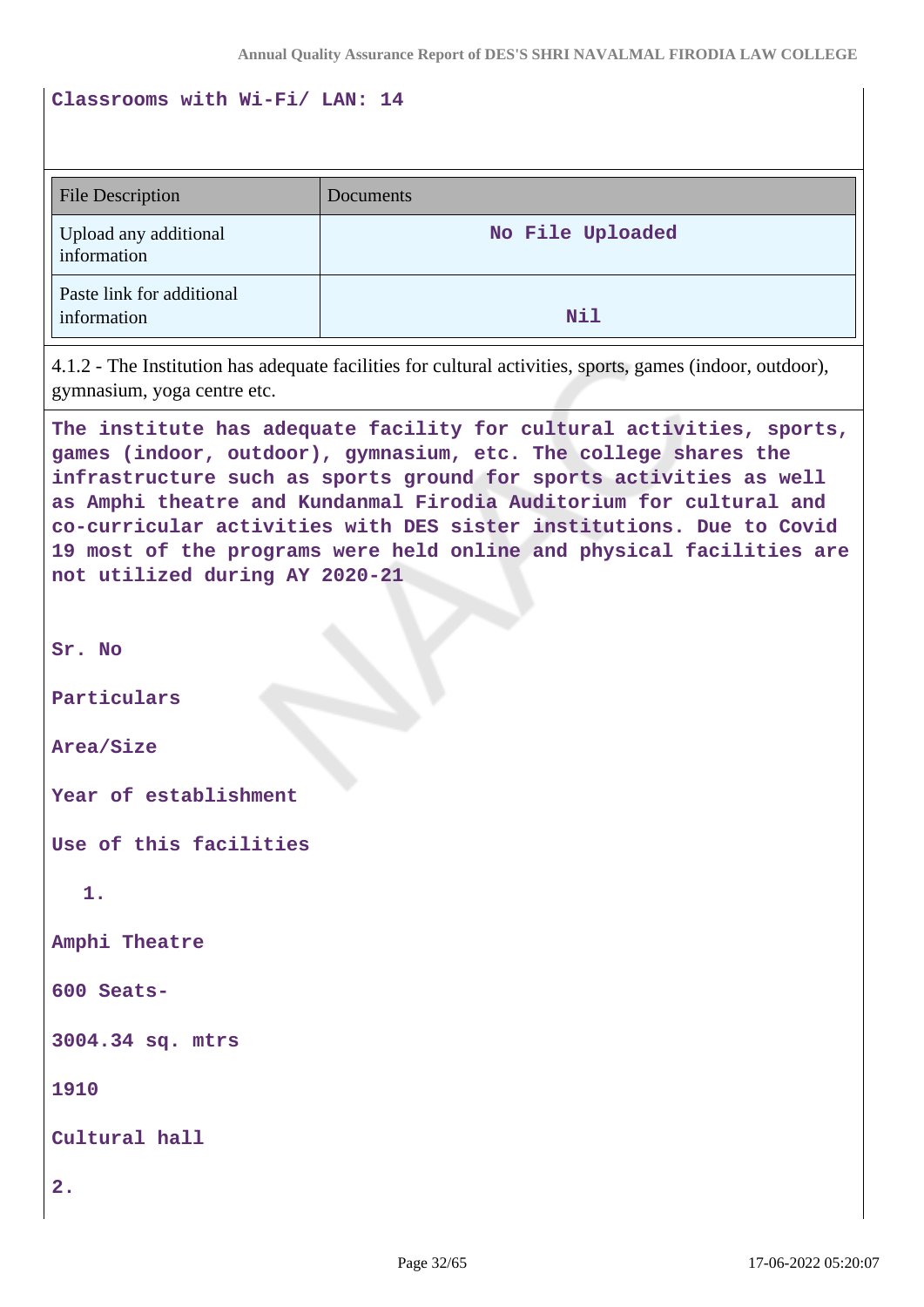```
Kundanmal Firodia Auditorium
180 Seats- 185.51 sq. mtrs
2009
Seminar Hall
3.
Cricket Ground
5900 sq. mtrs
1885
Outdoor games and exercise
4.
Gymnasium
505 sq. mtrs
1910
Indoor games
5.
Open Amphi Theater
440.84 sq. mtrs
2015
Street Play, Cultural Event, Alumni Meet
6.
Kimaya
337 sq. mtrs
2003
```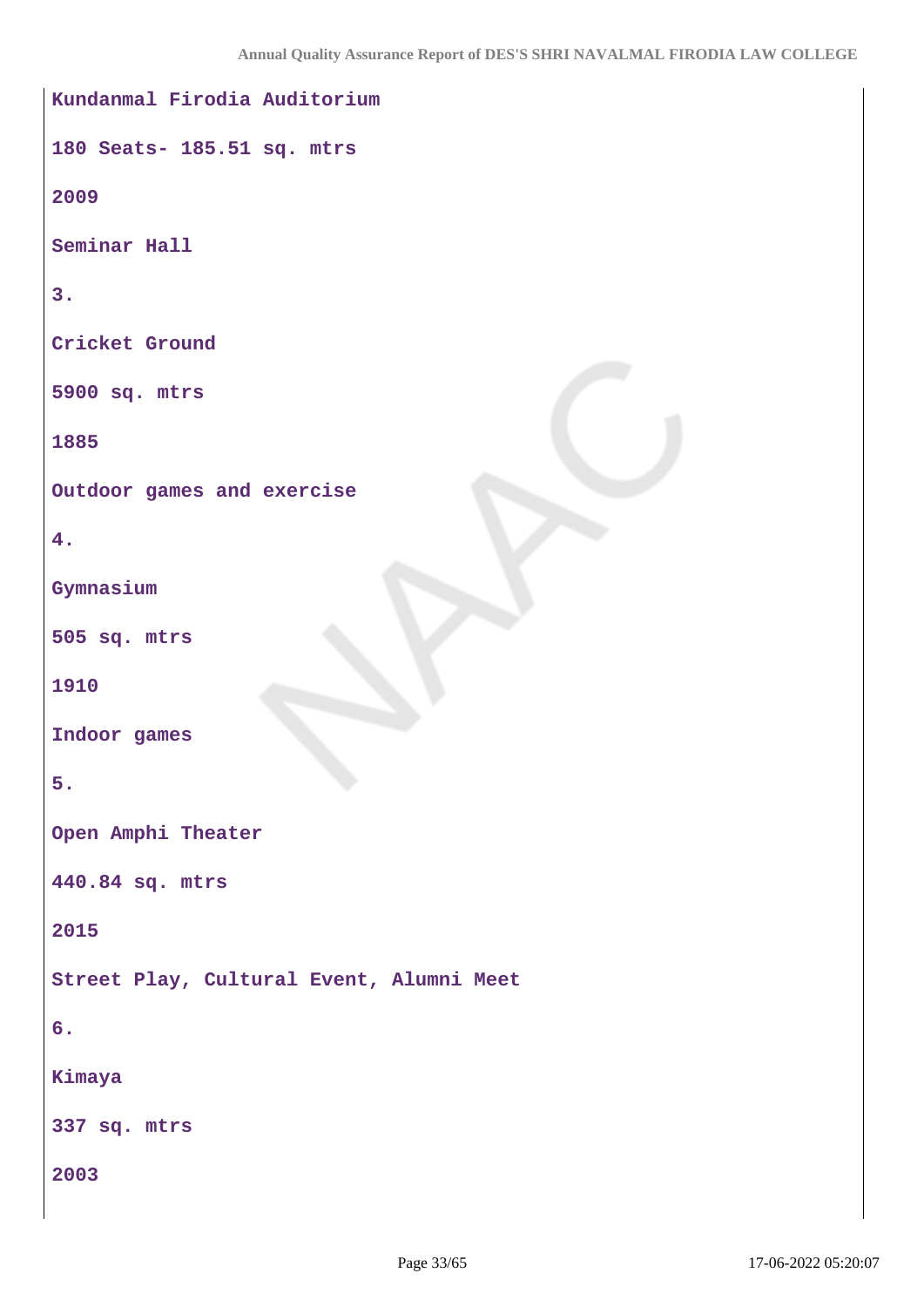|                                      | Gathering and meeting of the students for various activities |
|--------------------------------------|--------------------------------------------------------------|
| 7.                                   |                                                              |
| Tennis Ground                        |                                                              |
| 2704 sq. mtrs                        |                                                              |
|                                      |                                                              |
| Games                                |                                                              |
| 8.                                   |                                                              |
| <b>Badminton Court</b>               |                                                              |
| 166.87                               |                                                              |
| 1941                                 |                                                              |
| Games                                |                                                              |
| <b>File Description</b>              | Documents                                                    |
| Upload any additional<br>information | No File Uploaded                                             |
| Paste link for additional            |                                                              |

**4.1.3 - Number of classrooms and seminar halls with ICT- enabled facilities such as smart class, LMS, etc.**

**15**

### **4.1.3.1 - Number of classrooms and seminar halls with ICT facilities**

information **Nil** 

**15**

| <b>File Description</b>                                                                                   | Documents        |
|-----------------------------------------------------------------------------------------------------------|------------------|
| Upload any additional<br>information                                                                      | No File Uploaded |
| Paste link for additional<br>information                                                                  | <b>Nil</b>       |
| <b>Upload Number of classrooms</b><br>and seminar halls with ICT<br>enabled facilities (Data<br>Template) | View File        |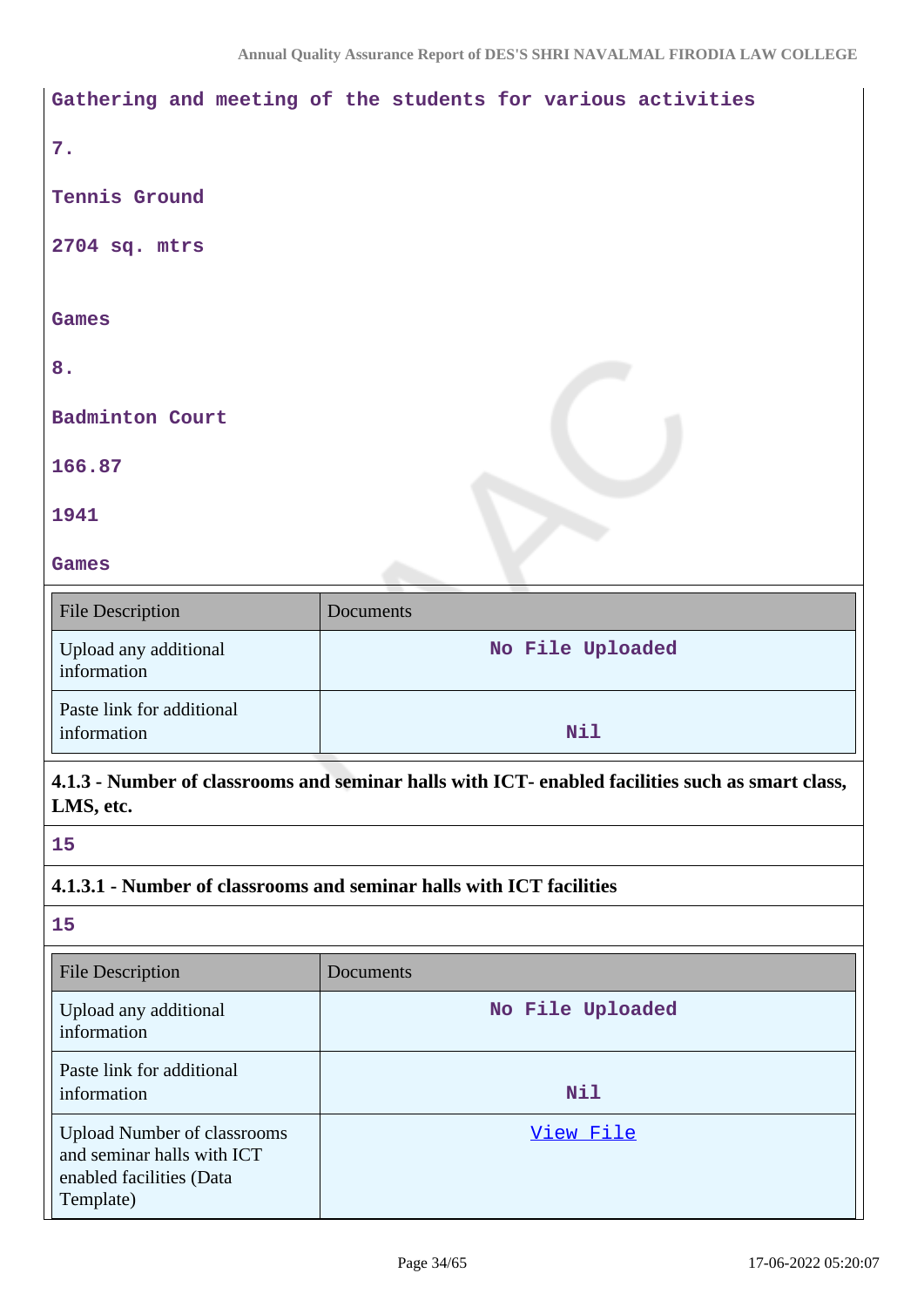**4.1.4 - Expenditure, excluding salary for infrastructure augmentation during the year (INR in Lakhs)**

**4.1.4.1 - Expenditure for infrastructure augmentation, excluding salary during the year (INR in lakhs)**

#### **1,04,85,160**

| <b>File Description</b>                                                                            | Documents        |
|----------------------------------------------------------------------------------------------------|------------------|
| Upload any additional<br>information                                                               | No File Uploaded |
| Upload audited utilization<br>statements                                                           | View File        |
| <b>Upload Details of budget</b><br>allocation, excluding salary<br>during the year (Data Template) | View File        |

### **4.2 - Library as a Learning Resource**

4.2.1 - Library is automated using Integrated Library Management System (ILMS)

**Library Automation system helps in Library Management and development.**

**The software updating is carried out twice a year according to the syllabus and curriculum. Offline E-databases are also updated on yearly basis.**

**Data requirement for year: 2020-2021**

- **Name of ILMS software: Autolib**
- **Nature of automation (fully or partially): Partially**
- **Version: 1.0.0**

#### **Year of Automation: 2013**

| <b>File Description</b>                                                                 | Documents             |  |  |  |  |
|-----------------------------------------------------------------------------------------|-----------------------|--|--|--|--|
| Upload any additional<br>information                                                    | No File Uploaded      |  |  |  |  |
| Paste link for Additional<br>Information                                                | Nil                   |  |  |  |  |
| 4.2.2 - The institution has subscription for the<br>following e-resources e-journals e- | C. Any 2 of the above |  |  |  |  |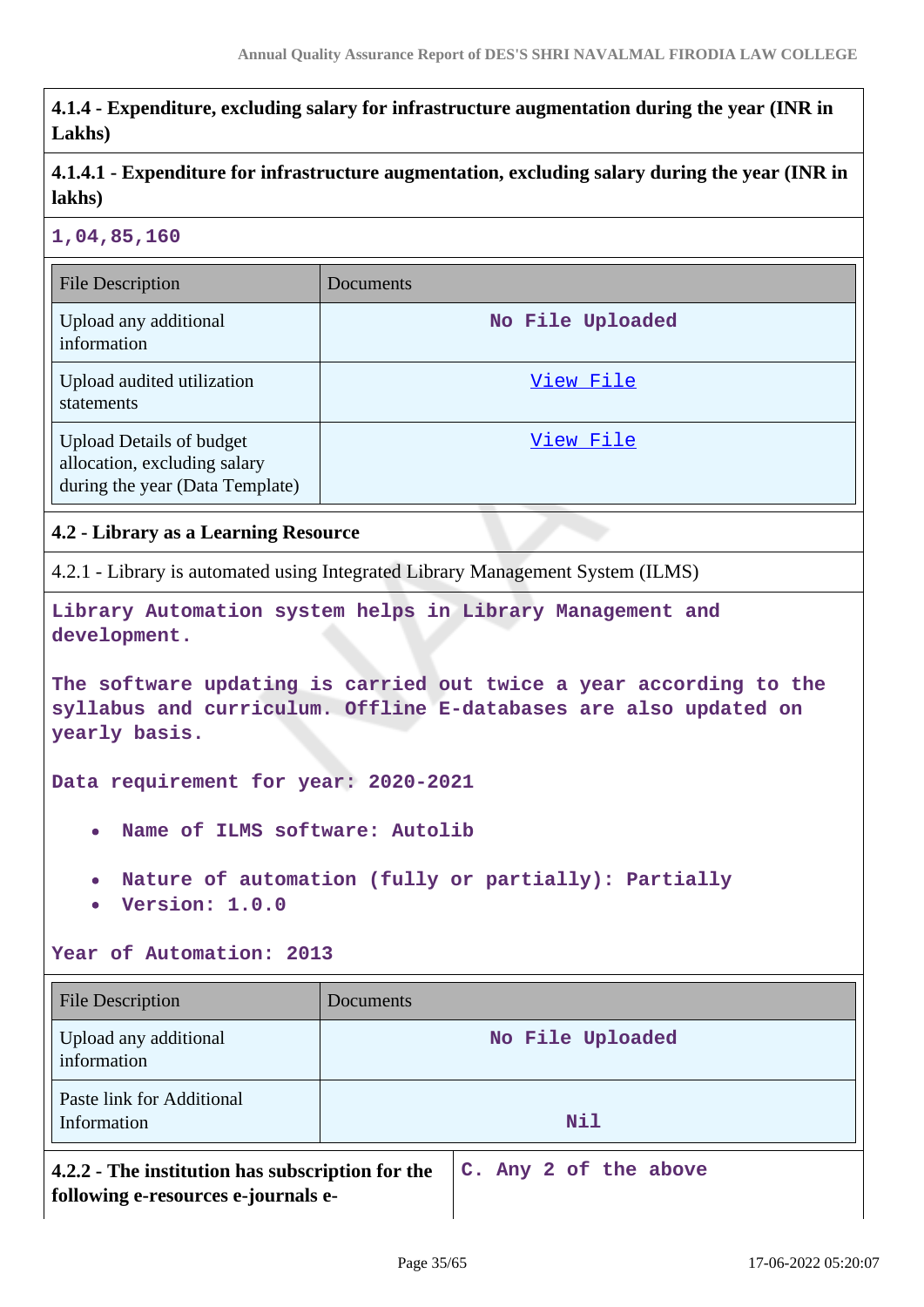### **ShodhSindhu Shodhganga Membership ebooks Databases Remote access toe-resources**

| <b>File Description</b>                                                                                       | Documents        |
|---------------------------------------------------------------------------------------------------------------|------------------|
| Upload any additional<br>information                                                                          | No File Uploaded |
| Details of subscriptions like e-<br>journals, e-Shodh Sindhu,<br>Shodhganga Membership etc<br>(Data Template) | View File        |

# **4.2.3 - Expenditure for purchase of books/e-books and subscription to journals/e- journals during the year (INR in Lakhs)**

# **4.2.3.1 - Annual expenditure of purchase of books/e-books and subscription to journals/ejournals during the year (INR in Lakhs)**

#### **818348.6**

| <b>File Description</b>                                                                                                       | <b>Documents</b> |
|-------------------------------------------------------------------------------------------------------------------------------|------------------|
| Any additional information                                                                                                    | No File Uploaded |
| Audited statements of accounts                                                                                                | No File Uploaded |
| Details of annual expenditure for<br>purchase of books/e-books and<br>journals/e- journals during the<br>year (Data Template) | View File        |

**4.2.4 - Number per day usage of library by teachers and students ( foot falls and login data for online access) (Data for the latest completed academic year)**

### **4.2.4.1 - Number of teachers and students using library per day over last one year**

# **1052**

| <b>File Description</b>                              | Documents        |
|------------------------------------------------------|------------------|
| Any additional information                           | No File Uploaded |
| Details of library usage by<br>teachers and students | View File        |

### **4.3 - IT Infrastructure**

4.3.1 - Institution frequently updates its IT facilities including Wi-Fi

**In the month of June, 2020, Deccan Education Society - the parent society of the institute has purchased Teams app for all the**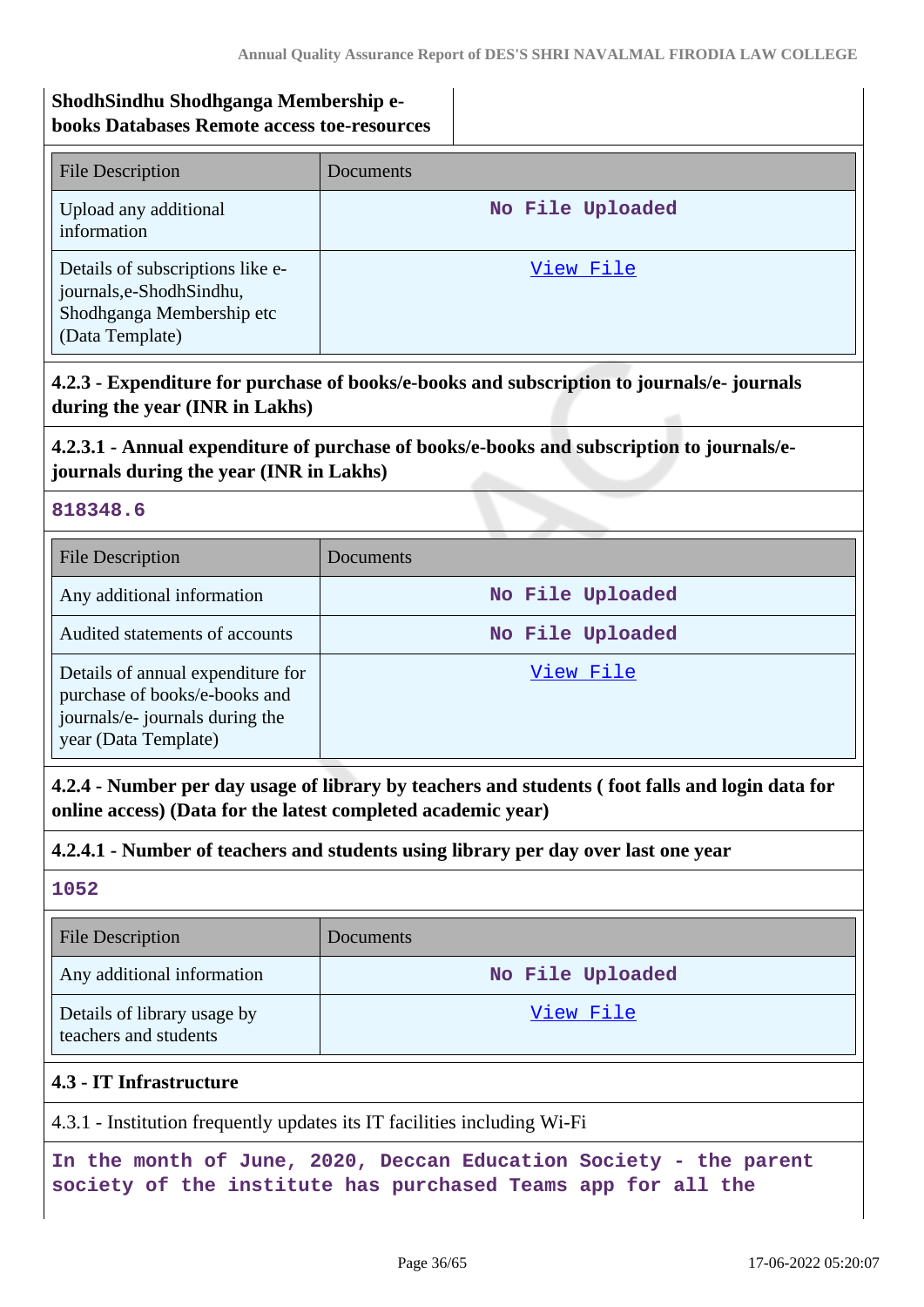**institutions. From time to time, as per the requirements of the students, teachers, the updates in the features in the app is always done by the DES IT team.**

**The routers are taken by the college to maintain the MBPS speed for the connectivity in the premises pf the college. The parent society renews the license of the required instruments as per the need.**

**Wifi Infrastructure was upgraded by DES IT department in August 2020. Ten Grandstream Access Points with PoE switches have been installed by IT department of our parent society.**

| <b>File Description</b>                  | Documents        |
|------------------------------------------|------------------|
| Upload any additional<br>information     | No File Uploaded |
| Paste link for additional<br>information | Nil              |

### **4.3.2 - Number of Computers**

**17**

| <b>File Description</b>              | <b>Documents</b> |
|--------------------------------------|------------------|
| Upload any additional<br>information | No File Uploaded |
| Student – computer ratio             | View File        |

| 4.3.3 - Bandwidth of internet connection in the $ A.$ ? 50MBPS |  |  |
|----------------------------------------------------------------|--|--|
| <b>Institution</b>                                             |  |  |

| <b>File Description</b>                                                        | <b>Documents</b> |
|--------------------------------------------------------------------------------|------------------|
| Upload any additional<br>Information                                           | No File Uploaded |
| Details of available bandwidth of<br>internet connection in the<br>Institution | View File        |

#### **4.4 - Maintenance of Campus Infrastructure**

**4.4.1 - Expenditure incurred on maintenance of infrastructure (physical and academic support facilities) excluding salary component during the year (INR in Lakhs)**

**4.4.1.1 - Expenditure incurred on maintenance of infrastructure (physical facilities and academic support facilities) excluding salary component during the year (INR in lakhs)**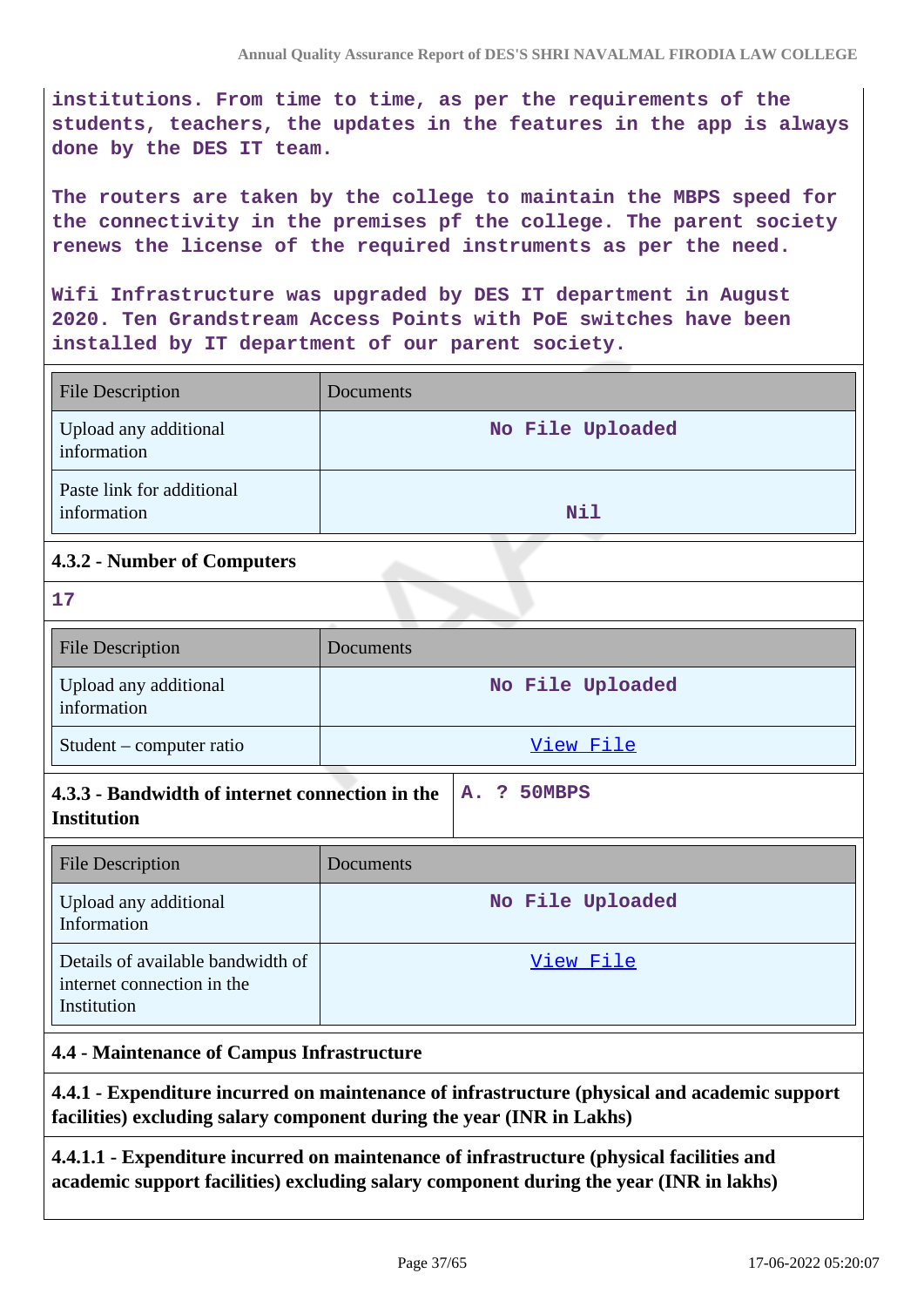#### **3,52,906**

| <b>File Description</b>                                                                                                        | Documents        |
|--------------------------------------------------------------------------------------------------------------------------------|------------------|
| Upload any additional<br>information                                                                                           | No File Uploaded |
| Audited statements of accounts.                                                                                                | View File        |
| Details about assigned budget<br>and expenditure on physical<br>facilities and academic support<br>facilities (Data Templates) | View File        |

4.4.2 - There are established systems and procedures for maintaining and utilizing physical, academic and support facilities - laboratory, library, sports complex, computers, classrooms etc.

**Infrastructure of the institution facilitates the progress of the students where the availability is made to students for their advancement. College has the well-defined policy for the maintenance and utilization of all physical and academic facilities which includes access to e-journals of the college library through internet login details, use of computers and other physical facilities.**

- **Maintenance of the computers in Computer Lab as well as all the computers in the college, Internet and Wi-Fi is carried out by IT department of the parent society.**
- **Maintenance of other physical Infrastructure is carried out by the college through the estate department of the Parent Society.**
- **For the maintenance of library measures like yearly stock verification is carried out.**
- **College also has annual maintenance contract with the service provider for maintenance of Library Database.**
- **For daily maintenance of the college building housekeeping staff has been outsourced. Separate staff member has been appointed by the DES for the daily maintenance of Sports complex and Auditorium.**
- **For maximum utilization of college Infrastructure, college building is made available for outside agencieswhenever required for conducting competitive examination. Library can be used by alumni and outsiders after taking prior permission from the Principal.**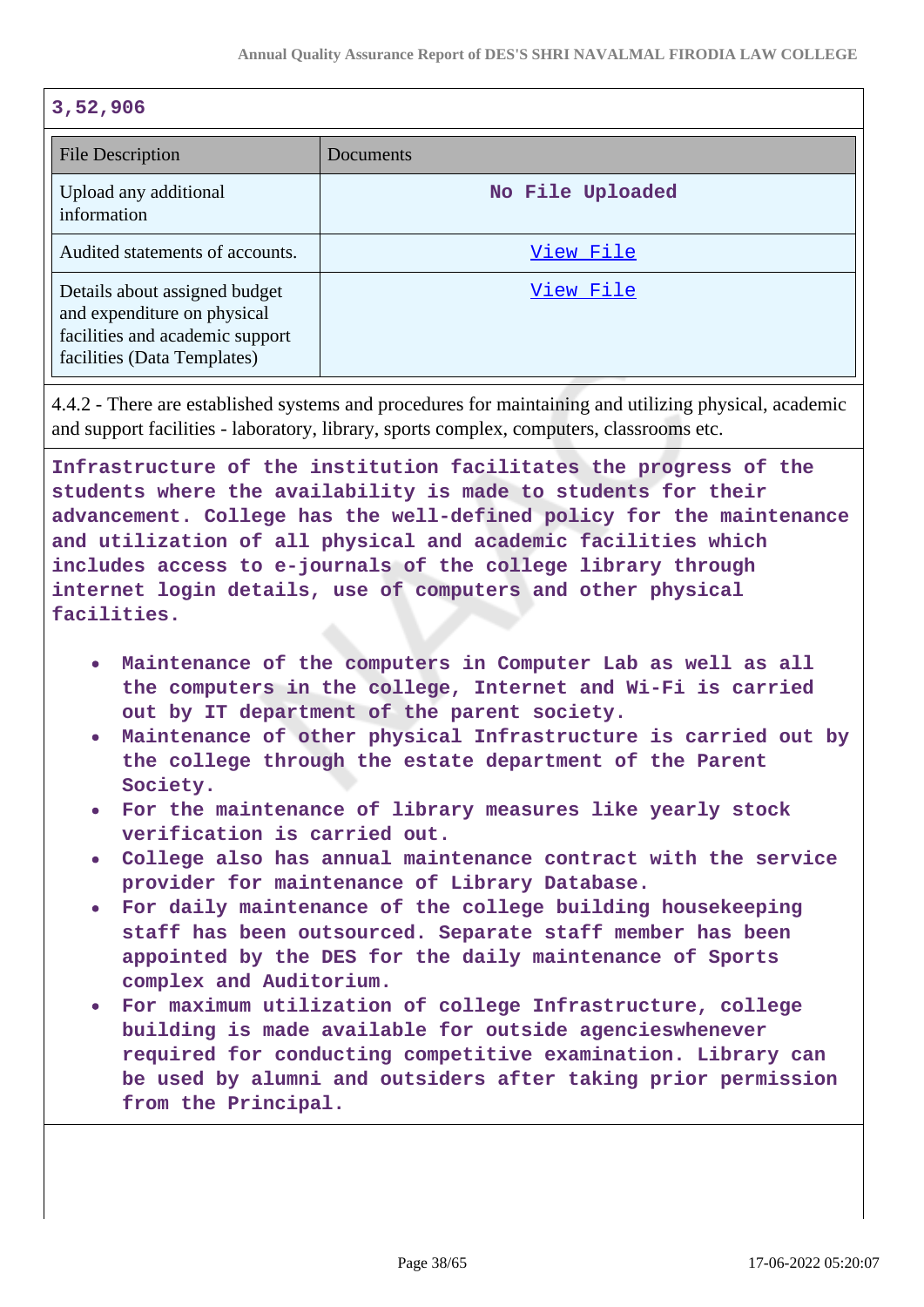| <b>File Description</b>                                                                                                                       | Documents                                                                                            |  |  |  |  |  |
|-----------------------------------------------------------------------------------------------------------------------------------------------|------------------------------------------------------------------------------------------------------|--|--|--|--|--|
| Upload any additional<br>information                                                                                                          | No File Uploaded                                                                                     |  |  |  |  |  |
| Paste link for additional<br>information                                                                                                      | https://www.deslaw.edu.in/maintenance.php                                                            |  |  |  |  |  |
| <b>STUDENT SUPPORT AND PROGRESSION</b>                                                                                                        |                                                                                                      |  |  |  |  |  |
| 5.1 - Student Support                                                                                                                         |                                                                                                      |  |  |  |  |  |
| 5.1.1 - Number of students benefited by scholarships and free ships provided by the<br>Government during the year                             |                                                                                                      |  |  |  |  |  |
| 5.1.1.1 - Number of students benefited by scholarships and free ships provided by the<br>Government during the year                           |                                                                                                      |  |  |  |  |  |
| 145                                                                                                                                           |                                                                                                      |  |  |  |  |  |
| <b>File Description</b>                                                                                                                       | Documents                                                                                            |  |  |  |  |  |
| Upload self attested letter with<br>the list of students sanctioned<br>scholarship                                                            | No File Uploaded                                                                                     |  |  |  |  |  |
| Upload any additional<br>information                                                                                                          | No File Uploaded                                                                                     |  |  |  |  |  |
| Number of students benefited by<br>scholarships and free ships<br>provided by the Government<br>during the year (Data Template)               | View File                                                                                            |  |  |  |  |  |
| non-government agencies during the year                                                                                                       | 5.1.2 - Number of students benefitted by scholarships, free ships etc. provided by the institution / |  |  |  |  |  |
| institution / non-government agencies during the year                                                                                         | 5.1.2.1 - Total number of students benefited by scholarships, free ships, etc provided by the        |  |  |  |  |  |
| $\overline{\mathbf{2}}$                                                                                                                       |                                                                                                      |  |  |  |  |  |
| <b>File Description</b>                                                                                                                       | Documents                                                                                            |  |  |  |  |  |
| Upload any additional<br>information                                                                                                          | No File Uploaded                                                                                     |  |  |  |  |  |
| Number of students benefited by<br>scholarships and free ships<br>institution / non-government<br>agencies in last 5 years (Date<br>Template) | View File                                                                                            |  |  |  |  |  |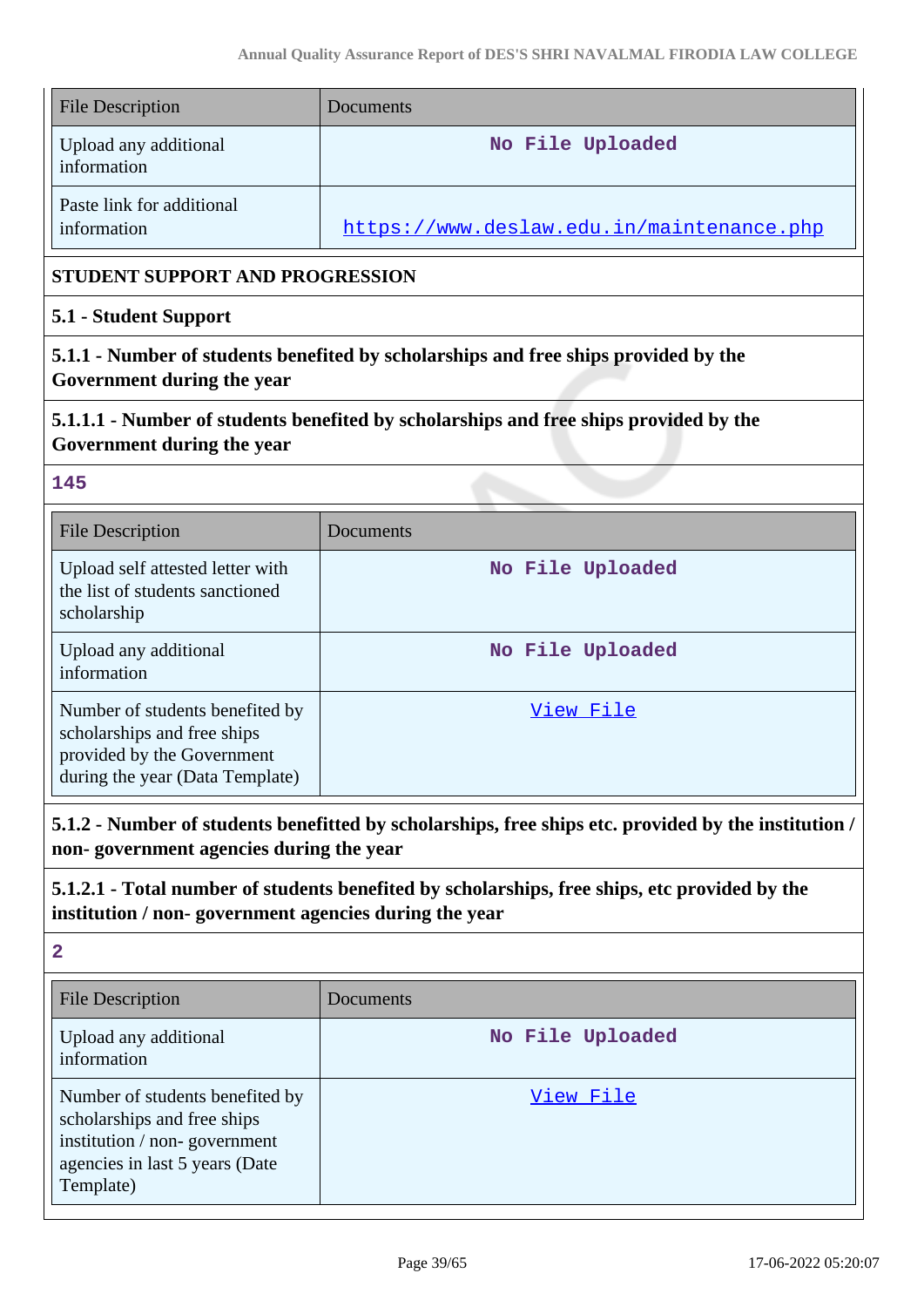| 5.1.3 - Capacity building and skills           |  |  | B. 3 of the above |
|------------------------------------------------|--|--|-------------------|
| enhancement initiatives taken by the           |  |  |                   |
| institution include the following: Soft skills |  |  |                   |
| Language and communication skills Life skills  |  |  |                   |
| (Yoga, physical fitness, health and hygiene)   |  |  |                   |
| <b>ICT/computing skills</b>                    |  |  |                   |
|                                                |  |  |                   |

| <b>File Description</b>                                                                 | Documents                  |
|-----------------------------------------------------------------------------------------|----------------------------|
| Link to institutional website                                                           | https://www.deslaw.edu.in/ |
| Any additional information                                                              | No File Uploaded           |
| Details of capability building and<br>skills enhancement initiatives<br>(Data Template) | View File                  |

# **5.1.4 - Number of students benefitted by guidance for competitive examinations and career counseling offered by the institution during the year**

#### **418**

**5.1.4.1 - Number of students benefitted by guidance for competitive examinations and career counseling offered by the institution during the year**

#### **418**

| <b>File Description</b>                                                                                                                 | Documents        |
|-----------------------------------------------------------------------------------------------------------------------------------------|------------------|
| Any additional information                                                                                                              | No File Uploaded |
| Number of students benefited by<br>guidance for competitive<br>examinations and career<br>counseling during the year (Data<br>Template) | View File        |

| 5.1.5 - The Institution has a transparent     |  |  | A. All of the above |
|-----------------------------------------------|--|--|---------------------|
| mechanism for timely redressal of student     |  |  |                     |
| grievances including sexual harassment and    |  |  |                     |
| ragging cases Implementation of guidelines of |  |  |                     |
| statutory/regulatory bodies Organization wide |  |  |                     |
| awareness and undertakings on policies with   |  |  |                     |
| zero tolerance Mechanisms for submission of   |  |  |                     |
| online/offline students' grievances Timely    |  |  |                     |
| redressal of the grievances through           |  |  |                     |
| appropriate committees                        |  |  |                     |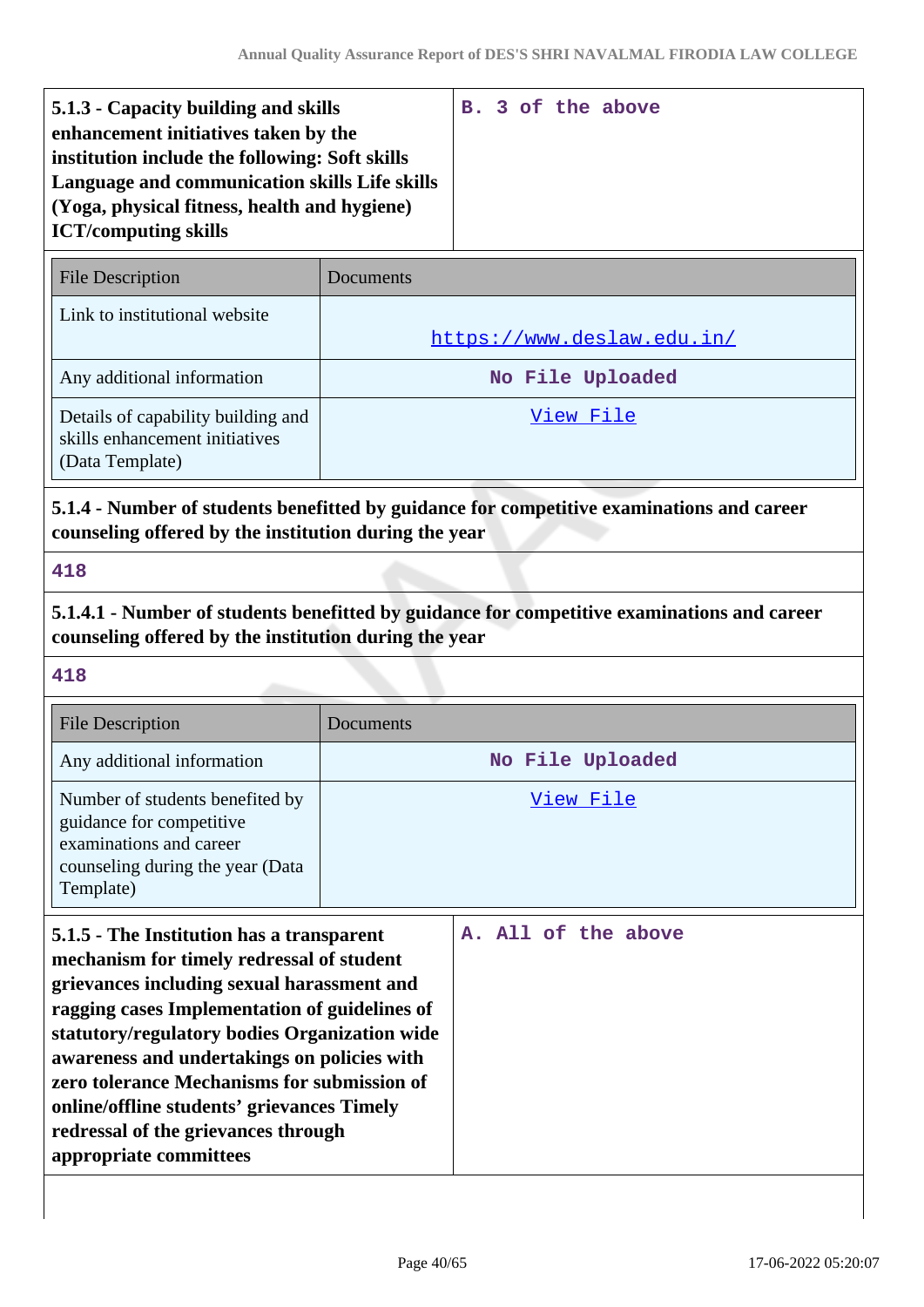| <b>File Description</b>                                                                                                                  | Documents                                                            |  |  |
|------------------------------------------------------------------------------------------------------------------------------------------|----------------------------------------------------------------------|--|--|
| Minutes of the meetings of<br>student redressal committee,<br>prevention of sexual harassment<br>committee and Anti Ragging<br>committee | No File Uploaded                                                     |  |  |
| Upload any additional<br>information                                                                                                     | No File Uploaded                                                     |  |  |
| Details of student grievances<br>including sexual harassment and<br>ragging cases                                                        | <u>View File</u>                                                     |  |  |
| <b>5.2 - Student Progression</b>                                                                                                         |                                                                      |  |  |
|                                                                                                                                          | 5.2.1 - Number of placement of outgoing students during the year     |  |  |
| 5.2.1.1 - Number of outgoing students placed during the year                                                                             |                                                                      |  |  |
| $\mathbf 0$                                                                                                                              |                                                                      |  |  |
| <b>File Description</b>                                                                                                                  | Documents                                                            |  |  |
| Self-attested list of students<br>placed                                                                                                 | No File Uploaded                                                     |  |  |
| Upload any additional<br>information                                                                                                     | No File Uploaded                                                     |  |  |
| 5.2.2 - Number of students progressing to higher education during the year                                                               |                                                                      |  |  |
|                                                                                                                                          | 5.2.2.1 - Number of outgoing student progression to higher education |  |  |
| 14                                                                                                                                       |                                                                      |  |  |
| <b>File Description</b>                                                                                                                  | Documents                                                            |  |  |
| Upload supporting data for<br>student/alumni                                                                                             | View File                                                            |  |  |
| Any additional information                                                                                                               | No File Uploaded                                                     |  |  |
| Details of student progression to<br>higher education                                                                                    | View File                                                            |  |  |

# **5.2.3 - Number of students qualifying in state/national/ international level examinations during the year (eg: JAM/CLAT/GATE/ GMAT/CAT/GRE/ TOEFL/ Civil Services/State government examinations)**

**5.2.3.1 - Number of students qualifying in state/ national/ international level examinations (eg: JAM/CLAT/NET/ SLET/ GATE/ GMAT/CAT/GRE/ TOEFL/ Civil Services/ State government**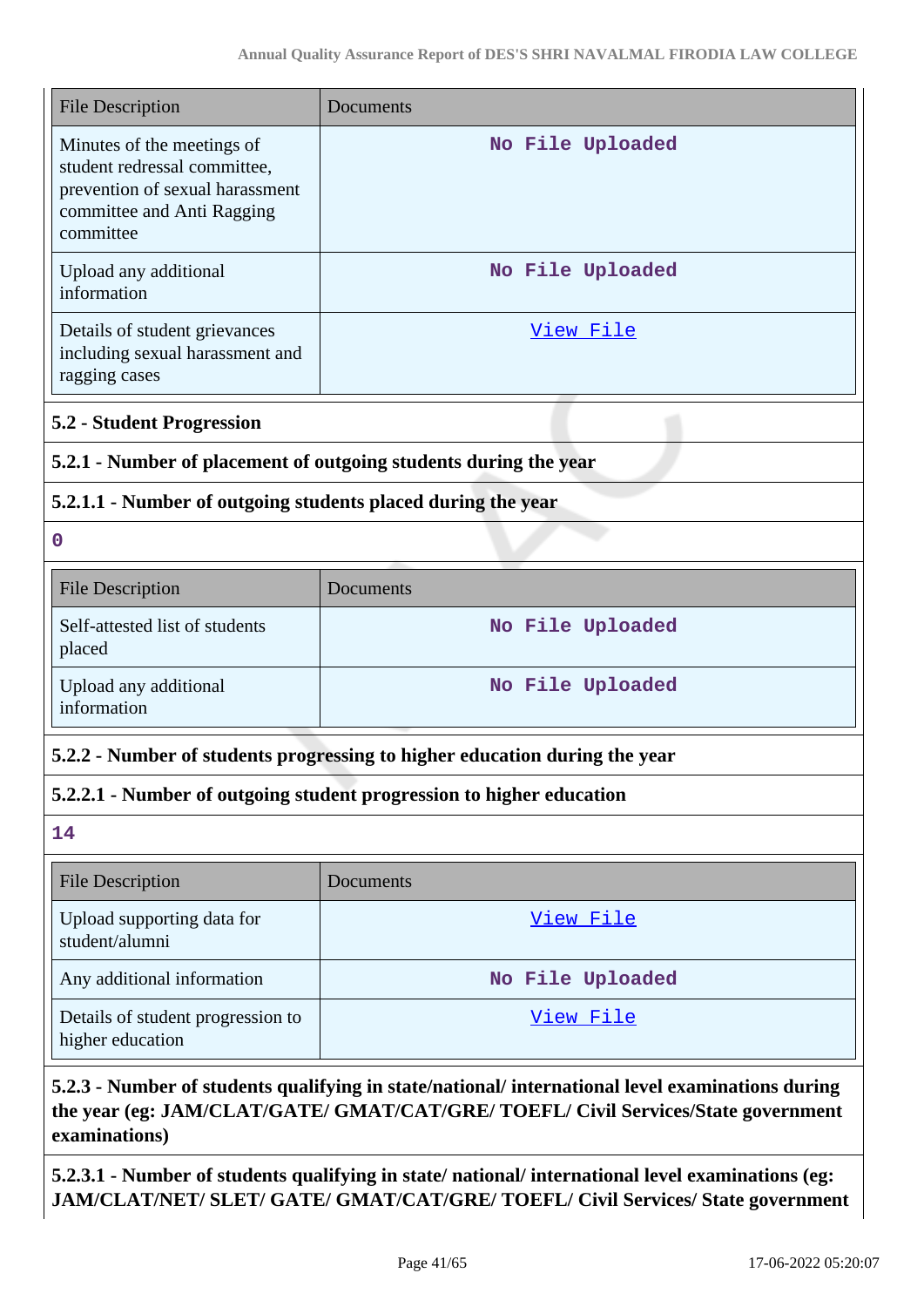#### **examinations) during the year**

**1**

| <b>File Description</b>                | Documents        |
|----------------------------------------|------------------|
| Upload supporting data for the<br>same | View File        |
| Any additional information             | No File Uploaded |

### **5.3 - Student Participation and Activities**

**5.3.1 - Number of awards/medals for outstanding performance in sports/cultural activities at university/state/national / international level (award for a team event should be counted as one) during the year**

**5.3.1.1 - Number of awards/medals for outstanding performance in sports/cultural activities at university/state/ national / international level (award for a team event should be counted as one) during the year.**

**0**

| <b>File Description</b>                                                                                                                                                              | Documents        |
|--------------------------------------------------------------------------------------------------------------------------------------------------------------------------------------|------------------|
| e-copies of award letters and<br>certificates                                                                                                                                        | No File Uploaded |
| Any additional information                                                                                                                                                           | No File Uploaded |
| Number of awards/medals for<br>outstanding performance in<br>sports/cultural activities at univer<br>sity/state/national/international<br>level (During the year) (Data<br>Template) | No File Uploaded |

5.3.2 - Institution facilitates students' representation and engagement in various administrative, cocurricular and extracurricular activities (student council/ students representation on various bodies as per established processes and norms )

**Due to the Pandemic, Student Council could not be constituted but the students representatives are appointed for the different department and club activities. Likewise, student representatives are also appointed at different statutory and administrative committee's like Internal Complaint Committee, College Development Committee, IQAC, and Anti Ragging Committee.**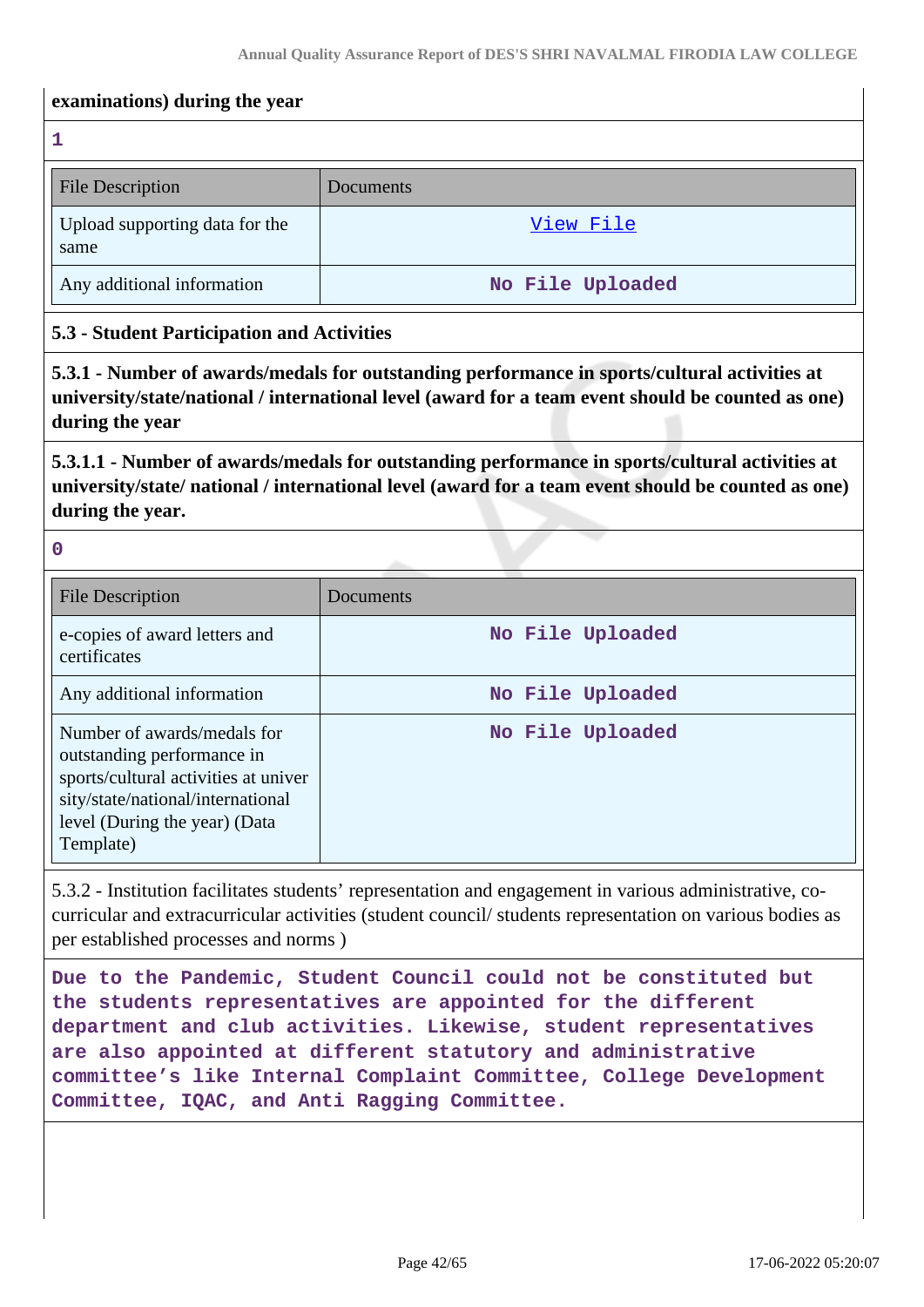| <b>File Description</b>                  | Documents                                |
|------------------------------------------|------------------------------------------|
| Paste link for additional<br>information | https://www.deslaw.edu.in/committees.php |
| Upload any additional<br>information     | No File Uploaded                         |

**5.3.3 - Number of sports and cultural events/competitions in which students of the Institution participated during the year (organized by the institution/other institutions)**

**5.3.3.1 - Number of sports and cultural events/competitions in which students of the Institution participated during the year**

**247**

| <b>File Description</b>                                                                                                                                                                                | Documents        |
|--------------------------------------------------------------------------------------------------------------------------------------------------------------------------------------------------------|------------------|
| Report of the event                                                                                                                                                                                    | View File        |
| Upload any additional<br>information                                                                                                                                                                   | No File Uploaded |
| Number of sports and cultural<br>events/competitions in which<br>students of the Institution<br>participated during the year<br>(organized by the<br>institution/other institutions<br>(Data Template) | View File        |

### **5.4 - Alumni Engagement**

5.4.1 - There is a registered Alumni Association that contributes significantly to the development of the institution through financial and/or other support services

**Alumni of our college contribute through visiting college and interacting as well as sharing their knowledge with current students through various webinars and, guest lectures and career couselling sessions.**

**1. A session named"Lawrence of Academia"was conducted by Alumnus Adv. Bhakti Mutha on 25th May 2021.**

**2."Krutadnyata"- Alumni Guest Lectures Serieswas organised from 17th May to 21st May 2021.**

**3. On the occasion of the birth anniversary of Swami Vivekanand 12th January 2021, college celebrated national youth day by organizing a lecture on the topic'The Road less travelled'by our alumnus Adv.**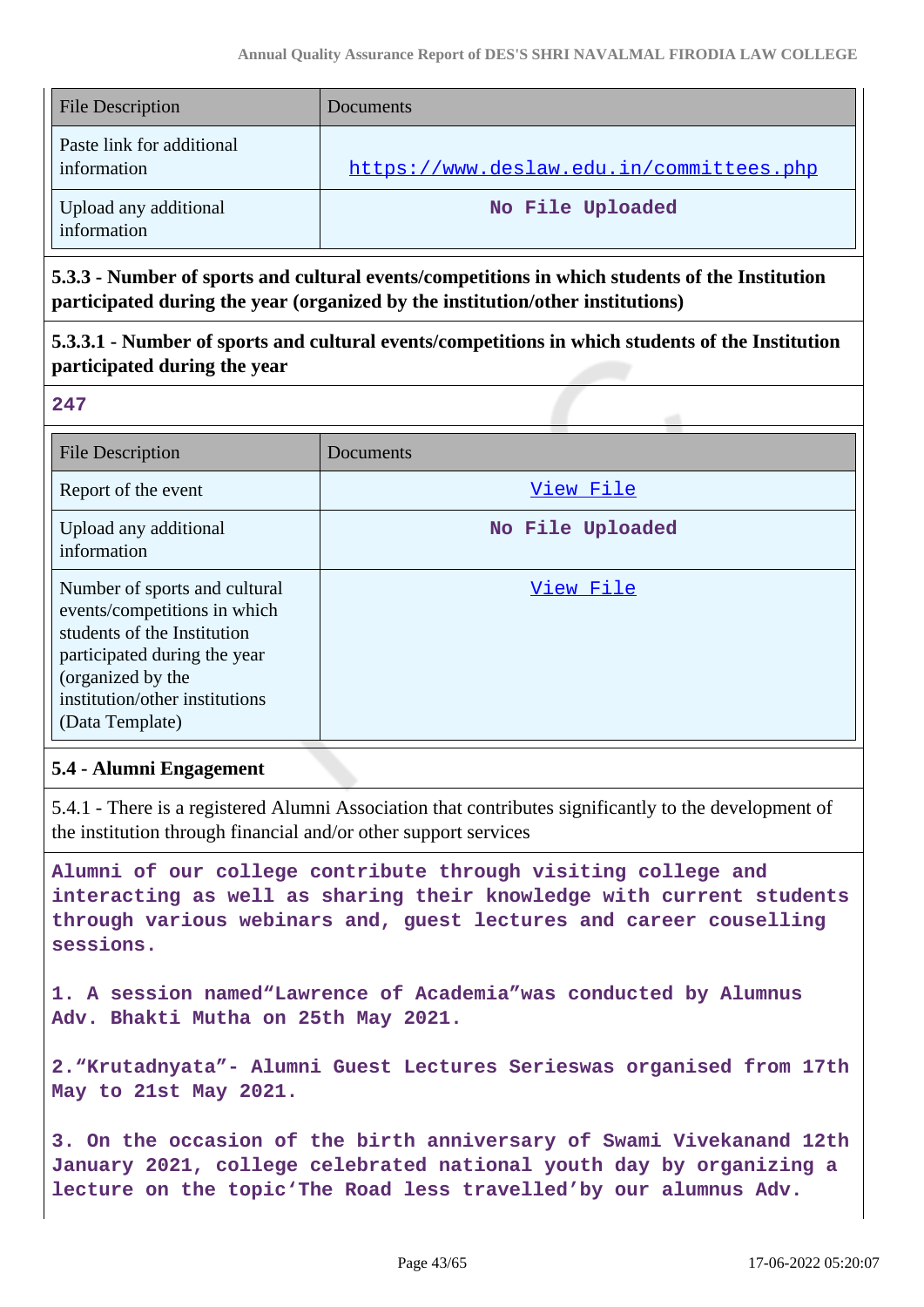**Pravin Nikam, recipient of national Youth Award .**

**4.CV Writing sessiondated 21st November 2020 &Career Counselling session on "Know-How for facing an Interview: Basics"dated 5th December 2020 by our alumnus Adv. Madhavi Ayyapan dated .**

**5. Session onMooting skillswas conducted by our Alumnus Adv. Shreyas Lele on 7th September 2020.**

**6. DESLC Alumni Association Reg. No: 611/2010/ Pune has been dissolved in the academic year 2017-18. Registration of new Alumni Association is in process.Also, an initiative was taken by arranging themeeting twice about registration of Alumni association.**

| <b>File Description</b>                  | Documents                            |
|------------------------------------------|--------------------------------------|
| Paste link for additional<br>information | https://www.deslaw.edu.in/alumni.php |
| Upload any additional<br>information     | No File Uploaded                     |

# **5.4.2 - Alumni contribution during the year (INR in Lakhs)**

| <b>File Description</b>              | Documents        |
|--------------------------------------|------------------|
| Upload any additional<br>information | No File Uploaded |

**E. <1Lakhs**

### **GOVERNANCE, LEADERSHIP AND MANAGEMENT**

### **6.1 - Institutional Vision and Leadership**

6.1.1 - The governance of the institution is reflective of and in tune with the vision and mission of the institution

- **"Making Excellence a Prevailing Attitude…." is the Vison**  $\bullet$ **statement of the college. Mission statement of the college starts with the words "We, the people of DES SNFLC, solemnly resolve ..." and ends with "We Promise….. We Strive….. and We Deliver….." which shows the inclusiveness of participation of the teachers in the decision making bodies of the institution which is implemented as follows:**
- **Faculty meeting with CDC chairman: Weekly faculty meetings are conducted with Chairman CDC. All academic and extracurricular activities conducted are discussed during the meeting. CDC Chairman takes a review of activities conducted and also**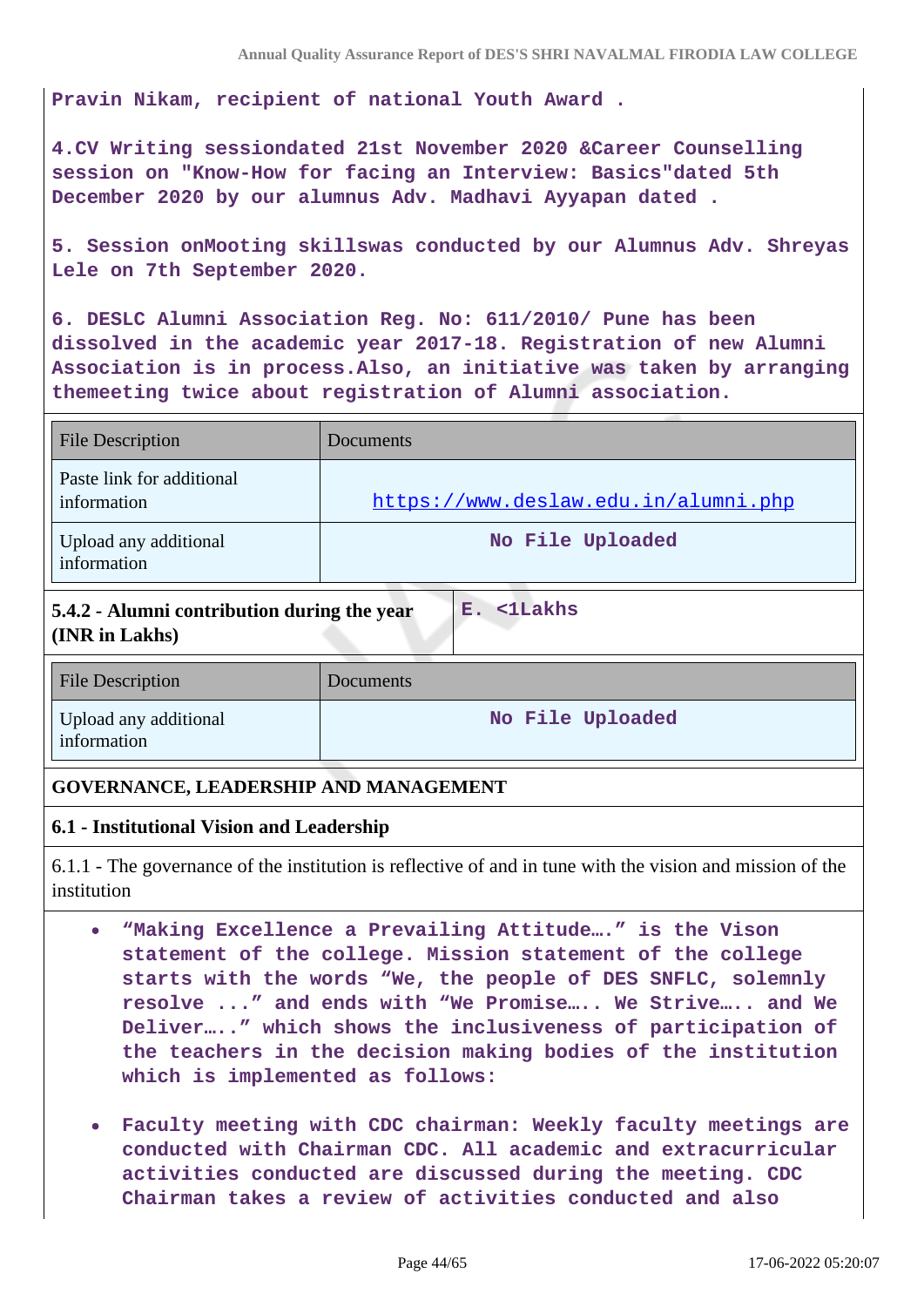**proposes new initiatives and improvements.**

**Representation of faculties in college committees such as CDC, IQAC, Internal Committee etc. for the purpose of smooth administration. All these committees consist of members from management, teaching and non-teaching staff. For the purpose of decentralization, the faculty members also head various committees constituted for administrative convenience of the University and the College as Class Teachers, Academic Coordinator, College Exam Officer (CEO), and Programme Officer for National Service Scheme (NSS), Student Development Officer.**

### **Faculties are also in-charge of various activities conducted at college level.**

| <b>File Description</b>                  | Documents                            |
|------------------------------------------|--------------------------------------|
| Paste link for additional<br>information | https://www.deslaw.edu.in/vision.php |
| Upload any additional<br>information     | No File Uploaded                     |

6.1.2 - The effective leadership is visible in various institutional practices such as decentralization and participative management.

**With an objective to carry out numerous college activities in an effective manner, a number of departments, clubs and cells have been established such as Moot Court Society, Legal Research Cell, Debate, NSS and Legal aid, Sports and cultural department etc. along with Club Aesthetica, MUN Club, Parliamentary Debate Club etc. Every department is headed and run by a faculty coordinator along with a few student volunteers who are selected through an appropriate screening mechanism, however, a student can participate in any activity.**

**Faculty coordinators and student volunteers have been given freedom to chalk out different activities to be carried out in a given academic year, and also plan its execution, keeping in view vision and mission of the college.**

**Faculty coordinators are supposed to submit policy documents of their respective department to the college authority specifying aim and objectives, future plan of action and method of execution which was approved by the college authority. Faculty members also mutually decide academic calendar to avoid clash of activities.**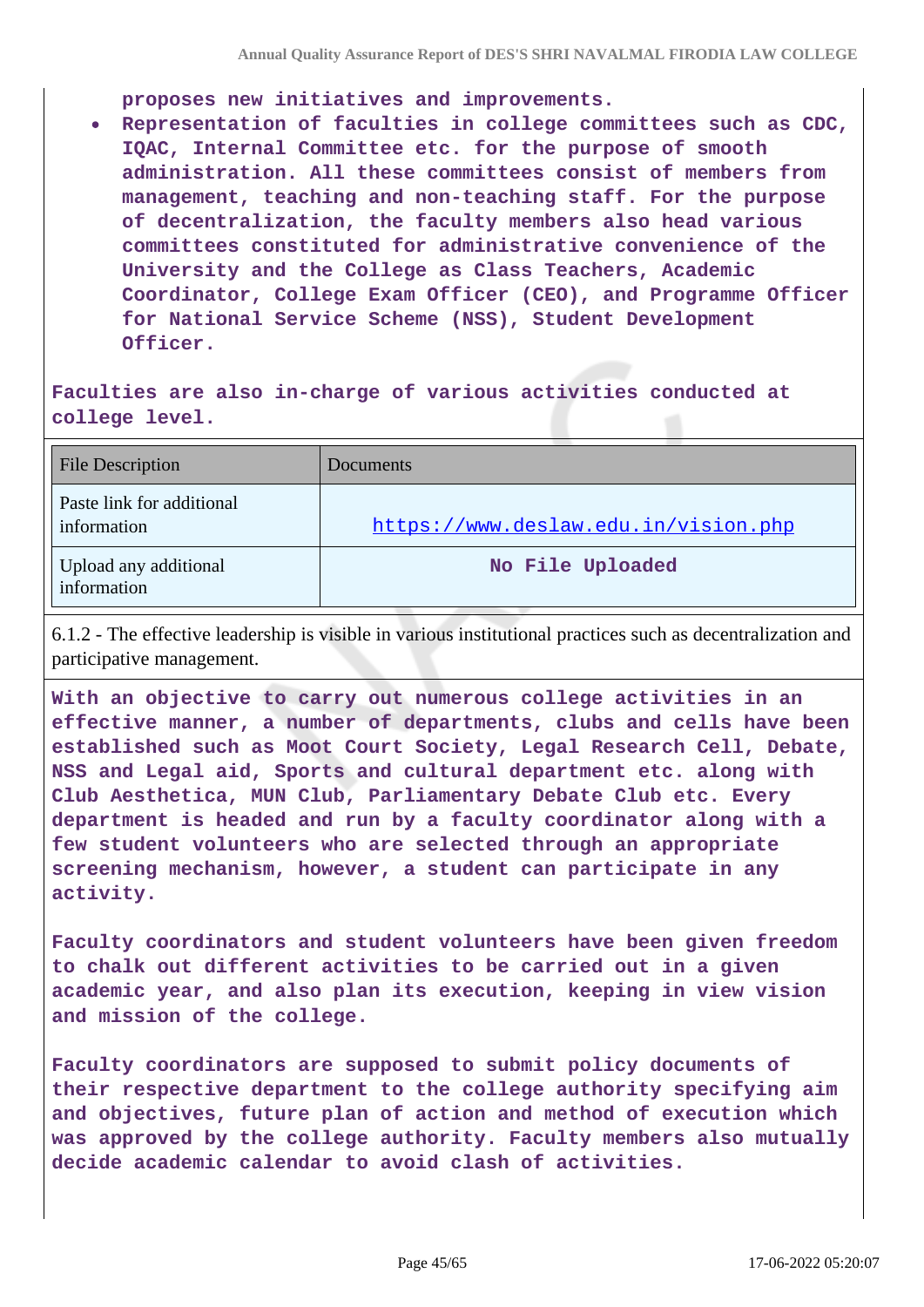**In addition to this, college has also established DES Centre of Legal Excellence, headed by a faculty coordinator, which is entrusted with the responsibility of smooth conduct of Certificate courses among other things.**

| <b>File Description</b>                  | <b>Documents</b>                        |
|------------------------------------------|-----------------------------------------|
| Paste link for additional<br>information | https://www.deslaw.edu.in/about-des.php |
| Upload any additional<br>information     | View File                               |

#### **6.2 - Strategy Development and Deployment**

6.2.1 - The institutional Strategic/ perspective plan is effectively deployed

**DES Centre for Legal Excellence was inaugurated on 16th January 2021 at the hands of Commandant Ashutosh Mohile who enlightened teachers & office staff on the importance of team work, goal planning & executing in activity based discourse. DES CLE further conducted revision of policy documents of all the departments to bring in necessary changes for quality enhancement. The departments were suggested to execute the newly formulated policies in the upcoming academic year. Event manuals, Rule books, Internal exam policy, inviting new projects, courses, activities were another ventures shouldered by the center.**

**DES Centre for Legal Excellence (CLE) is committed to create a pool of certified & skilled professionals equipped with knowledge, wisdom & abilities necessary to meet or exceed legal & corporate industry expectations on both, general & specific frontlines. DES CLE provides a focal point of multidisciplinary avenues in various perspectives of socio - economic, political & legal arenas.**

**Number of courses have been launched under the banner of DES CLE like Soft Skill Development, law and Logic, law & Psychology.**

**Policy Documents were prepared for all College activities and administrative work like Examination.**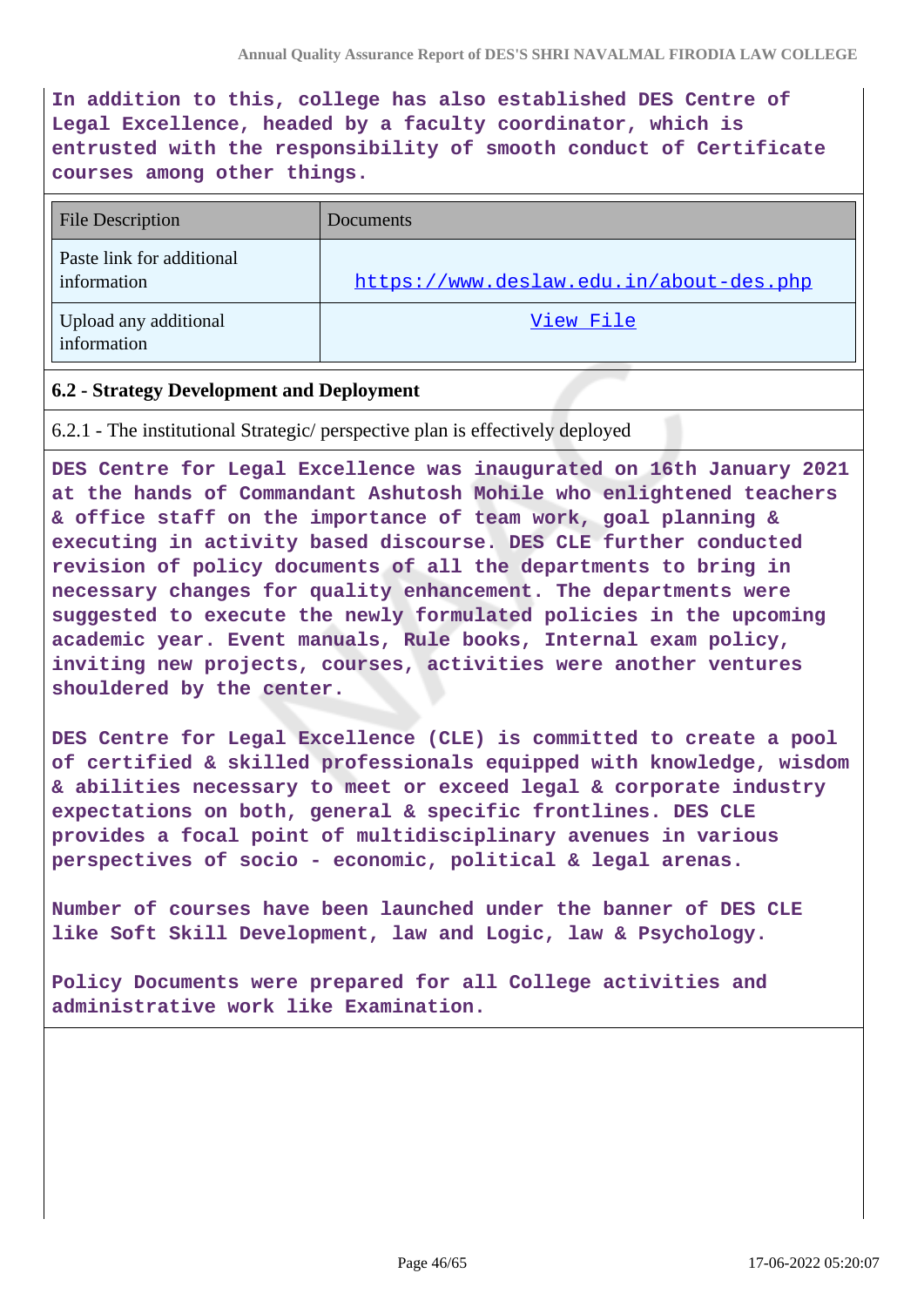| <b>File Description</b>                                   | Documents                               |
|-----------------------------------------------------------|-----------------------------------------|
| Strategic Plan and deployment<br>documents on the website | View File                               |
| Paste link for additional<br>information                  | https://www.deslaw.edu.in/about loe.php |
| Upload any additional<br>information                      | No File Uploaded                        |

6.2.2 - The functioning of the institutional bodies is effective and efficient as visible from policies, administrative setup, appointment and service rules, procedures, etc.

**College management is carried out through the College Development Committee (CDC) headed by CDC Chairman and Principal as a Secretary. The Principal is the Head of the Institution. Teaching and Non-Teaching Staff work under the leadership of the College Principal.**

**Every department is coordinated by an experienced faculty, who incorporates the invaluable academic suggestions given by management and legal luminaries and executes the programs like guest lectures, seminars, symposia, etc**

**Non-Teaching Staff: Principal - Office Superintendent – Accountant - Sr. Clerks - Assistant clerk - Class IV.**

**Statutory committees under the administration of Principal - IQAC, Admission Committee, Examination Committee,Anti Ragging Cell, Internal Complaints committee, etc.**

**Library: Librarian - Library Clerk - Library Attendent**

**DES Centre for Legal Excellence - Principal - Honorary Director & teachers**

**Departments & Cells: Principal - Faculty coordinator administrative Staff - Student Volunteers**

**Moot Court Society, Students' Development Cell, Legal Research Cell, NSS and Legal Aid, Sports & Cultural Department, Seminar department, Placement Cell, Women's Study Cell - "Paripoorti" etc.**

**Clubs: Principal- Faculty coordinator - administrative Staff - Student Volunteers**

**MUN Club, Club Aesthetica, Parliamentary Debate Club, and Legal**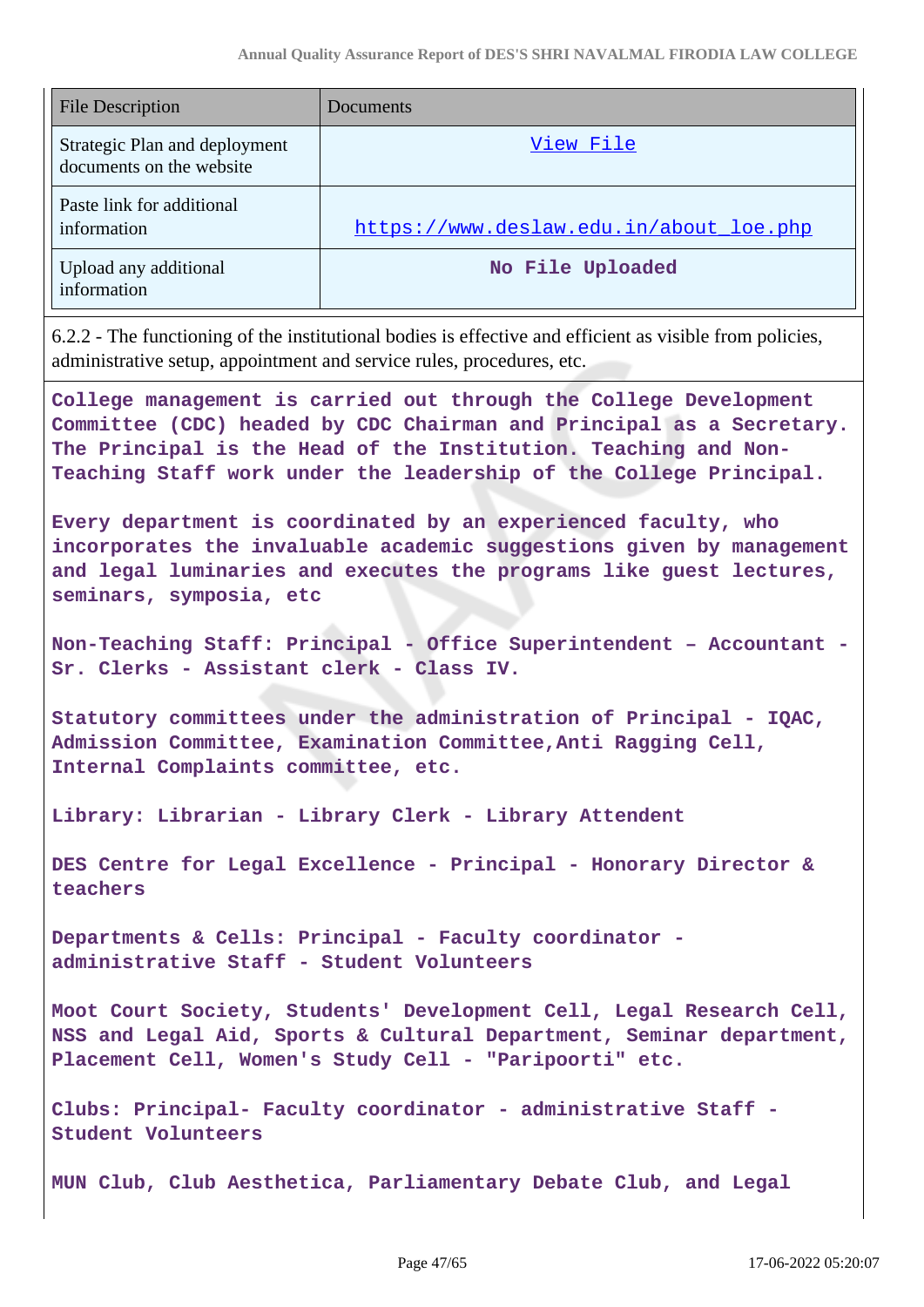### **History Club.**

### **Other stakeholders include parents, and alumni**

| <b>File Description</b>                                                                                                                                                                  | Documents                                                                                  |  |  |
|------------------------------------------------------------------------------------------------------------------------------------------------------------------------------------------|--------------------------------------------------------------------------------------------|--|--|
| Paste link for additional<br>information                                                                                                                                                 | Nil                                                                                        |  |  |
| Link to Organogram of the<br>Institution webpage                                                                                                                                         | https://www.deslaw.edu.in/images/pdf/ORGANOG<br>RAM OF THE INSTITUTION FOR NAAC.pdf        |  |  |
| Upload any additional<br>information                                                                                                                                                     | No File Uploaded                                                                           |  |  |
| A. All of the above<br>6.2.3 - Implementation of e-governance in<br>areas of operation Administration Finance and<br><b>Accounts Student Admission and Support</b><br><b>Examination</b> |                                                                                            |  |  |
| <b>File Description</b>                                                                                                                                                                  | Documents                                                                                  |  |  |
| <b>ERP</b> (Enterprise Resource<br>Planning)Document                                                                                                                                     | No File Uploaded                                                                           |  |  |
| Screen shots of user interfaces                                                                                                                                                          | View File                                                                                  |  |  |
| Any additional information                                                                                                                                                               | No File Uploaded                                                                           |  |  |
| Details of implementation of e-<br>governance in areas of operation,<br>Administration etc (Data<br>Template)                                                                            | View File                                                                                  |  |  |
| <b>6.3 - Faculty Empowerment Strategies</b>                                                                                                                                              |                                                                                            |  |  |
|                                                                                                                                                                                          | 6.3.1 - The institution has effective welfare measures for teaching and non-teaching staff |  |  |
| Teaching                                                                                                                                                                                 |                                                                                            |  |  |
| 1. Ferguson College Credit Cooperative Society (Patpedhi)                                                                                                                                |                                                                                            |  |  |
| 2. Group gratuity                                                                                                                                                                        |                                                                                            |  |  |
| 3. Medical insurance namely 'Bharati Axa'                                                                                                                                                |                                                                                            |  |  |
| 4. Employee Provident Fund scheme                                                                                                                                                        |                                                                                            |  |  |
| 5. Medical consultation and support                                                                                                                                                      |                                                                                            |  |  |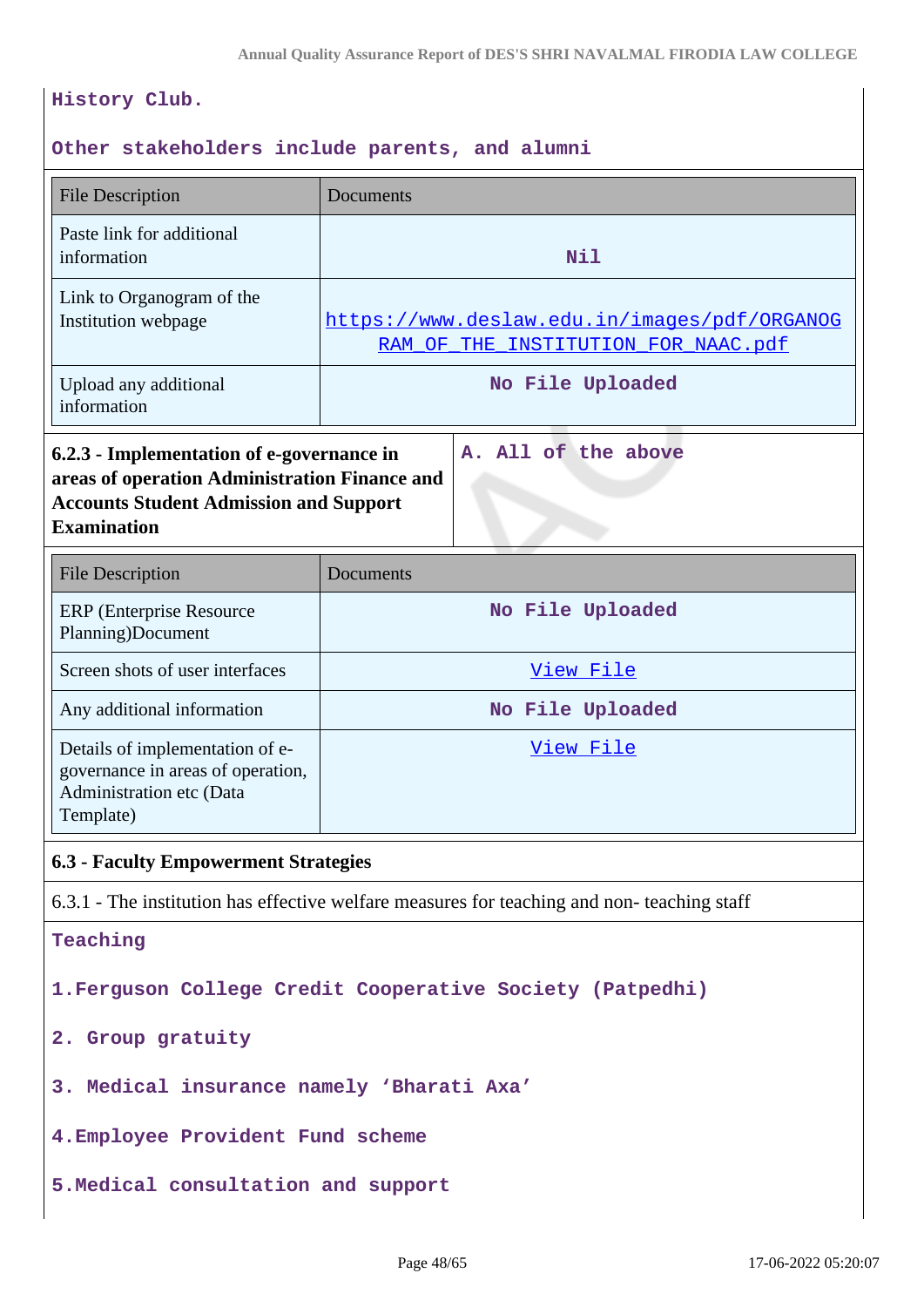#### **6.Yoga therapy**

#### **Non-teaching**

**1.Ferguson College Credit Cooperative Society (Patpedhi)**

**2. Group gratuity**

**3. Medical insurance namely 'Bharati Axa'**

**4. Employee Provident Fund scheme**

**5. Medical consultation and support**

**6.Yoga therapy**

| <b>File Description</b>                  | Documents        |
|------------------------------------------|------------------|
| Paste link for additional<br>information | Nil              |
| Upload any additional<br>information     | No File Uploaded |

**6.3.2 - Number of teachers provided with financial support to attend conferences/ workshops and towards membership fee of professional bodies during the year**

**6.3.2.1 - Number of teachers provided with financial support to attend conferences/workshops and towards membership fee of professional bodies during the year**

**5**

| <b>File Description</b>                                                                                                          | <b>Documents</b> |
|----------------------------------------------------------------------------------------------------------------------------------|------------------|
| Upload any additional<br>information                                                                                             | No File Uploaded |
| Details of teachers provided with<br>financial support to attend<br>conference, workshops etc during<br>the year (Data Template) | View File        |

**6.3.3 - Number of professional development /administrative training programs organized by the institution for teaching and non-teaching staff during the year**

**6.3.3.1 - Total number of professional development /administrative training Programmes organized by the institution for teaching and non teaching staff during the year**

**4**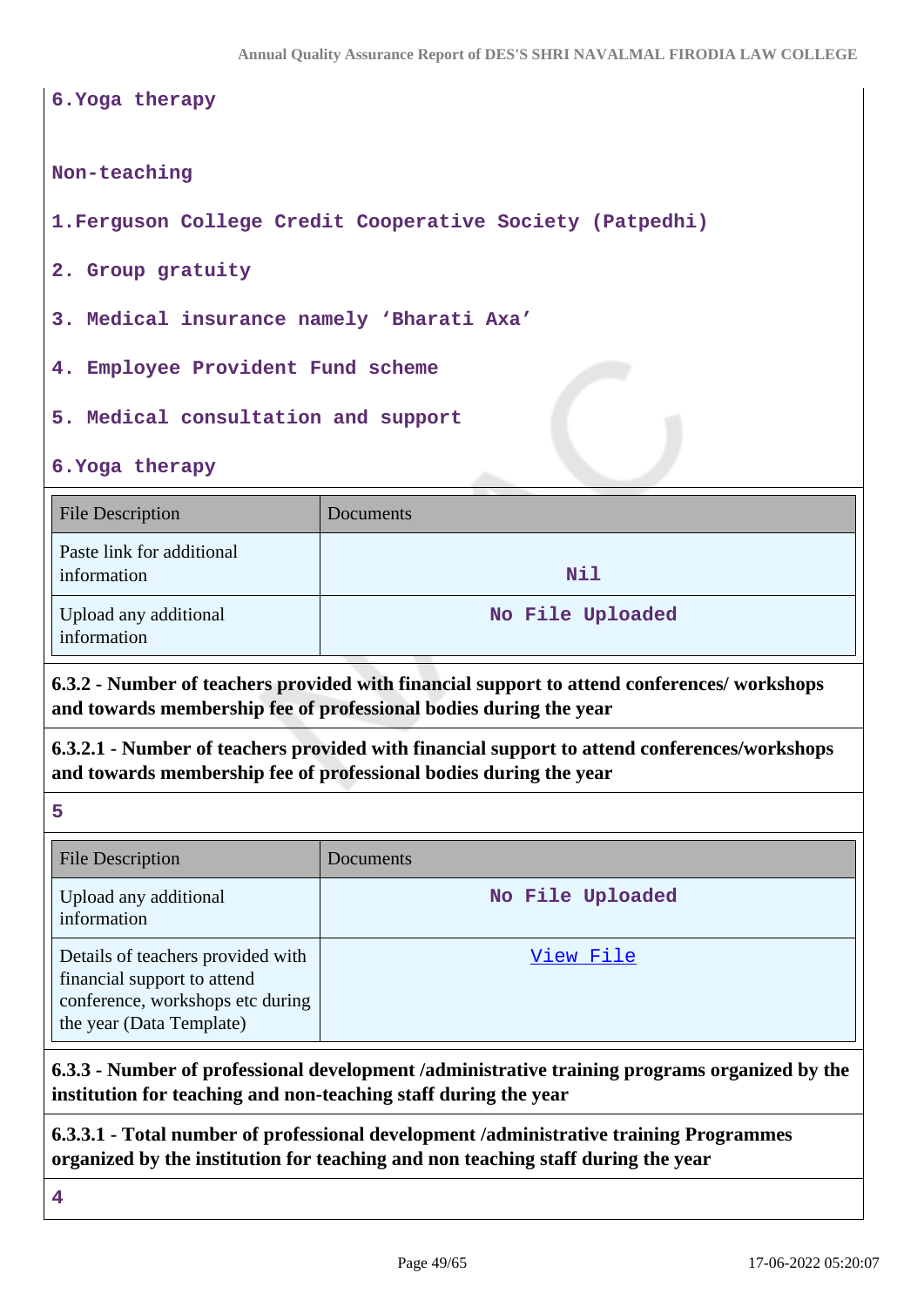| <b>File Description</b>                                                                                                                                                 | Documents        |
|-------------------------------------------------------------------------------------------------------------------------------------------------------------------------|------------------|
| Reports of the Human Resource<br>Development Centres (UGCASC<br>or other relevant centres).                                                                             | No File Uploaded |
| <b>Reports of Academic Staff</b><br>College or similar centers                                                                                                          | No File Uploaded |
| Upload any additional<br>information                                                                                                                                    | No File Uploaded |
| Details of professional<br>development / administrative<br>training Programmes organized<br>by the University for teaching<br>and non teaching staff (Data<br>Template) | View File        |

**6.3.4 - Number of teachers undergoing online/face-to-face Faculty development Programmes (FDP) during the year (Professional Development Programmes, Orientation / Induction Programmes, Refresher Course, Short Term Course etc.)**

**6.3.4.1 - Total number of teachers attending professional development Programmes viz., Orientation / Induction Programme, Refresher Course, Short Term Course during the year**

**19**

| <b>File Description</b>                                                                                    | Documents        |
|------------------------------------------------------------------------------------------------------------|------------------|
| <b>IQAC</b> report summary                                                                                 | View File        |
| Reports of the Human Resource<br>Development Centres (UGCASC<br>or other relevant centers)                 | No File Uploaded |
| Upload any additional<br>information                                                                       | No File Uploaded |
| Details of teachers attending<br>professional development<br>programmes during the year<br>(Data Template) | View File        |

6.3.5 - Institutions Performance Appraisal System for teaching and non- teaching staff

**Teaching and non-teaching staff is provided with performance appraisal form every year by IQAC. Performances are reviewed by IQAC & it prepares & submits report to the Principal. Accordingly, each faculty member and non-teaching staff is given the feedback and suggestions for performance improvement by Principal.**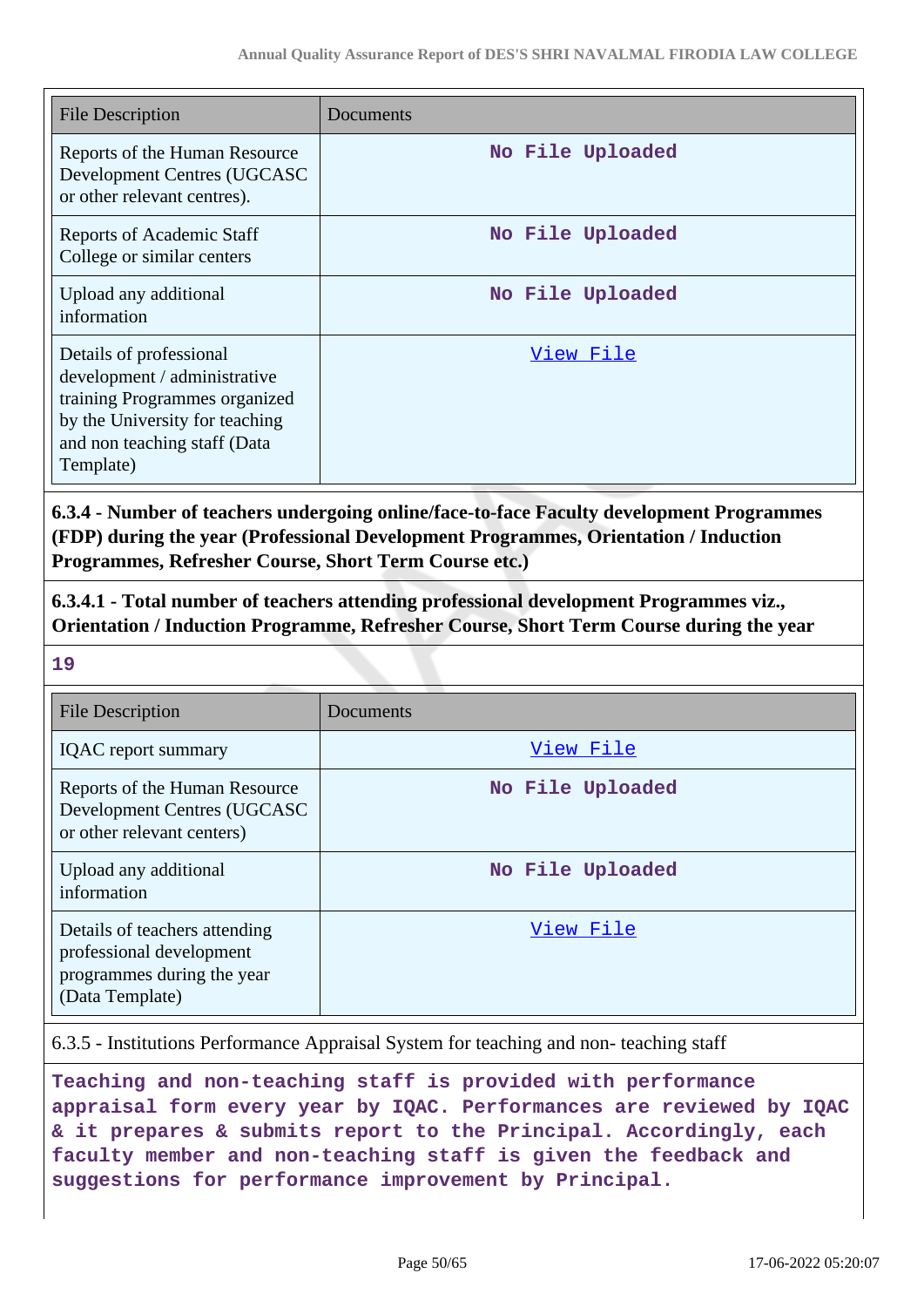**There is a set mechanism of the distribution and collection of forms through IQAC. Teaching - learning Feedback forms collected from students are analysed by the IQAC and a collective report is submitted to the principal for the enhancement of the teaching learning process. Based on this feedback analysis, general instructions are given by the Principal in the regular faculty meeting for the quality enhancement in the overall performance; if required the teacher is individually guided and instructed for improvement.**

**College also circulates Stakeholders' Feedback Form among students, teachers, parents, alumni, employers etc. Institutional performances are reviewed and revised in respect of the suggestions given by different stakeholders i.e. parents, alumni and teachers. Appropriate changes are made in various aspects of the institution.**

| <b>File Description</b>                  | <b>Documents</b> |
|------------------------------------------|------------------|
| Paste link for additional<br>information | Nil              |
| Upload any additional<br>information     | View File        |

### **6.4 - Financial Management and Resource Mobilization**

6.4.1 - Institution conducts internal and external financial audits regularly Enumerate the various internal and external financial audits carried out during the year with the mechanism for settling audit objections within a maximum of 200 words

**Institution conducts its internal and external Audit. College is governed by Deccan Education Society which conducts the audit of income and expenditure of college each year. Internal Audit is carried out by central office, Deccan education Society whereas external audit is carried out by with the help of Statutory auditors. Internal as well as external audit of income and expenditure of the college is conducted regularly.**

| <b>File Description</b>                  | Documents        |
|------------------------------------------|------------------|
| Paste link for additional<br>information | Nil              |
| Upload any additional<br>information     | No File Uploaded |

**6.4.2 - Funds / Grants received from non-government bodies, individuals, philanthropers during the year (not covered in Criterion III)**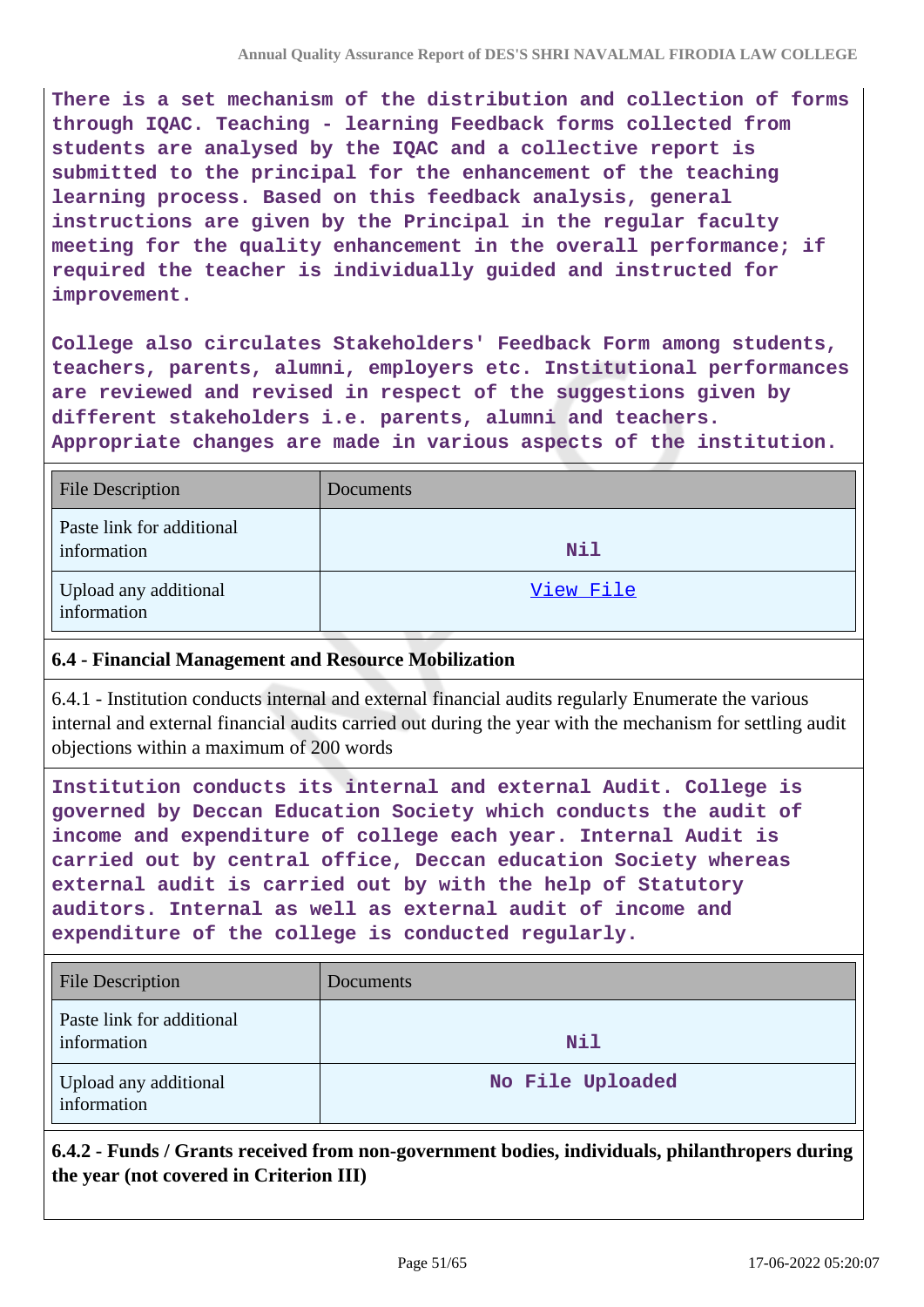# **6.4.2.1 - Total Grants received from non-government bodies, individuals, Philanthropers during the year (INR in Lakhs)**

**0**

| <b>File Description</b>                                                                                                                        | Documents        |
|------------------------------------------------------------------------------------------------------------------------------------------------|------------------|
| Annual statements of accounts                                                                                                                  | No File Uploaded |
| Any additional information                                                                                                                     | No File Uploaded |
| Details of Funds / Grants<br>received from of the non-<br>government bodies, individuals,<br>Philanthropers during the year<br>(Data Template) | No File Uploaded |

6.4.3 - Institutional strategies for mobilization of funds and the optimal utilization of resources

**The Institution has a transparent and well planned financial management system. Fees from students & Management contribution are the main sources of funds. The Institution is a self-financed Institution with honorary governing body members, which ensures the income generated is spent optimally in the institution itself**

**College Development committee, Finance controller and Finance Committee manage fund allocation. Each faculty coordinator for different college activities proposes budget with all details which needs to be approved form CDC and then from central Finance Committee.**

**Adequate funds are allocated for different activities like orientation Program, workshops, inter-disciplinary activities, Faculty Development Programs, Competitions that ensure quality education.**

**·Adequate funds are utilized for development and maintenance of infrastructure of the College. All the expenses above Rs. 5000 needapproval of the central purchase committee which examines its relevance, usefulness and ensures the optimal utilization of funds before approval. For the purpose of purchase, tendering process is followed to ensure optimum use of funds.**

**The management provides financial support to all quality enhancement programs & social service activities as part of social responsibilities through NSS.**

**Contribution from Philanthropists for specific projects and**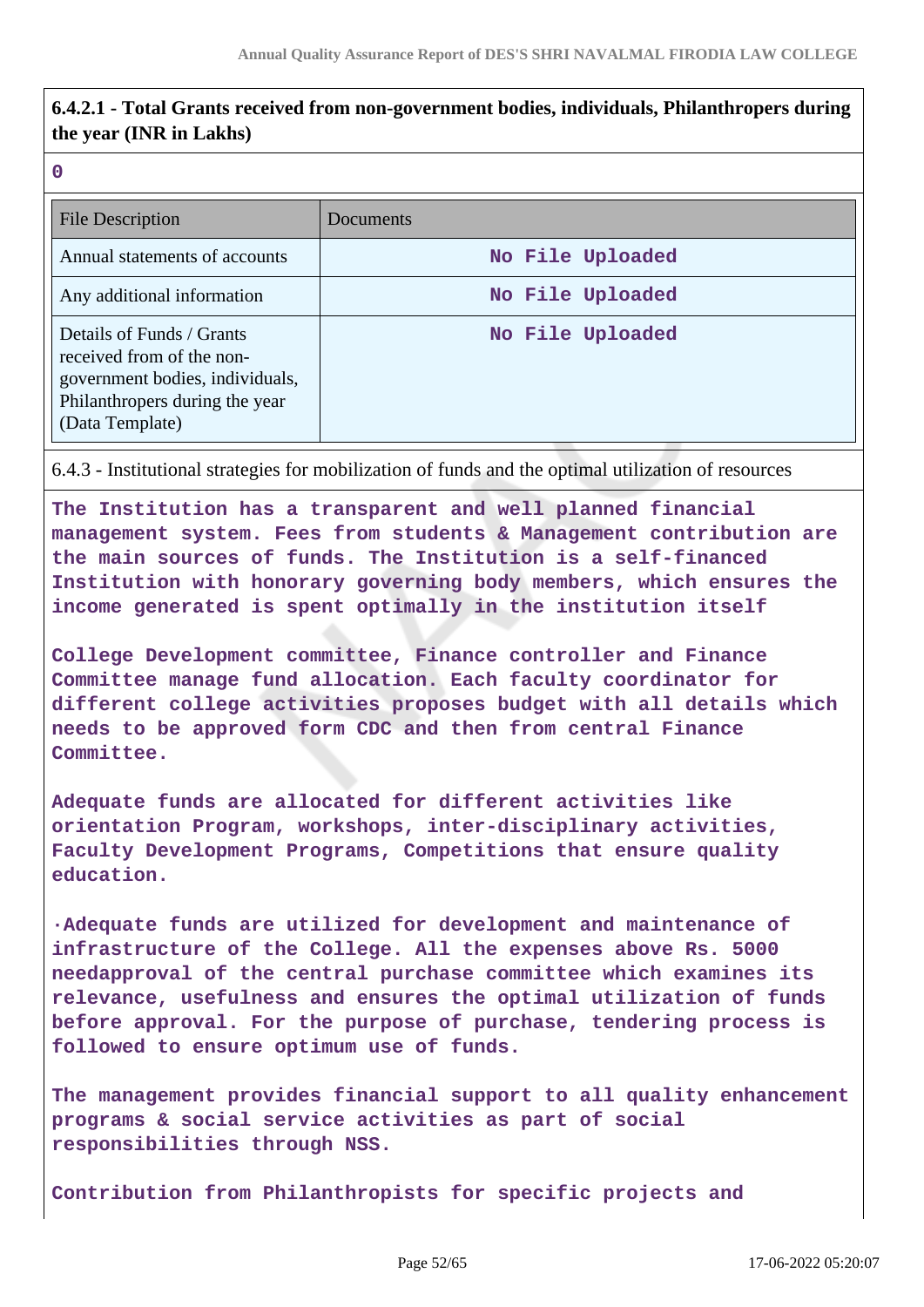#### **programmes**

# **Endowments and Scholarships: Given to meritorious students excelling in various fields**

| <b>File Description</b>                  | Documents        |
|------------------------------------------|------------------|
| Paste link for additional<br>information | Nil              |
| Upload any additional<br>information     | No File Uploaded |

#### **6.5 - Internal Quality Assurance System**

6.5.1 - Internal Quality Assurance Cell (IQAC) has contributed significantly for institutionalizing the quality assurance strategies and processes

#### **1. Online Faculty Development Program**

**IQAC DES SNFLC organized an online Faculty Development Program on "Integrating Theory & Practice in Legal & Social Sciences Pedagogy" from 20th July - 29th July 2020 for its faculty as well as external participants. FDP covered areas such as Advocacy Skills and Professional Ethics, Law and Economics, Civil Laws, Criminal Laws, International Law, International Relations and Arbitration etc. Luminaries from Legal and Social Science fields were invited as resource persons for conducting FDP sessions.**

#### **2. Collaborative learning:**

**IQAC through the seminar Department and Women study cell Paripoorti taken initiative for collaborative learning. Online teacher student Symposium on Art.15 (3) was organized which is the process of collaborative learning wherein teachers and students interacted on the given topic on the same forum on various aspects of Art. 15 (3). The symposium was streamed live on our college official YouTube Channel. As well as another method of collaborative learning is preparation draft bill on pandemic law, namely "Pandemic Preparedness, Prevention and protection Bill, 2021" in the light of current pandemic situation which was prepared by our students & Teachers together.**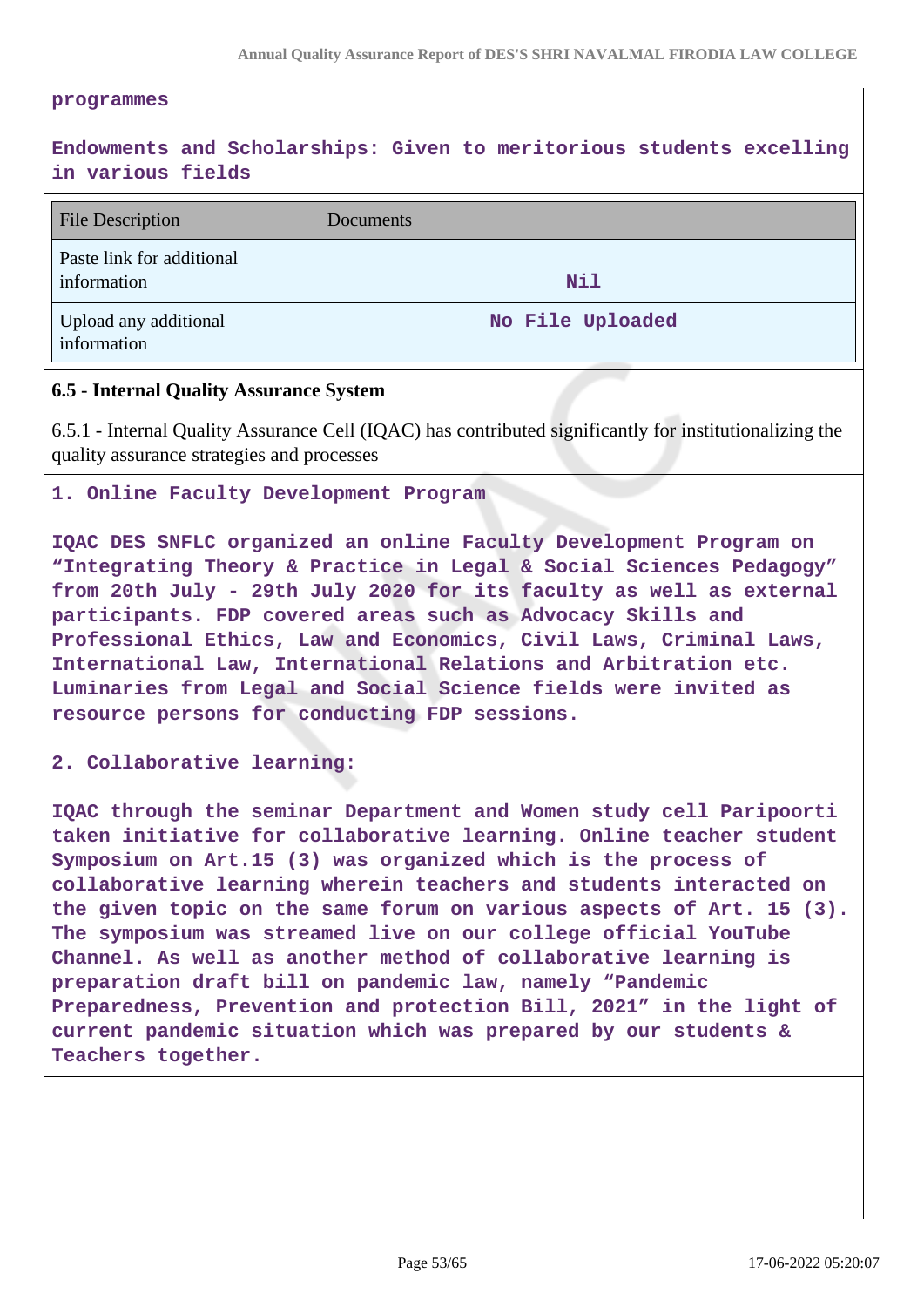| <b>File Description</b>                  | Documents                                    |  |  |
|------------------------------------------|----------------------------------------------|--|--|
| Paste link for additional<br>information | https://www.deslaw.edu.in/guest-lectures.php |  |  |
| Upload any additional<br>information     | View File                                    |  |  |

6.5.2 - The institution reviews its teaching learning process, structures & methodologies of operations and learning outcomes at periodic intervals through IQAC set up as per norms and recorded the incremental improvement in various activities

**1. Outcome base Learning: IQAC has organized outcome based Education Training program on 21st January 2021 by Dr. Shriram Nerlekar, to train teachers on the outcome based learning methods. It focuses on measuring student performance through outcomes. The OBE maps & measures students' performance at every step. The OBE model aims to maximize student learning outcomes by developing their knowledge & skills. Teachers are oriented with the methods to be incorporated for outcome based learning. Participants were also given the activity in the last session to prepare plan for their respective subject incorporating outcome based learning methods.**

**2. Teaching Plans: Teachers prepared the teaching plans by incorporating outcome based education methods to make the teaching learning process more student centric. Methods like case Study, group discussion, quiz, role play, seminar presentation are included. This methods were actually implemented during the actual classes. Teaching plans are shared with students beforehand. Teaching plans also included the reference books, duration of each topic and evaluation method. Due to the planned implementation of OBE through teaching plans teaching process become more effective.**

| <b>File Description</b>                                                                                                                                                                                                                                                                     | Documents                                                 |                       |
|---------------------------------------------------------------------------------------------------------------------------------------------------------------------------------------------------------------------------------------------------------------------------------------------|-----------------------------------------------------------|-----------------------|
| Paste link for additional<br>information                                                                                                                                                                                                                                                    | https://www.deslaw.edu.in/outcome-based-<br>education.php |                       |
| Upload any additional<br>information                                                                                                                                                                                                                                                        | View File                                                 |                       |
| 6.5.3 - Quality assurance initiatives of the<br>institution include: Regular meeting of<br><b>Internal Quality Assurance Cell (IQAC);</b><br>Feedback collected, analyzed and used for<br>improvements Collaborative quality initiatives<br>with other institution(s) Participation in NIRF |                                                           | D. Any 1 of the above |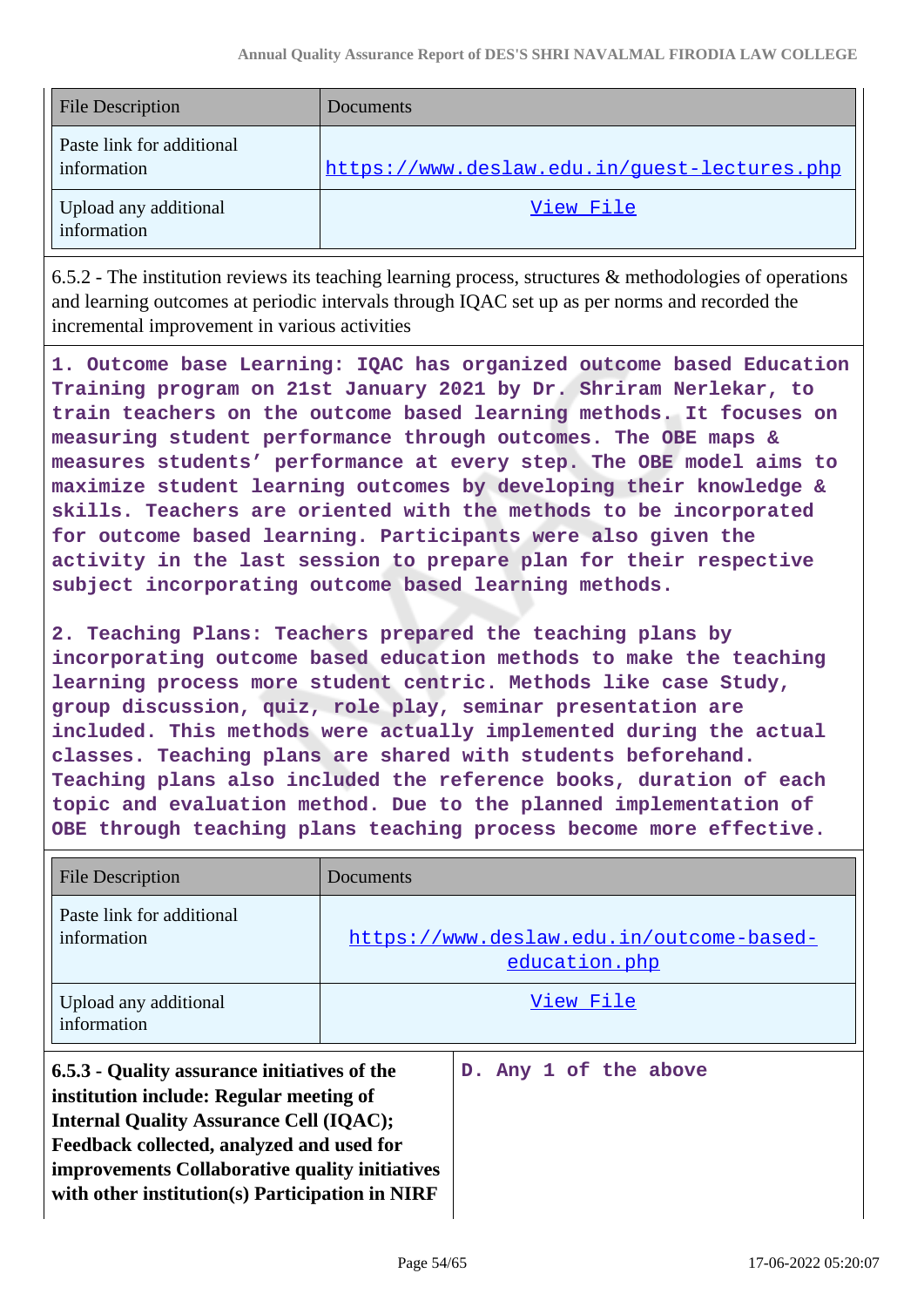# **any other quality audit recognized by state, national or international agencies (ISO Certification, NBA)**

| File Description                                                                                | Documents                          |
|-------------------------------------------------------------------------------------------------|------------------------------------|
| Paste web link of Annual reports<br>of Institution                                              | https://deslaw.edu.in/magazine.php |
| Upload e-copies of the<br>accreditations and certifications                                     | No File Uploaded                   |
| Upload any additional<br>information                                                            | View File                          |
| <b>Upload details of Quality</b><br>assurance initiatives of the<br>institution (Data Template) | View File                          |

### **INSTITUTIONAL VALUES AND BEST PRACTICES**

#### **7.1 - Institutional Values and Social Responsibilities**

7.1.1 - Measures initiated by the Institution for the promotion of gender equity during the year

**The college has taken the efforts to promote gender equity and sensitization.**

- **1. Women study cell in collaboration with seminar department organized a teacher student symposium on Article 15(3) of the Indian Constitution and its interplay in the mainstreamed media on 9th August 2020 which covered a vast ocean of sub topics such as international law perspective for protection of women, patriarchy in media and portrayal of women in advertisement to name a few.**
- **2. In the month of October 2020 Legal aid center conducted first intra college poster making competition themed as "Violence against women: post pandemics" . The aim was to create legal literacy material through the medium of canvas on the issue of violence against women.**
- **3. Women study cell in collaboration with seminar department organized a Family law online moot activity coined as "Juris Consulti" on 25th August 2020 with an objective to give an experience to the law students of first hand learning about women related casesin the courts**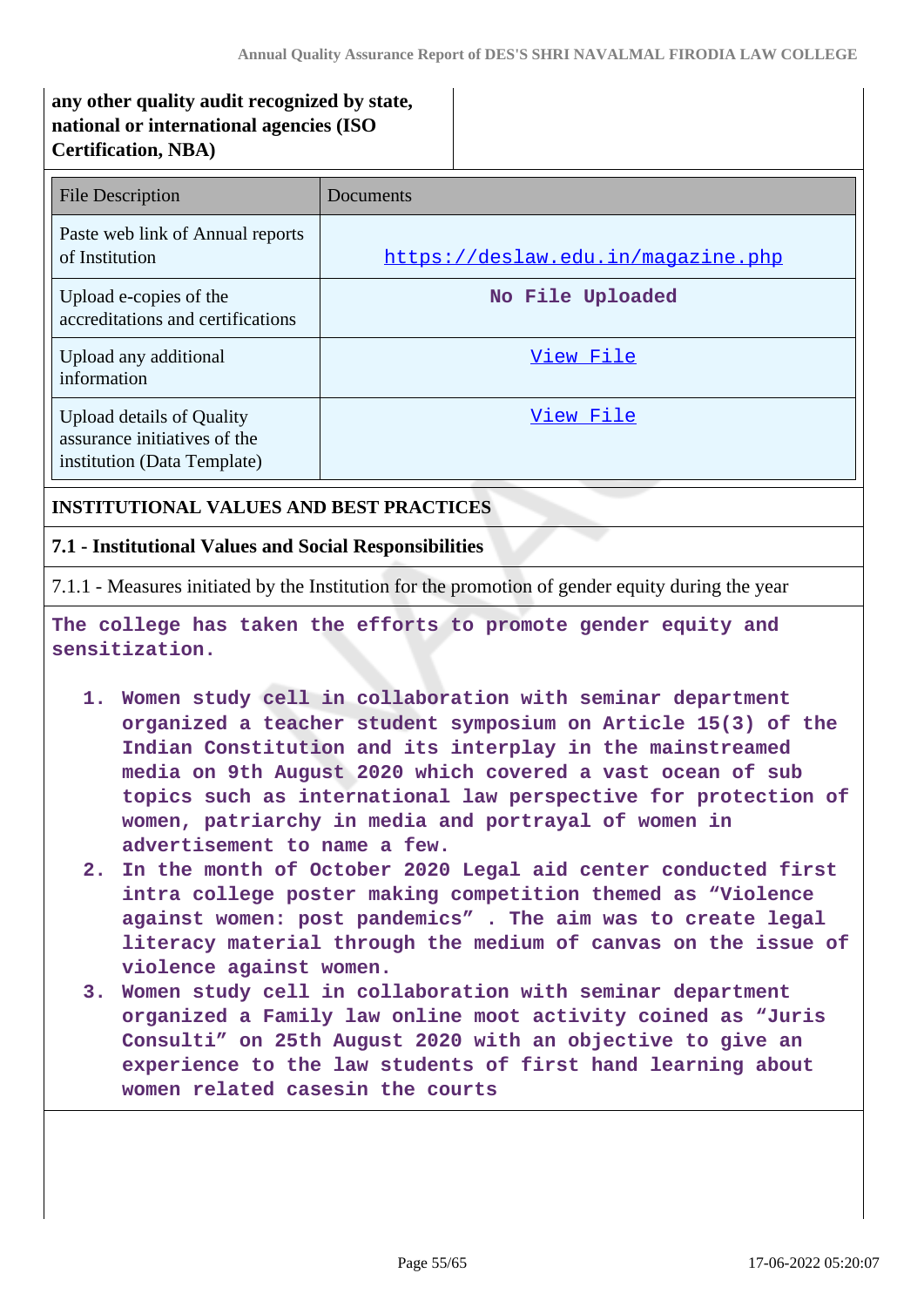| <b>File Description</b>                                                                                                                                                                                                                                                                                                                                                                                                                               | Documents                                                                                              |  |
|-------------------------------------------------------------------------------------------------------------------------------------------------------------------------------------------------------------------------------------------------------------------------------------------------------------------------------------------------------------------------------------------------------------------------------------------------------|--------------------------------------------------------------------------------------------------------|--|
| Annual gender sensitization<br>action plan                                                                                                                                                                                                                                                                                                                                                                                                            | https://www.deslaw.edu.in/committees.php                                                               |  |
| Specific facilities provided for<br>women in terms of: a. Safety and<br>security b. Counseling c.<br>Common Rooms d. Day care<br>center for young children e. Any<br>other relevant information                                                                                                                                                                                                                                                       | https://acrobat.adobe.com/link/track?uri=urn<br>iaaid:scds:US:cd1deae2-31ba-4f51-9cf3-a536ad<br>c00e54 |  |
| 7.1.2 - The Institution has facilities for<br>alternate sources of energy and energy<br>conservation measures Solar energy<br><b>Biogas plant Wheeling to the Grid Sensor-</b><br>based energy conservation Use of LED bulbs/<br>power efficient equipment                                                                                                                                                                                            | C. Any 2 of the above                                                                                  |  |
| <b>File Description</b>                                                                                                                                                                                                                                                                                                                                                                                                                               | Documents                                                                                              |  |
| Geo tagged Photographs                                                                                                                                                                                                                                                                                                                                                                                                                                | View File                                                                                              |  |
| Any other relevant information                                                                                                                                                                                                                                                                                                                                                                                                                        | No File Uploaded                                                                                       |  |
| 7.1.3 - Describe the facilities in the Institution for the management of the following types of<br>degradable and non-degradable waste (within 200 words) Solid waste management Liquid waste<br>management Biomedical waste management E-waste management Waste recycling system<br>Hazardous chemicals and radioactive waste management                                                                                                             |                                                                                                        |  |
| 1. The maximum waste generated by the college is in the form of the<br>paper. College has paper shredding machine. All the waste papers are<br>shredded and handed over to the vendors who further use it for<br>recycling.                                                                                                                                                                                                                           |                                                                                                        |  |
| 2. With an aim for paper less campus, students are encouraged to<br>send their various submissions electronically in soft copy. It not<br>only saves energy and paper, but restricts the use of plastic which<br>is generally a part of any submission in the form of file or spiral<br>binding. We ensure to set printer preferences to double-sided print<br>outs. We also use waste one side blanked papers for rough work and<br>printing drafts. |                                                                                                        |  |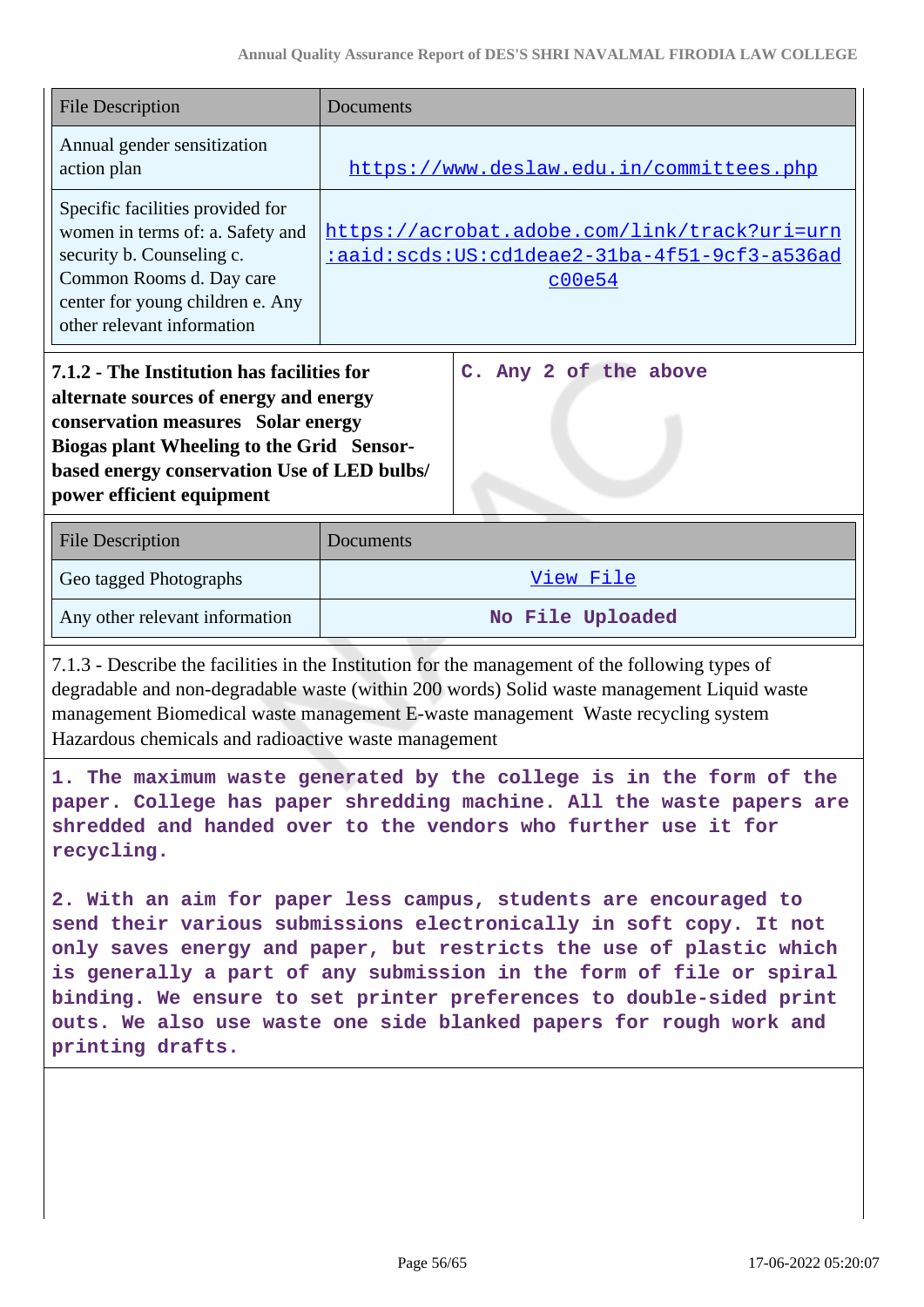| <b>File Description</b>                                                                                                                                                                                                                                        | Documents                                                                                    |                                                                                                              |
|----------------------------------------------------------------------------------------------------------------------------------------------------------------------------------------------------------------------------------------------------------------|----------------------------------------------------------------------------------------------|--------------------------------------------------------------------------------------------------------------|
| Relevant documents like<br>agreements/MoUs with<br>Government and other approved<br>agencies                                                                                                                                                                   |                                                                                              | No File Uploaded                                                                                             |
| Geo tagged photographs of the<br>facilities                                                                                                                                                                                                                    |                                                                                              | https://acrobat.adobe.com/link/track?uri=urn<br>:aaid:scds:US:e06dfdec-9e75-4949-bdce-716fd5<br>$5$ ca $14e$ |
| Any other relevant information                                                                                                                                                                                                                                 |                                                                                              | No File Uploaded                                                                                             |
| 7.1.4 - Water conservation facilities available<br>in the Institution: Rain water harvesting Bore<br>well /Open well recharge Construction of tanks<br>and bunds Waste water recycling Maintenance<br>of water bodies and distribution system in the<br>campus |                                                                                              | B. Any 3 of the above                                                                                        |
| <b>File Description</b>                                                                                                                                                                                                                                        | Documents                                                                                    |                                                                                                              |
| Geo tagged photographs / videos<br>of the facilities                                                                                                                                                                                                           |                                                                                              | View File                                                                                                    |
| Any other relevant information                                                                                                                                                                                                                                 |                                                                                              | No File Uploaded                                                                                             |
| 7.1.5 - Green campus initiatives include                                                                                                                                                                                                                       |                                                                                              |                                                                                                              |
| 7.1.5.1 - The institutional initiatives for<br>greening the campus are as follows:                                                                                                                                                                             |                                                                                              | B. Any 3 of the above                                                                                        |
| 1. Restricted entry of automobiles<br>2. Use of Bicycles/ Battery powered<br>vehicles<br>3. Pedestrian Friendly pathways<br><b>4. Ban on use of Plastic</b><br>5. landscaping with trees and plants                                                            |                                                                                              |                                                                                                              |
| <b>File Description</b>                                                                                                                                                                                                                                        | Documents                                                                                    |                                                                                                              |
| Geo tagged photos / videos of the<br>facilities                                                                                                                                                                                                                |                                                                                              | View File                                                                                                    |
| Any other relevant documents                                                                                                                                                                                                                                   |                                                                                              | No File Uploaded                                                                                             |
|                                                                                                                                                                                                                                                                | 7.1.6 - Quality audits on environment and energy are regularly undertaken by the institution |                                                                                                              |
| 7.1.6.1 - The institutional environment and                                                                                                                                                                                                                    |                                                                                              | D. Any 1 of the above                                                                                        |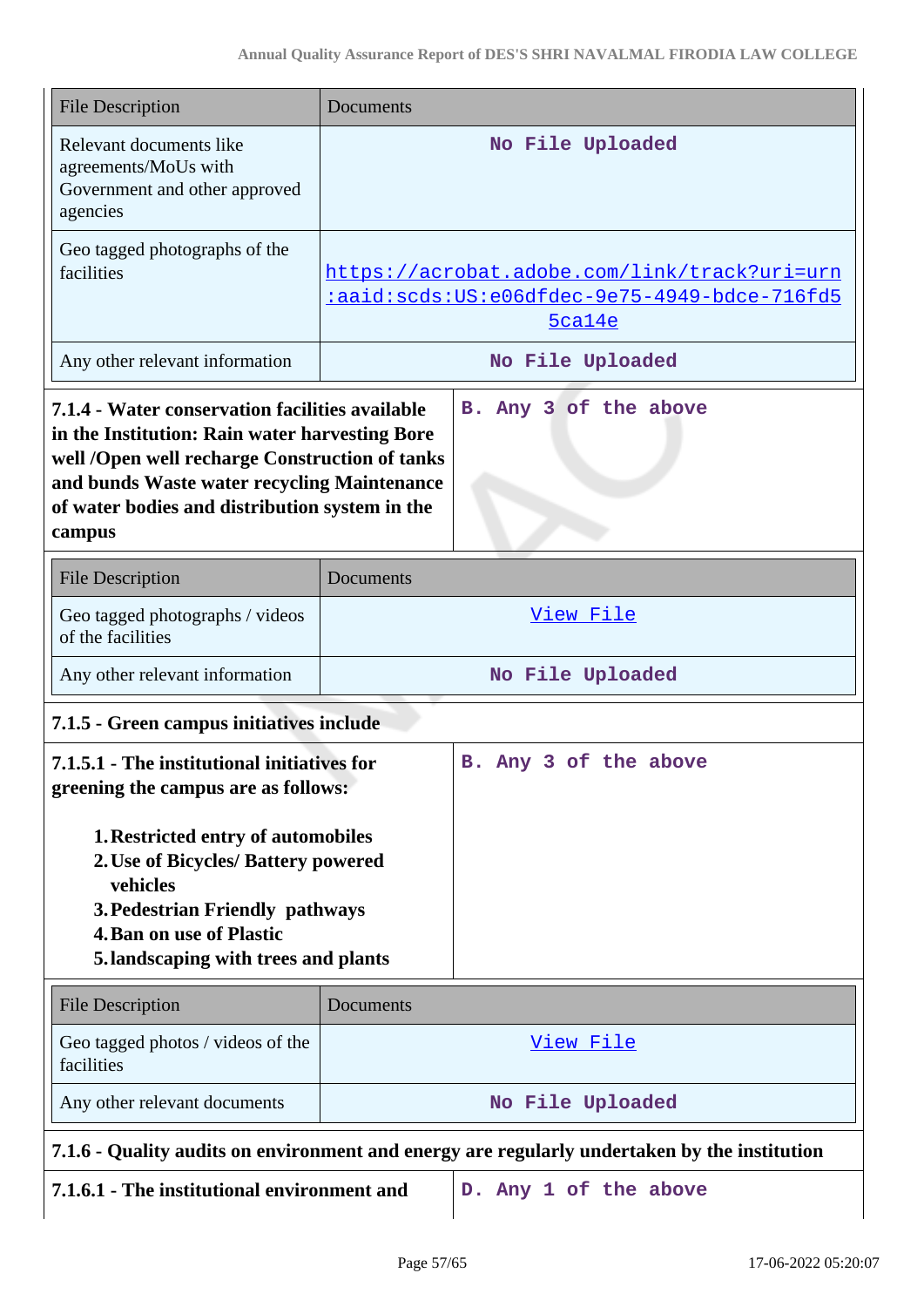| energy initiatives are confirmed through the |
|----------------------------------------------|
| following 1. Green audit 2. Energy audit     |
| 3. Environment audit 4. Clean and green      |
| campus recognitions/awards 5. Beyond the     |
| campus environmental promotional activities  |

| <b>File Description</b>                                                         | Documents        |
|---------------------------------------------------------------------------------|------------------|
| Reports on environment and<br>energy audits submitted by the<br>auditing agency | No File Uploaded |
| Certification by the auditing<br>agency                                         | No File Uploaded |
| Certificates of the awards<br>received                                          | No File Uploaded |
| Any other relevant information                                                  | View File        |

| 7.1.7 - The Institution has disabled-friendly,<br>barrier free environment Built environment<br>with ramps/lifts for easy access to classrooms.<br><b>Disabled-friendly washrooms Signage</b><br>including tactile path, lights, display boards<br>and signposts Assistive technology and<br>facilities for persons with disabilities<br>(Divyangjan) accessible website, screen- | B. Any 3 of the above |
|-----------------------------------------------------------------------------------------------------------------------------------------------------------------------------------------------------------------------------------------------------------------------------------------------------------------------------------------------------------------------------------|-----------------------|
| reading software, mechanized equipment<br>5.                                                                                                                                                                                                                                                                                                                                      |                       |
| <b>Provision for enquiry and information:</b>                                                                                                                                                                                                                                                                                                                                     |                       |
| Human assistance, reader, scribe, soft copies of<br>reading material, screen<br>reading                                                                                                                                                                                                                                                                                           |                       |

| <b>File Description</b>                                                        | Documents        |
|--------------------------------------------------------------------------------|------------------|
| Geo tagged photographs / videos<br>of the facilities                           | View File        |
| Policy documents and<br>information brochures on the<br>support to be provided | No File Uploaded |
| Details of the Software procured<br>for providing the assistance               | View File        |
| Any other relevant information                                                 | No File Uploaded |

7.1.8 - Describe the Institutional efforts/initiatives in providing an inclusive environment i.e., tolerance and harmony towards cultural, regional, linguistic, communal socioeconomic and other diversities (within 200 words).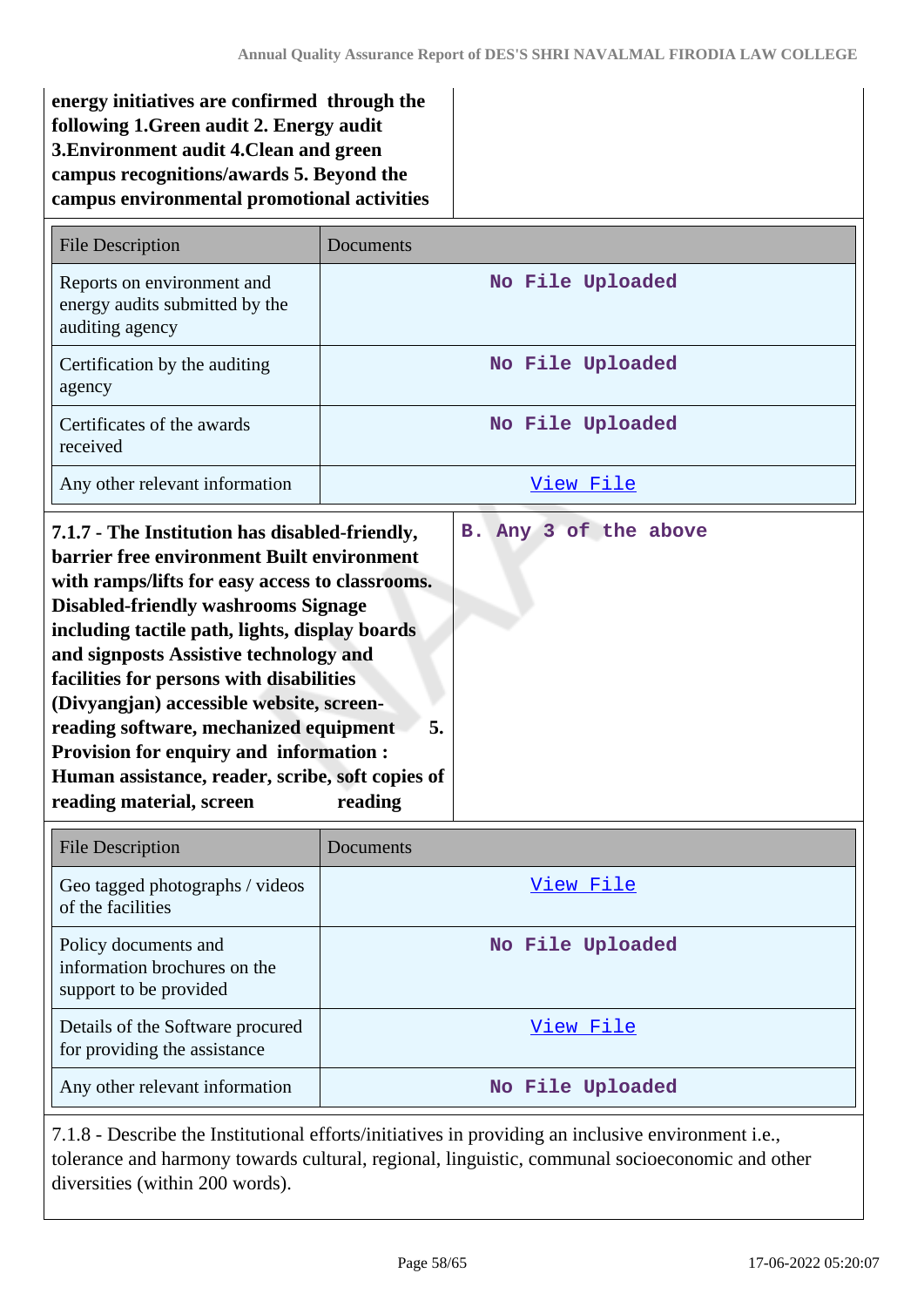- **1. Virtual Cultural and sports fest "Dum and Indradhanush, 'Covid Pandemic: two sides of the coin' was organized. Its activities were based on the current pandemic situation and with a motive to convey that we are all together in this situation and hence it became "INDRADHANUSH: This time for a cause".**
- **2. Marathi Bhasha Sanvardhan Pandharvada' was organised by college consisted of a get-together of members from management, faculty, administrative staff and students and presentation of literary skills on 26th January, 2021.**
- **3. Vigilance Awareness Week' was organized from 27th October-1st November, 2020. Faculty, office staff, students, took e-Integrity Pledge for establishing transparency and accountability in the administration**
- **4. On Call with J. Ambadas Joshi', an intersection of Law, Literature & Social Issues: Programme was organized on 13th August 2020. Discourse with Justice Ambadas joshi on various legal, literary and social issues benefited the participants.**
- **5. A workshop on mental health 'Mind, lets mind & mend it' was conducted Dr. Sarah Khan to create awareness on mental health during pandemic.**
- **6. Owing to social responsibilities of the sub-staff, teachers contributed a small amount every month during lockdown to the housekeeping staff in this trying times.**

| <b>File Description</b>                                                                                                                      | Documents        |
|----------------------------------------------------------------------------------------------------------------------------------------------|------------------|
| Supporting documents on the<br>information provided (as<br>reflected in the administrative<br>and academic activities of the<br>Institution) | View File        |
| Any other relevant information                                                                                                               | No File Uploaded |

7.1.9 - Sensitization of students and employees of the Institution to the constitutional obligations: values, rights, duties and responsibilities of citizens

**1. Online teacher student symposium on the Topic-'Article 15(3) of the Indian Constitution and its interplay in the Mainstream media'.**

**2. The Seminar Department of our college organized a webinar on "Revisiting Narasu Appa Mali: Where Faith Intersects the Law" on 18th July 2020 .The esteemed speakers - honourable judges and lawyers, enlightened the participants with the personal laws and its confrontations with fundamental rights.**

**3. As per the directives of Environment and Climate Change**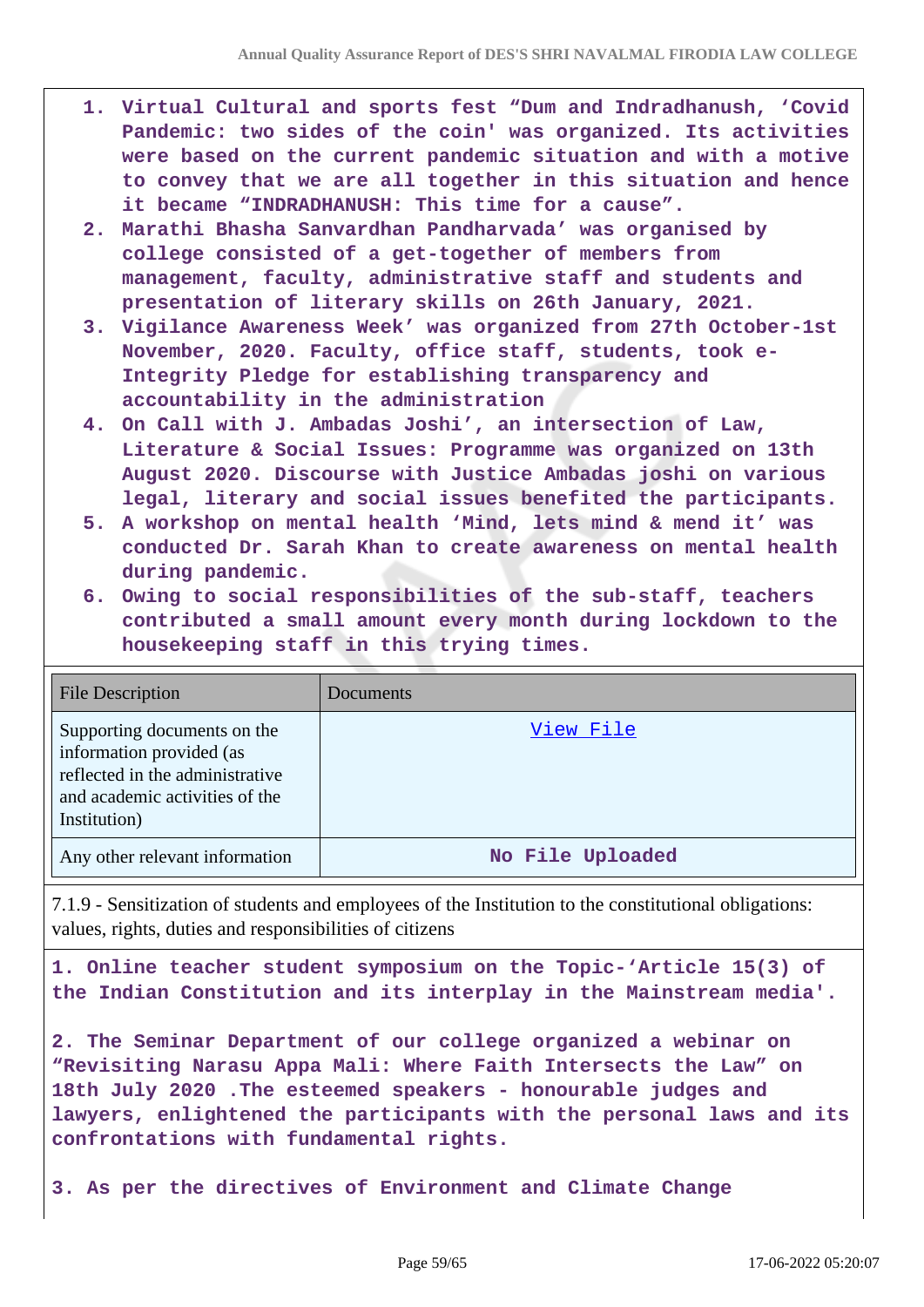**Department, Government of Maharashtra, students were encouraged to take e-pledge for protecting our environment. It was a part of 'Majhi Vasundhara' project undertaken by the Government and SPPU from 1st - 15th January, 2021. Students were encouraged to plant trees and take care of them.**

**4. College took an initiative towards observance of 'Vigilance Awareness Week' from 27th October-1st November, 2020. Thereby, faculty, non-teaching staff, and students, were encouraged to take e-Integrity Pledge for establishing transparency and accountability in the administration at all levels of governance in the society.**

**5. College celebrates Republic Day, where head of the institution addresses the gathering on contemporary socio - legal issues to make everyone aware about their responsibility towards nation building.**

| <b>File Description</b>                                                                                                                                                                                                                                                                                                                                                                                                                                                                          | Documents    |                       |
|--------------------------------------------------------------------------------------------------------------------------------------------------------------------------------------------------------------------------------------------------------------------------------------------------------------------------------------------------------------------------------------------------------------------------------------------------------------------------------------------------|--------------|-----------------------|
| Details of activities that inculcate<br>values; necessary to render<br>students in to responsible citizens                                                                                                                                                                                                                                                                                                                                                                                       |              | View File             |
| Any other relevant information                                                                                                                                                                                                                                                                                                                                                                                                                                                                   |              | No File Uploaded      |
| 7.1.10 - The Institution has a prescribed code<br>of conduct for students, teachers,<br>administrators and other staff and conducts<br>periodic programmes in this regard. The Code<br>of Conduct is displayed on the website There is<br>a committee to monitor adherence to the Code<br>of Conduct Institution organizes professional<br>ethics programmes for students,<br>teachers, administrators and other staff<br>Annual awareness programmes on Code of<br><b>Conduct are organized</b> | $\mathbf{4}$ | B. Any 3 of the above |
|                                                                                                                                                                                                                                                                                                                                                                                                                                                                                                  |              |                       |

| <b>File Description</b>                                                                                                                                                                                | Documents |
|--------------------------------------------------------------------------------------------------------------------------------------------------------------------------------------------------------|-----------|
| Code of ethics policy document                                                                                                                                                                         | View File |
| Details of the monitoring<br>committee composition and<br>minutes of the committee<br>meeting, number of programmes<br>organized, reports on the various<br>programs etc., in support of the<br>claims | View File |
| Any other relevant information                                                                                                                                                                         | View File |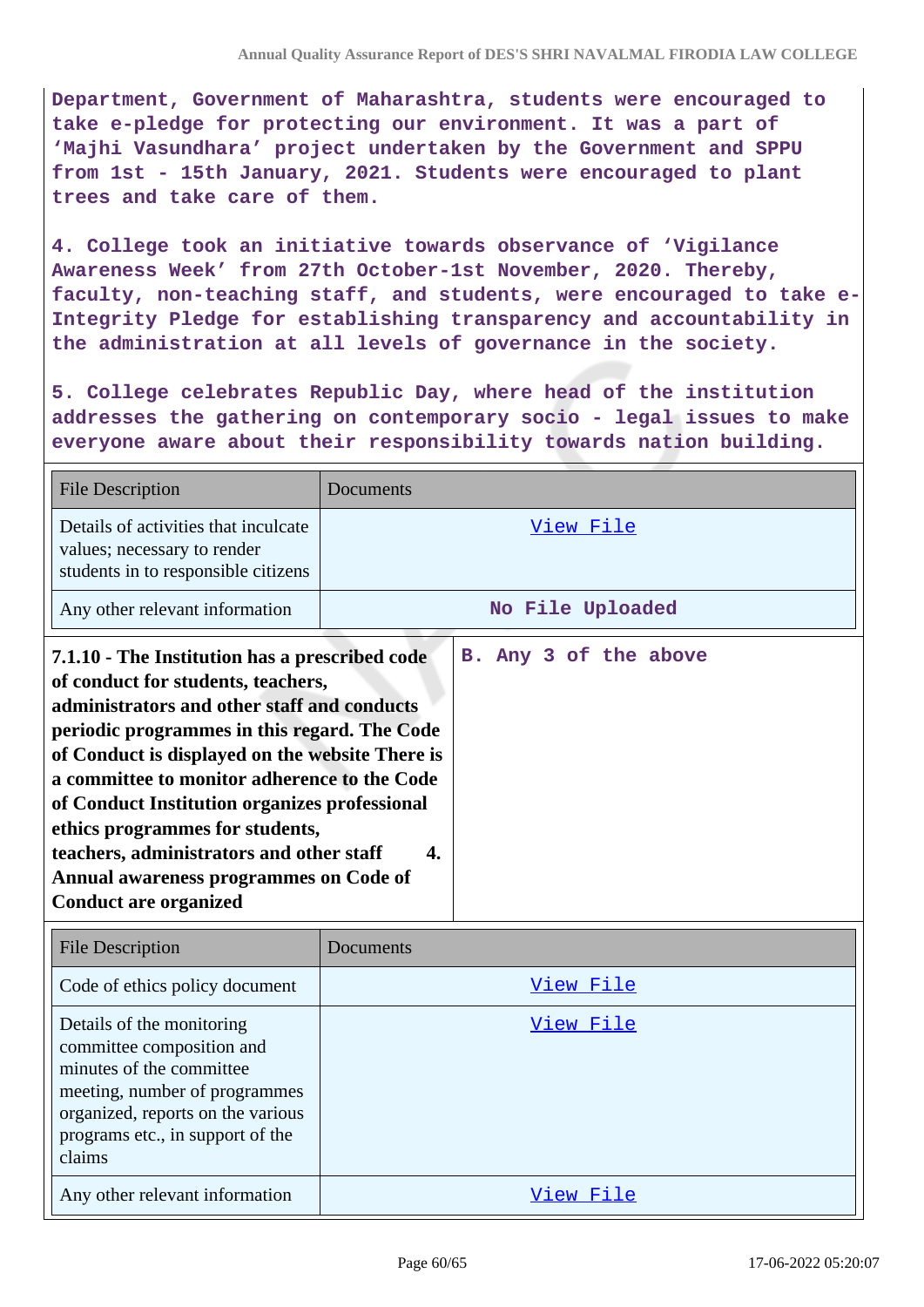7.1.11 - Institution celebrates / organizes national and international commemorative days, events and festivals

#### **1.Yoga Day:**

**The 21st of June is celebrated as Yoga day globally. An international day for yoga was declared unanimously by the United Nations General Assembly (UNGA). Our two students have participated in National Competition organized by Ministry of AYUSH.**

#### **2. Youth Day:**

**On the occasion of youth day celebrated on the occasion of birth anniversary of Swami Vivekanand , college celebrated national youth day by organizing a lecture on the topic ' The Road less travelled' by our alumnus Adv. Pravin Nikam, recipient of national Youth Award .**

**3. Founders Day: Our college celebrates founders day on 9th August each year in memory of our founders who were great visionaries, social reformers and freedom fighters. Our students and faculties are felicitated for their achievements.**

**4. In memory of Dr. APJ Abdul Kalam, Former president of India, college celebrated 'vachan prerana Din on 15th October, 2020 by Circulating links of e-books and various online literatures owing to pandemics.'**

**5. On 21st March 2021, on the occassion of World Poetry Day, "Muktak" - session on poetry was conducted wherein more than 100 participants presented poetry in Marathi, Hindi & English.**

| <b>File Description</b>                                                                         | Documents        |
|-------------------------------------------------------------------------------------------------|------------------|
| Annual report of the celebrations<br>and commemorative events for<br>the last (During the year) | View File        |
| Geo tagged photographs of some<br>of the events                                                 | View File        |
| Any other relevant information                                                                  | No File Uploaded |

#### **7.2 - Best Practices**

7.2.1 - Describe two best practices successfully implemented by the Institution as per NAAC format provided in the Manual.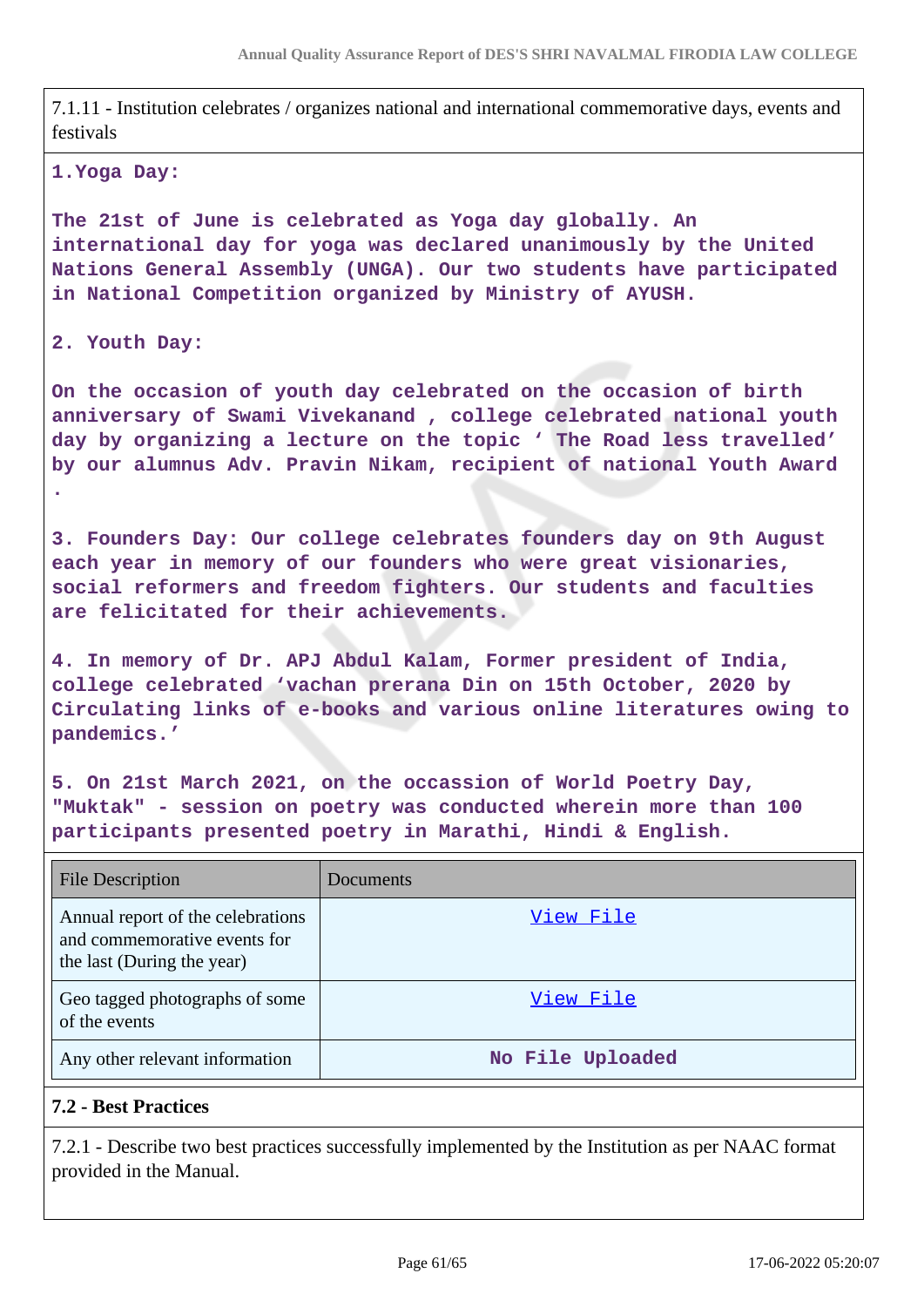**1. Title of the Practice Establishment of DES Center for Legal Excellence Objectives of the Practice To build certified professionals equipped with knowledge, skills and abilities necessary to meet career goals The Practice The centre was formally inaugurated on 16th January 2021 to conduct certificate courses, workshops etc. for participants. Evidence of Success. An online soft skills development course was successfully conducted from 21st Sept 2020 to 3rd October 2020 which helped to improve communication skills Revision of policy documents of all the departments to bring in necessary changes for quality enhancement. Problems Encountered and Resources Required Due to pandemic, some programs need to be shifted to next academic year. 2. Title of the Practice Workshop on Outcome based Education by Dr. Shriram Nerlekar on30th January 2021 Objectives of the Practice To provide an opportunity for education based on predefined learning outcomes The Context To guide the teachers on effective teaching learning process. The Practice Teachers are guided on student - centric methods to be followed in**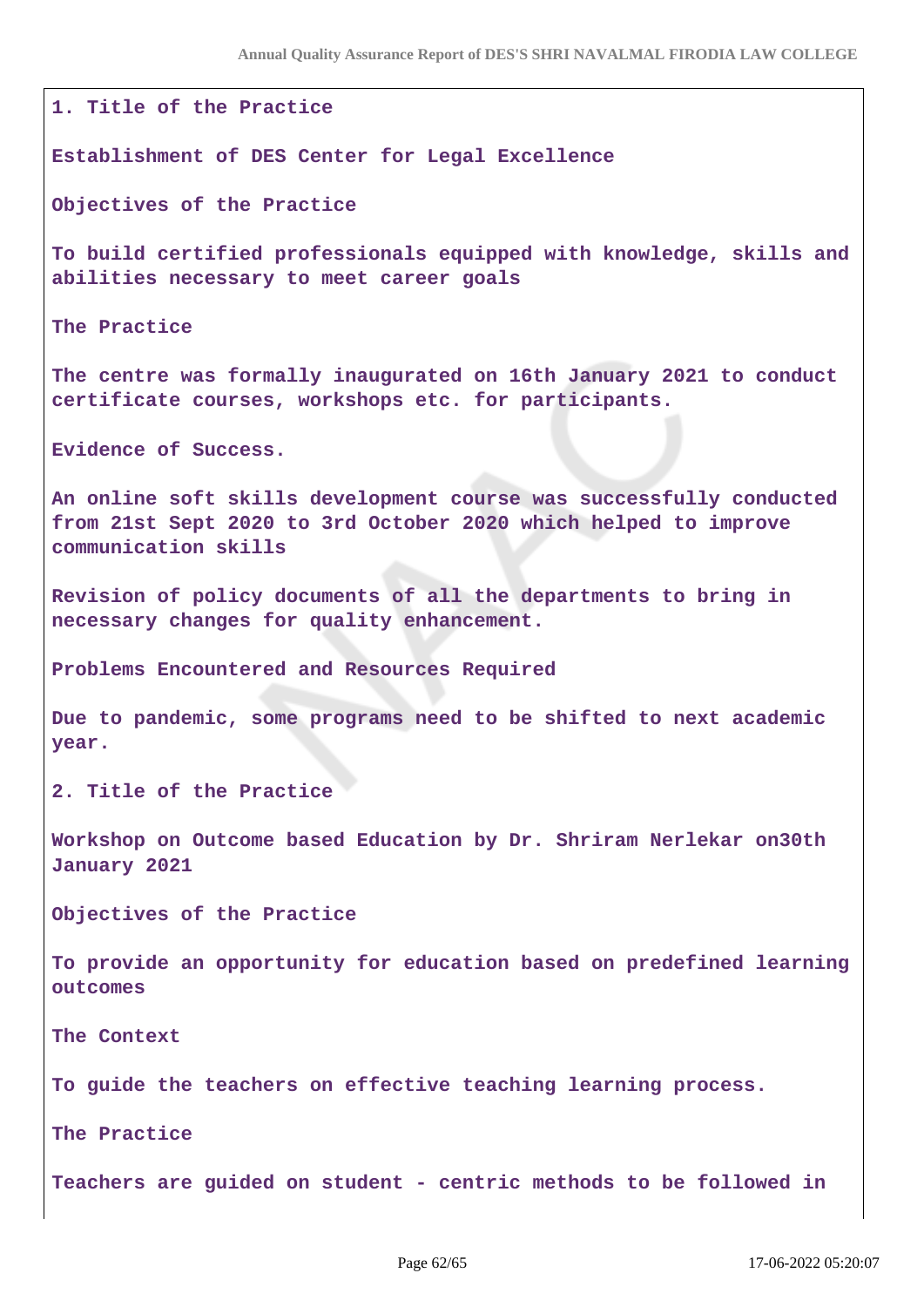**day to day teaching.**

**Evidence of Success.**

**Innovative teaching plans were prepared.**

**Problems Encountered and Resources Required**

**Limited scope for the continuous evaluation due to SPPU curriculum and evaluation pattern.**

| <b>File Description</b>                         | Documents        |
|-------------------------------------------------|------------------|
| Best practices in the Institutional<br>web site | View File        |
| Any other relevant information                  | No File Uploaded |

#### **7.3 - Institutional Distinctiveness**

7.3.1 - Portray the performance of the Institution in one area distinctive to its priority and thrust within 200 words

#### **Inauguration of DES Centre for Legal Excellence**

**DES Centre for Legal Excellence was inaugurated on 16th January 2021 at the hands of Commandant Ashutosh Mohile who enlightened teachers & sub-staff on the importance of team work, goal planning & executing in activity based discourse. DES CLE further conducted revision of policy documents of all the departments to bring in necessary changes for quality enhancement. The departments were suggested to execute the newly formulated policies in the upcoming academic year. Event manuals, Rule books, Internal exam policy, inviting new projects, courses, activities were another ventures shouldered by the center.**

**DES Centre for Legal Excellence (CLE) is committed to create a pool of certified & skilled professionals equipped with knowledge, wisdom & abilities necessary to meet or exceed legal & corporate industry expectations on both, general & specific frontlines. DES CLE provides a focal point of multidisciplinary avenues in various perspectives of socio economic, political & legal arenas.**

**Number of courses have been launched under the banner of DES CLE like Soft Skill Development, law and Logic, law & Psychology.**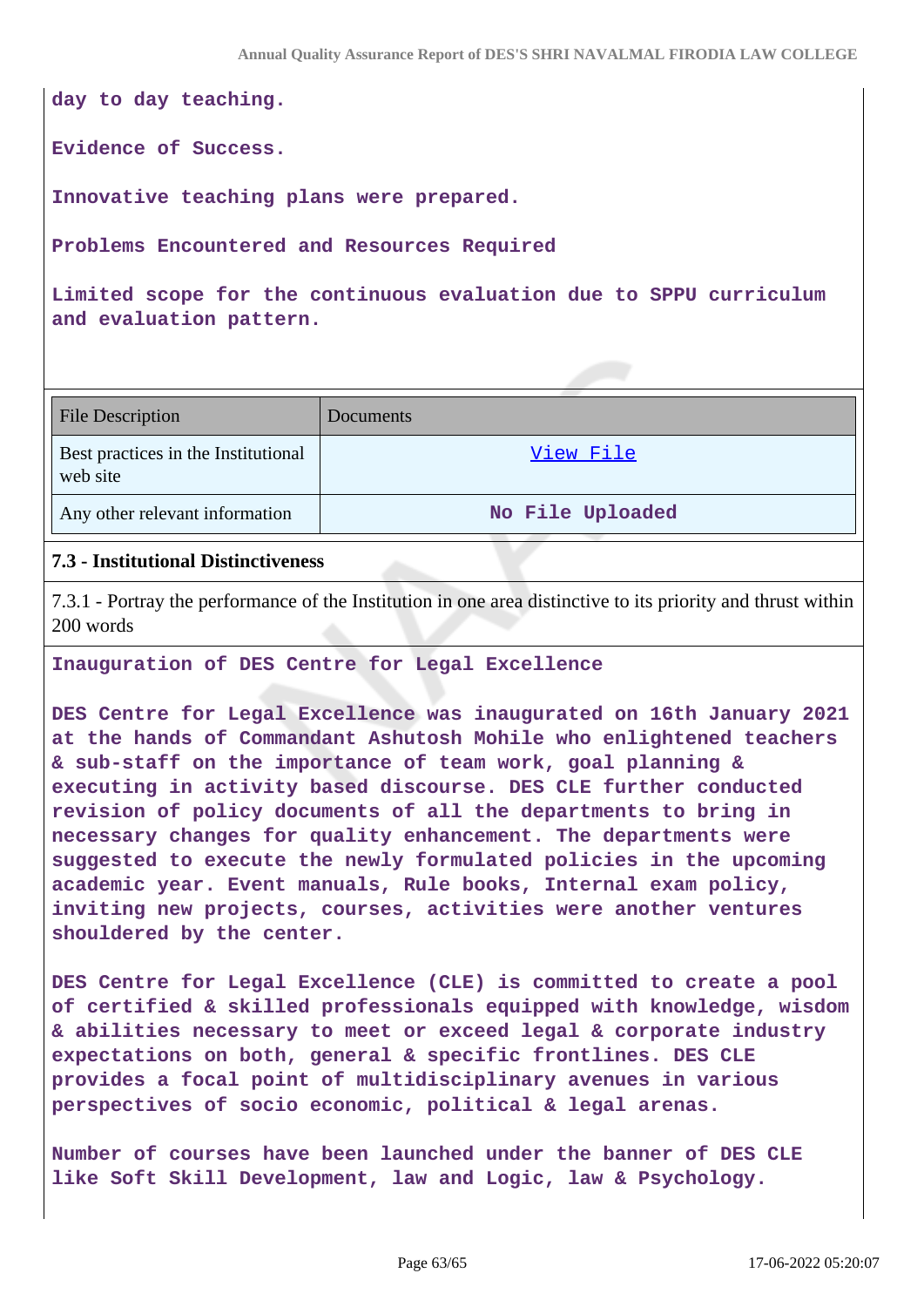**Policy Documents were prepared for wording of all College activities and administrative work like Examination.**

| <b>File Description</b>                         | Documents |
|-------------------------------------------------|-----------|
| Appropriate web in the<br>Institutional website | View File |
| Any other relevant information                  | View File |

7.3.2 - Plan of action for the next academic year

**1. Inauguration of Swatantryaveer Savarkar Smruti Abhinav Bharat Vyaspeeth & Lecture Series**

**In memory of Shri. Vinayak Damodar Savarkar, our college is planning to inaugurate SHRI VINAYAK DAMODAR SAVARKAR SMRUTI ABHINAV BHARAT VYASPEETH, followed by lecture series on topics of socio, legal, economic and political importance.**

**2. Atal Lawlit National Fest**

**In memory of Former PM Shri. Atal Bihari Vajpayee, college is planning to organise first edition of Atal Lawlit National Fest, which would be a legal and cultural fest to explore and stimulate the creativity of students, through a number of inter - collegiate competitions such as Declamation Competition, Mythology Quiz, Legal Commentary Competitionetc**

**3. Novice Moot court**

**With an objective to develop legal acumen and research skills of the pre - law students, Moot Court Society, is planning to organise Novice Moot Court only for 2nd year students of five year law program**

#### **4. Paralegal Internship**

**The College intends to provide paralegal internship opportunity to our prelaw students to develop practical approaches to supplement their academic curriculum**

#### **5. MOUs**

**The College intends to enter into MOUs with the outside agencies so as to open the opportunities for the students and faculty for research, workshop, internship etc**